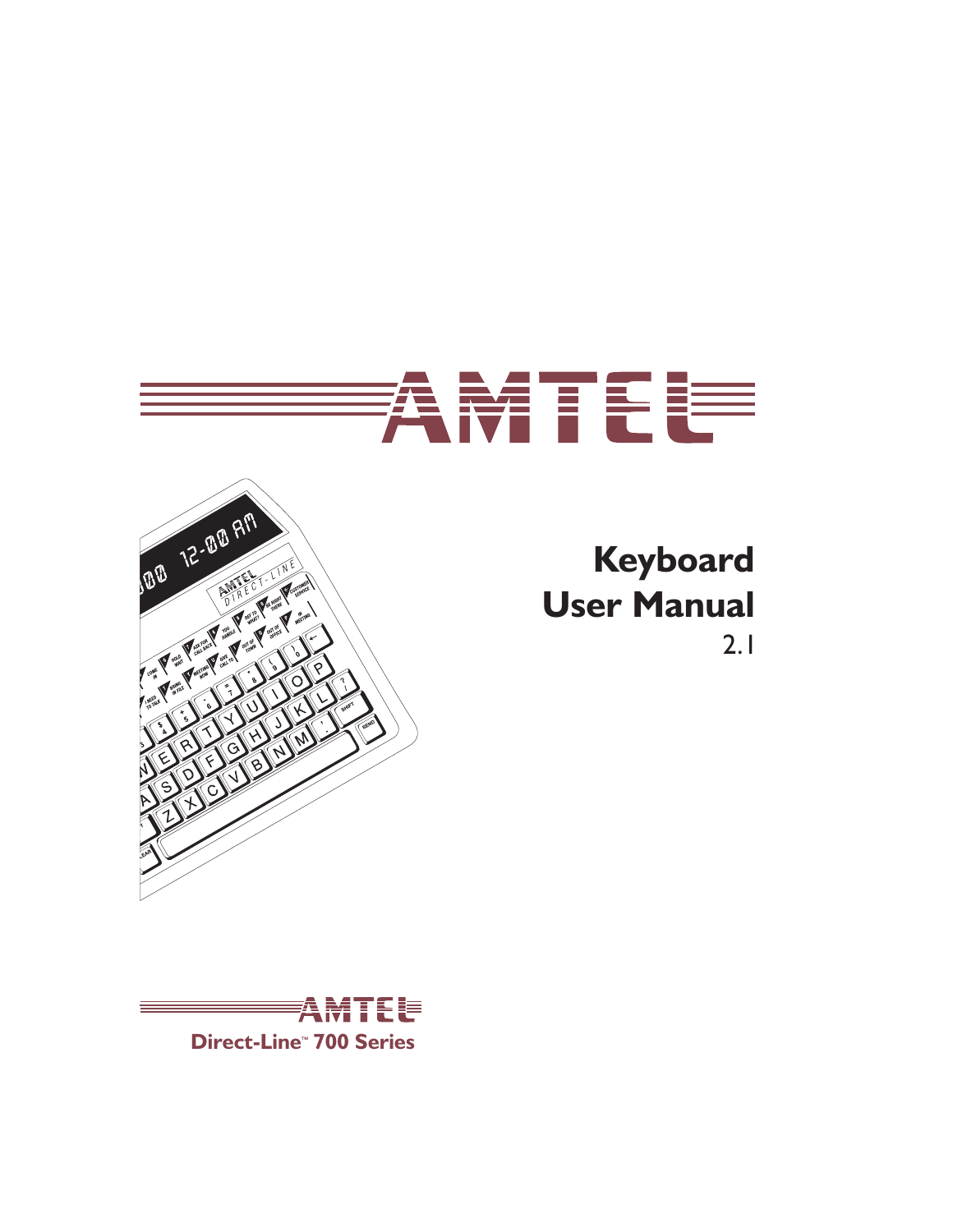*Congratulations* and thank you for choosing the Amtel Direct-Line™ system as your means of intra-office communication and message delivery.

Over the years, Amtel products have proven to be an invaluable and integral part in the overall efficiency of a business. Using our state-of-the-art Amtel Direct-Line system ensures that communications are handled easily and efficiently.

Since 1978, Amtel Systems Corporation has remained the leader in visual text communication intercom systems by focusing on customer needs and being responsive to the ever changing communications technology. We maintain the highest quality in the manufacture of our products.

With the benefits of the Amtel Direct-Line system, coupled with our quality customer service, Amtel dealers, and reliable factory support, you can feel confident and proud to own an Amtel Direct-Line system.

We welcome your comments and suggestions, and we look forward to serving you.

## **AMTEL**

#### AMTEL SYSTEMS CORPORATION Eaglepointe Industrial Center 55 Pottstown Pike, Suite 800 Chester Springs, PA 19425 (800) 999-8903

© Copyright 1999 Amtel Systems Corporation No portion of this manual may be reproduced or copied without the express consent of Amtel Systems Corporation.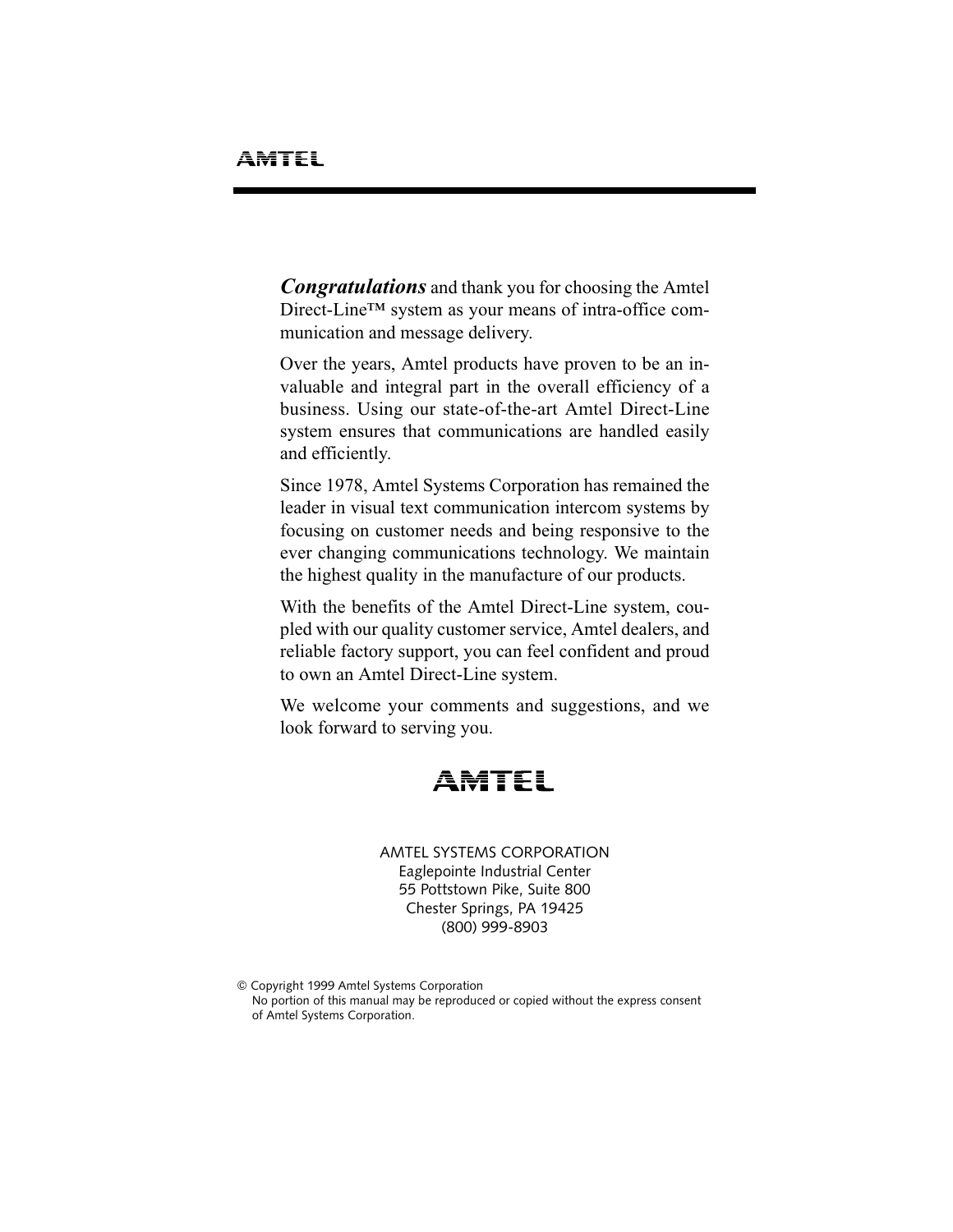**1**

**Introduction**

# **Introduction**

## *Using This Manual*

The subject of this guide is communication — easy, quick, clear communication.

This manual provides step by step procedures to use your Amtel Keyboard unit. It is divided into sections; each section describes using functions at individual units.

- Section 1: Introduction Section 2: Alerts Section 3: Messages Section 4: Reminders Section 5: Timer Functions Section 6: Personal Preferences Section 7: Optional Features Section 8: Editing
- Section 9: Problem Solving and Error Messages

#### **Format**

The text for this manual is formatted in the following manner:

- **BOLD CAPITALIZED** words denote buttons and keys on the units.
- A box with text in this form represents the display screen of a unit along with the associated text

TEXT SHOWN DURING PROCEDURE

• CAUTION NOTES will be in dash-line boxes. **CAUTION**: regard with particular care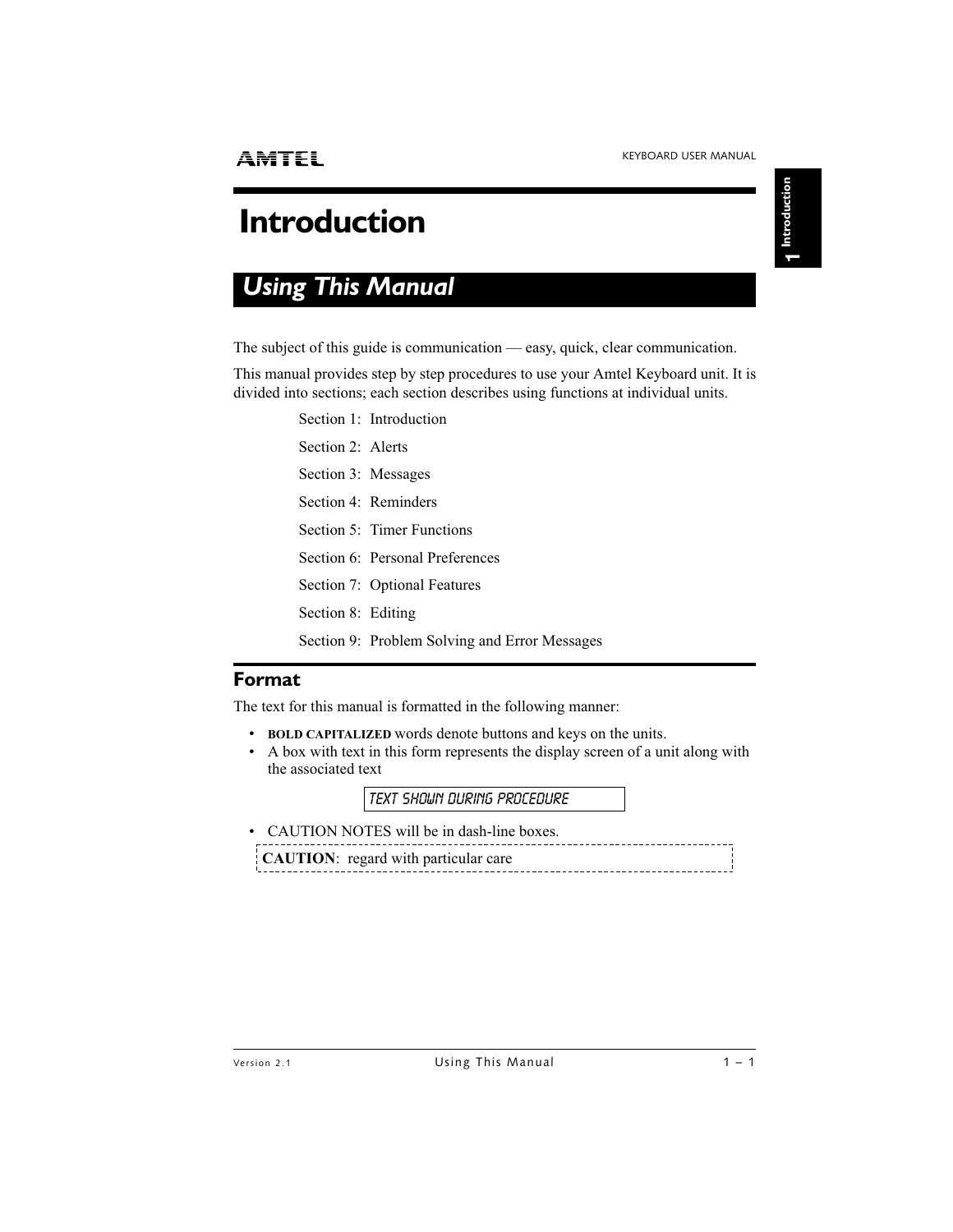## *A Word from Amtel*

#### **Please READ**

This one page introduction is the beginning of a long-term partnership. A word about alerts and messages. And — almost forgot — reminders.

Amtel communicates with words. We make a distinction between the words that comprise alerts, messages and reminders in order to describe and make use of the different applications provided by our software.

An *alert* is a communiqué designed to firmly get your attention. Upon receipt the unit beeps; the alert is displayed and stored in the electronic storage bin. It will persist until such time that you recognize its existence with a reply, or it will time out and be stored. An alert is used to announce a telephone call, a visitor, etc.

A *message*, in contrast to an alert, is stored for later review and action. Upon receipt, the message is briefly displayed on the screen, date and time stamped and stored in the electronic recall storage bin. Think of it as an electronic "while you were out" message slip.

A *reminder* is a communiqué that you can prepare during a period of calm and then have appear at another time to prompt your attention, as well as that of others, to issues that might otherwise have been forgotten. You may use reminders for meetings, scheduled routine maintenance, appointments, etc.

Your Amtel provides you with audible signals to gain your attention when the foregoing appear. You can control the intensity and frequency of the sounds to meet your requirements.

Our quick guides and manuals provide you with all the requisite information needed to make your Amtel partnership productive and pleasurable.

## *INFORMATION IS BETTER AS TEXT*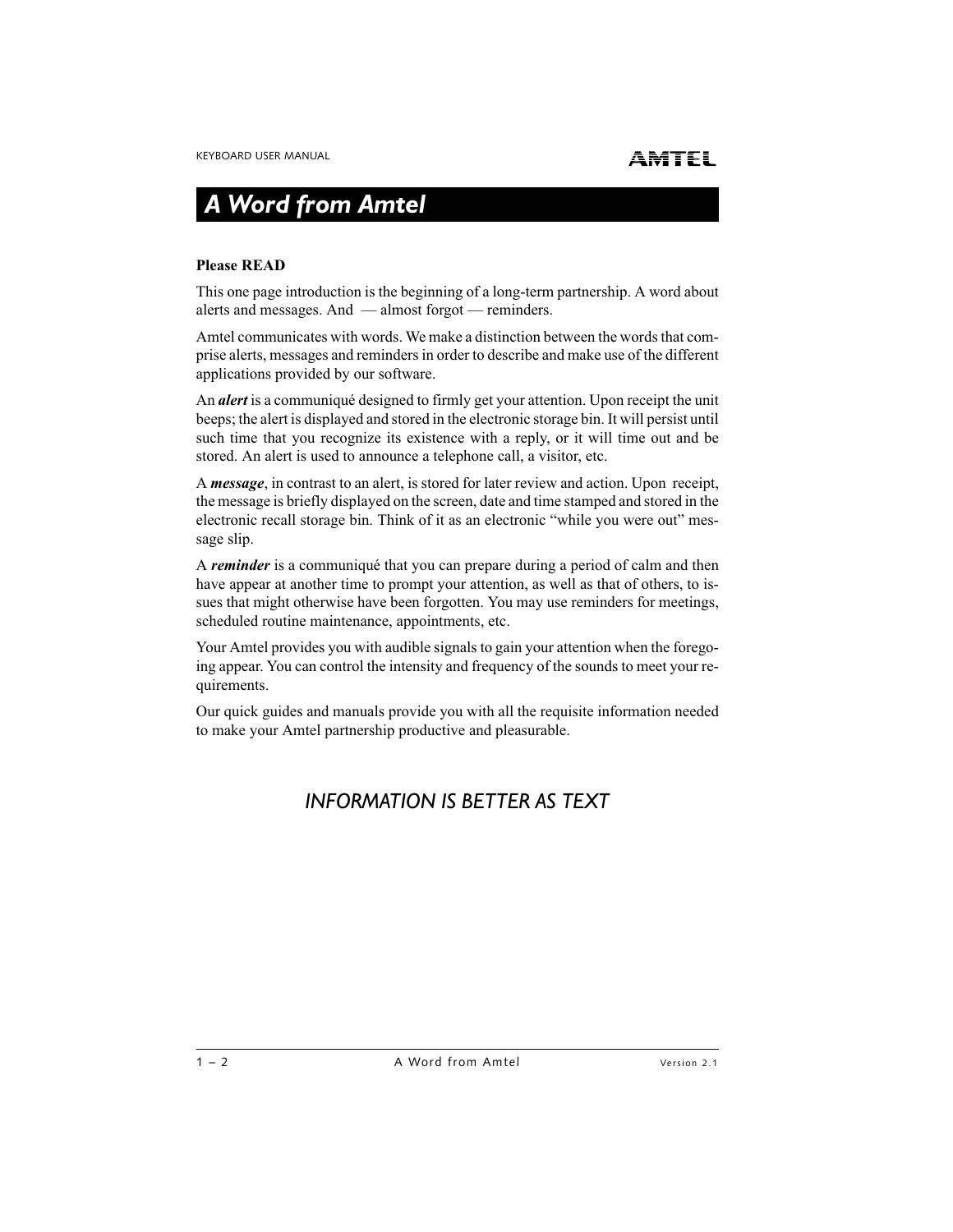## *This Powerful Amtel Communication System*

The Amtel Direct-Line system is a powerful tool for controlling and routing incoming calls, handling visitors, and keeping everyone in your office fully informed on a need-to-know basis.

In order to accomplish essential tasks, interruptions must be kept to a minimum. It is important to have the ability to screen calls and move messages around the office without interrupting or distracting others.

The Amtel Direct-Line system provides a channel of communication with which you can send alerts, messages, and reminders quietly and in a timely manner to persons while they remain free to continue a meeting or telephone conversation. In this way, information that may even affect a current conversation can be delivered confidentially, without interruption. Staff can now decide if a communication merits an interruption.

| When You                           | You Can Do This                                                                                                                                                                                                                                                                                |
|------------------------------------|------------------------------------------------------------------------------------------------------------------------------------------------------------------------------------------------------------------------------------------------------------------------------------------------|
| <b>SEND</b><br><b>ALERTS</b>       | Announce a telephone call or visitor.<br>Eliminate "telephone tag."<br>Page someone.<br>Keep everyone informed quickly and easily.<br>Communicate with someone who is on the telephone or behind closed<br>doors in a meeting with minimal interruption.                                       |
| <b>SEND</b><br><b>MESSAGES</b>     | • Eliminate hand-written messages.<br>Store messages for later review.<br>٠<br>• Print outgoing messages to produce a "To Do" list, or keep a phone log.                                                                                                                                       |
| <b>SEND</b><br><b>REMINDERS</b>    | Remind anyone of appointments, meetings or returning phone calls.<br>Remind yourself of important dates/events (birthdays or<br>anniversaries).                                                                                                                                                |
| <b>USE THE</b><br><b>TIMERS</b>    | Time a phone conversation or consultation $-$ print the time as hard<br>copy to a companion printer.<br>Time procedures by counting from a user-defined time to $\varnothing$ .                                                                                                                |
| <b>ACTIVATE</b><br><b>A STATUS</b> | • The Amtel can inform others while you are away from your desk<br>about where you are and when you will return, when an alert is<br>received at your unit.<br>Incoming a lerts to your unit are automatically answered with<br>٠<br>information as to your whereabouts and/or time of return. |
| <b>SET A</b><br><b>PASSWORD</b>    | Protect remote recall of messages or programming of your unit by<br>setting an <i>individual password</i> .<br>Protect some of the programming of units by setting a setup password.                                                                                                           |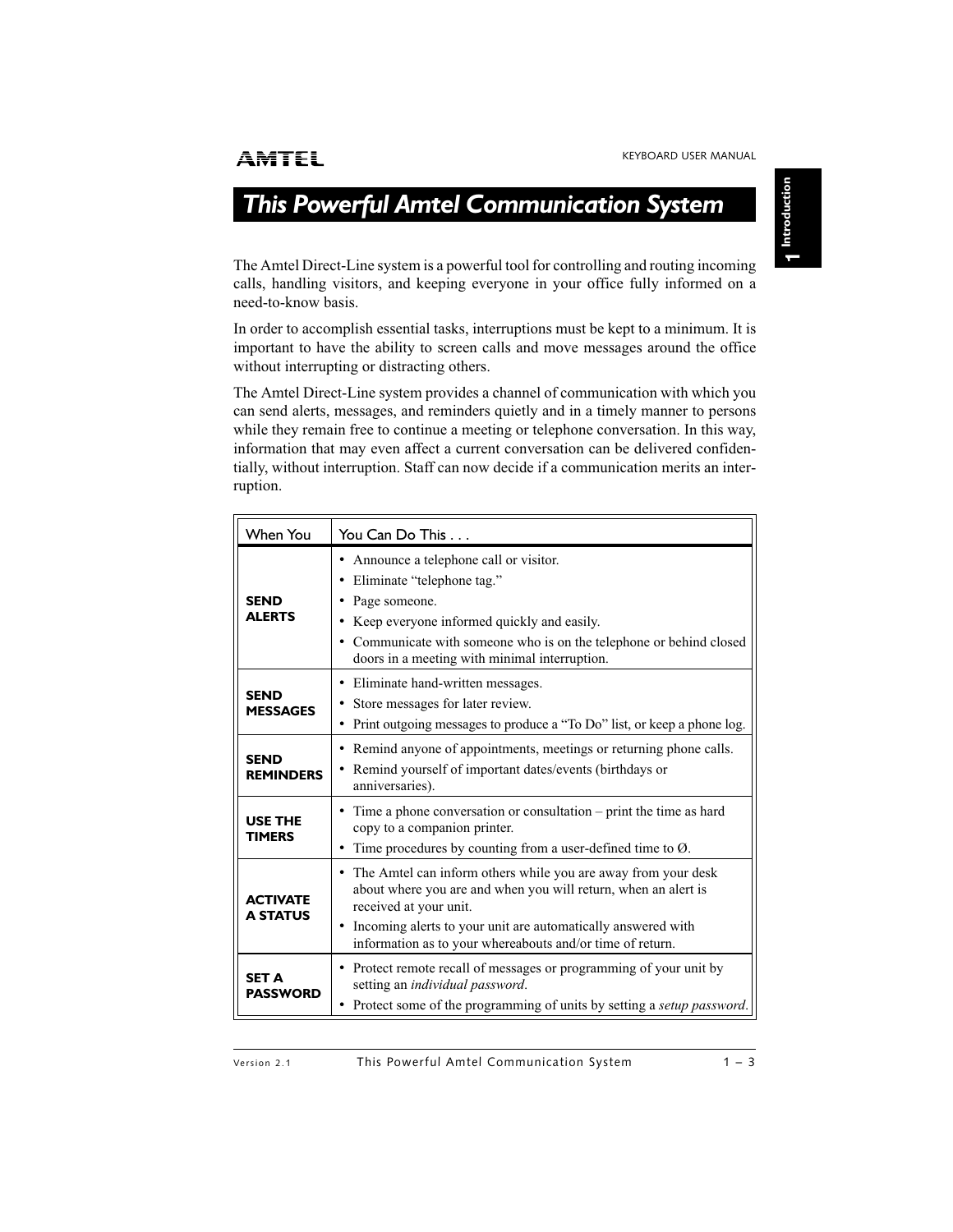## *700 Series — New Features*

The 700 series offers many improvements over the earlier series of the Amtel Direct-Line systems. These improvements include:

| <b>ALERT STORAGE</b>            | Store 50 alerts instead of 6.                                                                                                                                                           |  |
|---------------------------------|-----------------------------------------------------------------------------------------------------------------------------------------------------------------------------------------|--|
| <b>ALERT RENOTICE SCROLLING</b> | allows multiple alerts to be displayed in a<br>scrolling fashion                                                                                                                        |  |
| <b>GROUP ADDRESSING</b>         | Using a pre-programmed distribution list of<br>Amtel users, information can now be sent<br>automatically to this select group of other Amtels<br>on the network, using a group address. |  |
| <b>EMERGENCY ALERT</b>          | When activated, this function will send a<br>continuous pre-programmed alert for help, until<br>the alert is canceled.                                                                  |  |
| <b>INDIVIDUAL PASSWORD</b>      | Now prevent unauthorized recall of messages or<br>unauthorized programming.                                                                                                             |  |
| <b>SETUP PASSWORD</b>           | Protect addresses and network communication<br>settings from being changed.                                                                                                             |  |
| <b>TEXT FRAGMENTS</b>           | (for a panel and wallmount unit) used to<br>construct phrases and/or modify a phrase before<br>sending as an alert, message, or response                                                |  |
| <b>EVENT TIMER</b>              | counts down from a pre-set time to zero                                                                                                                                                 |  |
| <b>EXPANDED USER DIRECTORY</b>  | increased from 10 to 20 addresses                                                                                                                                                       |  |

We are always gathering suggestions, tips, and other helpful hints about our Amtel system, and would like to share them with you. Send us a note, telling us how you use Amtels in your office, and we'll send you an occasional *Direct-Line Newsletter* that will inspire a few "Aha!" insights into the power and enjoyment of good communications.

> The Direct-Line Newsletter Amtel Systems Corporation Eaglepointe Industrial Center 55 Pottstown Pike, Suite 800 Chester Springs, PA 19425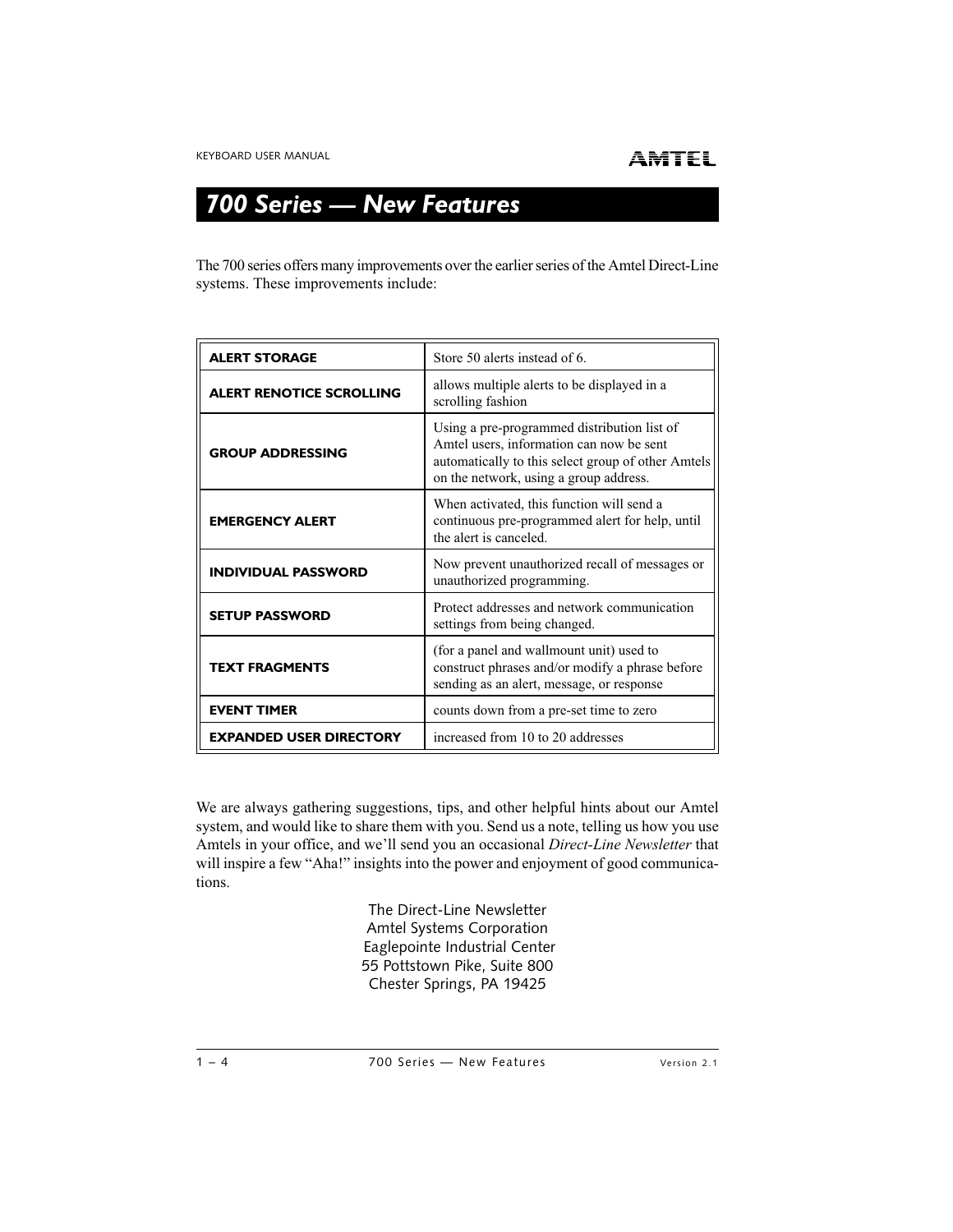## <span id="page-6-0"></span>*Unit Overview*

**1 Introduction**

The Amtel Direct-Line system configuration may be designed using a combination of our four models: keyboard, panel, wallmount, and printer. Each unit is a powerful tool for controlling incoming calls, handling visitors and keeping everyone informed.

Every system must have at least one keyboard unit for programming functions, and it features a full-size keyboard for ease of typing. A panel or wallmount unit offers a touch keypad with programmed phrases eliminating the need to type. An optional printer can also be used with the Amtel Direct-Line system.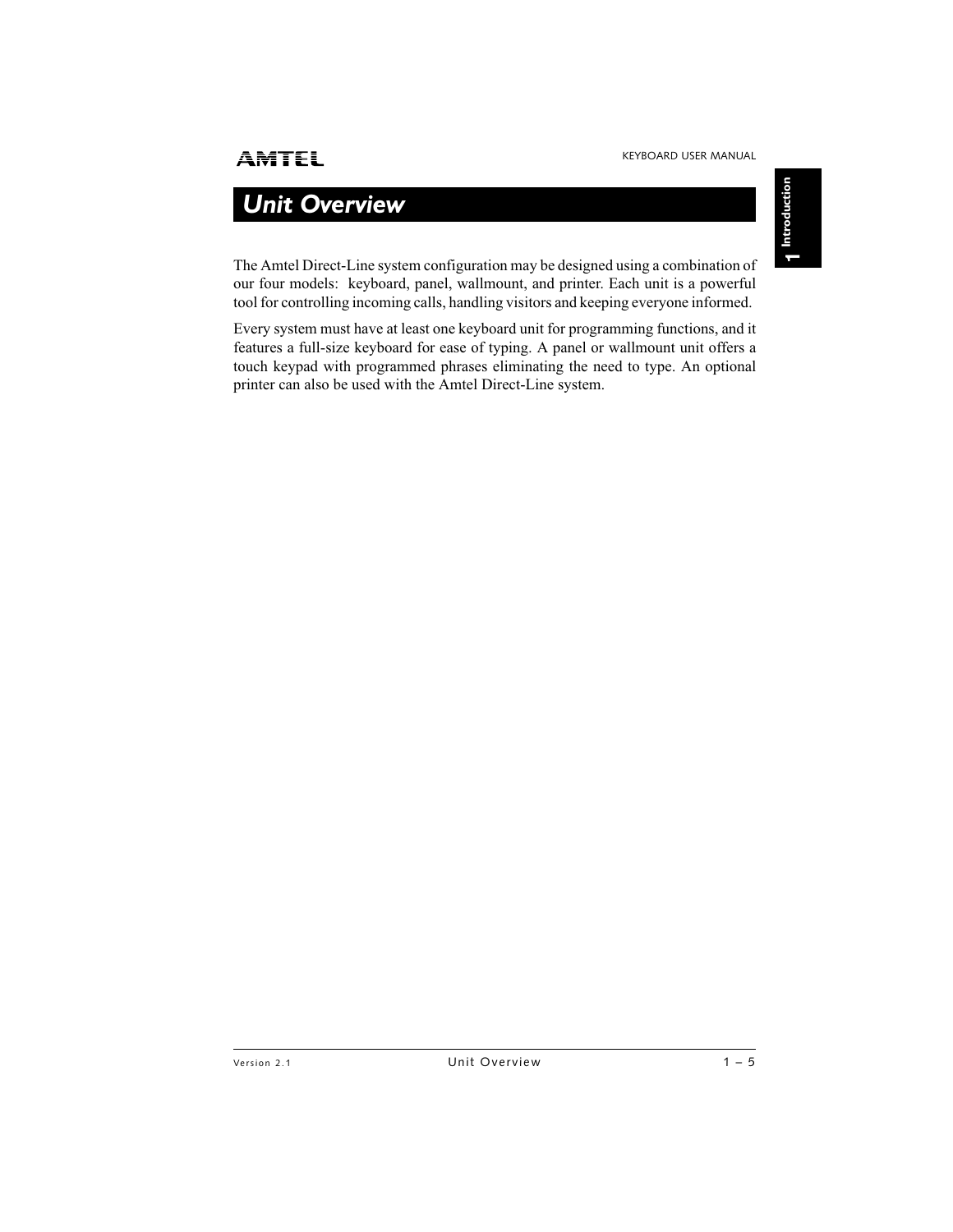#### <span id="page-7-0"></span>**Keyboard**

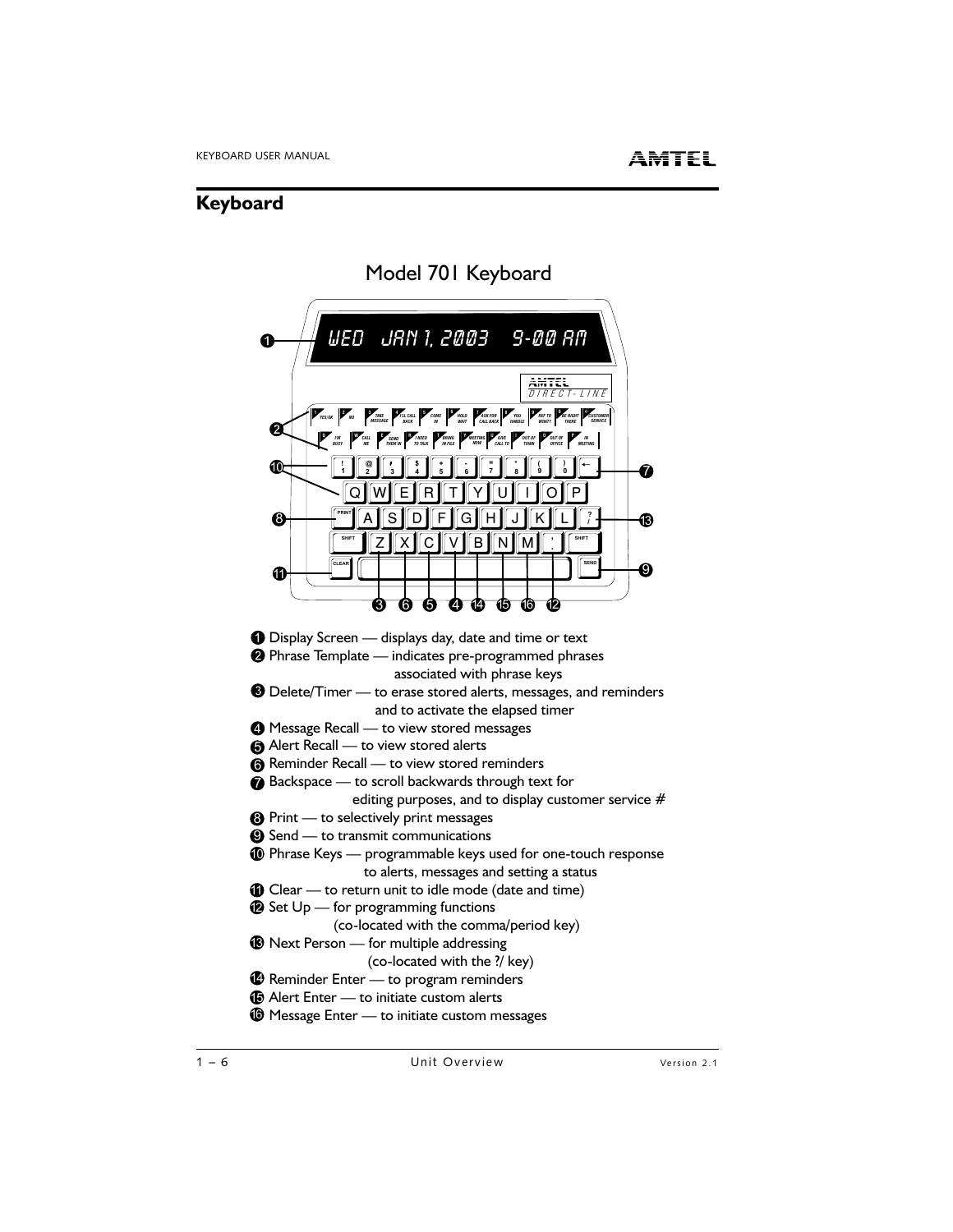**1**

**Introduction**

#### <span id="page-8-0"></span>**Panel & Wallmount** Model 702 Panel wed jan 1, 2ØØ3 9-ØØ aM  $A$ MTEL<br>D I R E C T - L I N E *HAVE THEM I'LL GET GIVE CALL I NEED BE RIGHT COME OUT OF OFFICE CALL BACK BACK CALL TO ME TO TALK THERE IN THANK* **WHICH** *YOU REF. TO INTEREST PAGING SEND NO IN YOU LINE? HANDLE WHAT? THEM IN MEETING WAIT NO YES/OK TAKE I'LL CALL BACK HOLD MESSAGE* 5 *BKSP* 7 10 *RECALL RECALL ALERT SEND AS MESSAGE MESSAGE TIMER CHOICE 1 CHOICE 2*  $\overline{\mathbf{9}}$  $\overline{\blacktriangledown}$ *CLEAR DELETE* 8 *SEND PRINT* 6 Model 706 Wallmount wed jan 1, 2ØØ3 9-ØØ aM  $\begin{array}{c}\n\hline\n\text{COME} \\
\hline\n\text{IN} \\
\hline\n\end{array}\n\right)\n\begin{array}{c}\n\text{SEND} \\
\text{CALL TO}\n\end{array}$ WHICH<br>LINE? TIL BE<br>THERE  $NQ$ **PAGING**  $\left| \begin{array}{c} 1 \ \text{NEETING} \end{array} \right|$ HOLD YES  $\overline{A}$  $\overline{A}$  $TMBER$ SEND AS 10 5  $\mathbf{Q}$ 9 *SEND*7-1AJ IV.<del>ia</del> 6 Display Screen — displays day, date and time or text Phrase Buttons — to activate pre-programmed phrases to respond to or initiate communications Delete Button — to erase stored alerts and messages Clear Button — returns unit to idle mode  $\overline{\textbf{S}}$  Recall Message/Recall Alert — to view stored messages and alerts  $\bigcirc$  Choice 1/Choice 2 Buttons — to change text in pre-programmed phrases  $\bullet$  Backspace — to activate the elapsed timer and to scroll backwards through messages during message recall  $\textcircled{\textsf{P}}$  Print — to activate the event timer and for printing selected messages  $\textcircled{\small\bf}$  Send — to transmit phrases as alerts  $\bm{\mathbb{O}}$  Send as Message — to transmit phrases as messages

Version 2.1 Unit Overview 1 – 7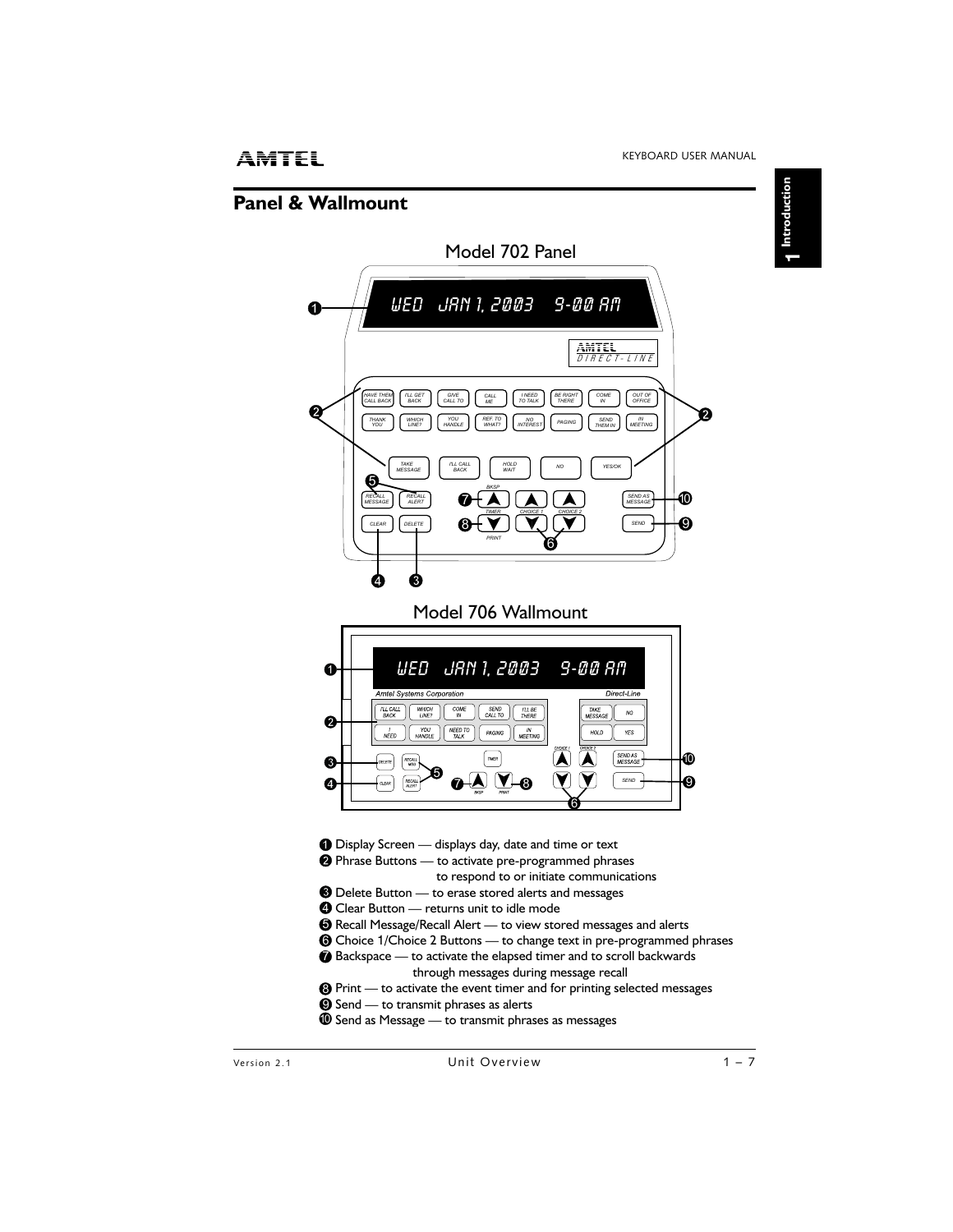## <span id="page-9-0"></span>**Wiring Connections to Units**



1 – 8 Unit Overview Version 2.1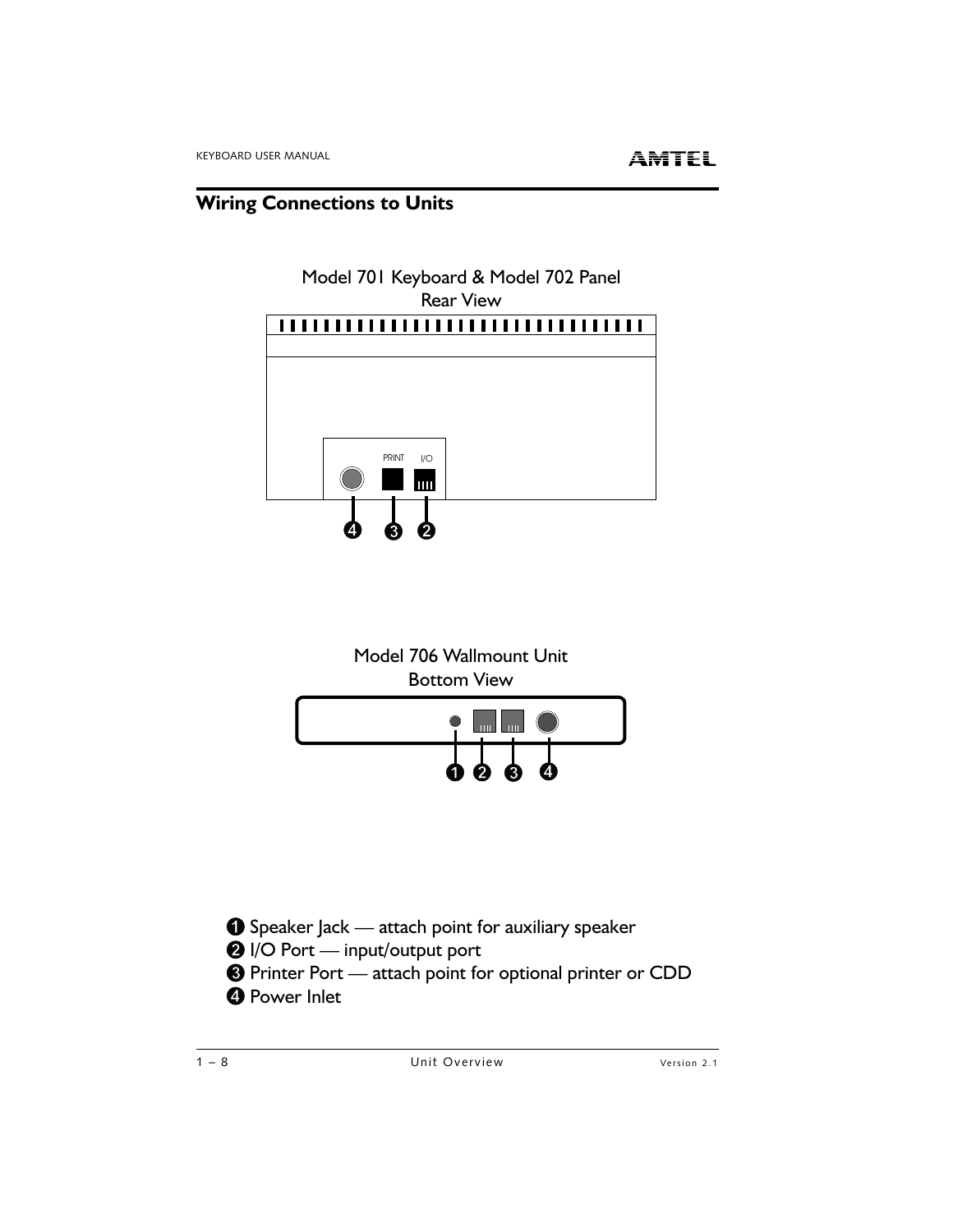**1**

**Introduction**

## <span id="page-10-0"></span>AMTEL

## *Templates*

### **Keyboard Phrase Key Template**

A phrase key template is located above the keys on a keyboard unit, showing the programmed phrase and corresponding key.



#### **Panel Phrase Button Template**

This template illustrates the alphanumeric assignment, used for programming, for each phrase button on the phrase pad of a panel unit.



#### **Wallmount Phrase Button Template**

This template illustrates the numeric assignment, used for programming, for each phrase button on the phrase pad of a wallmount unit.

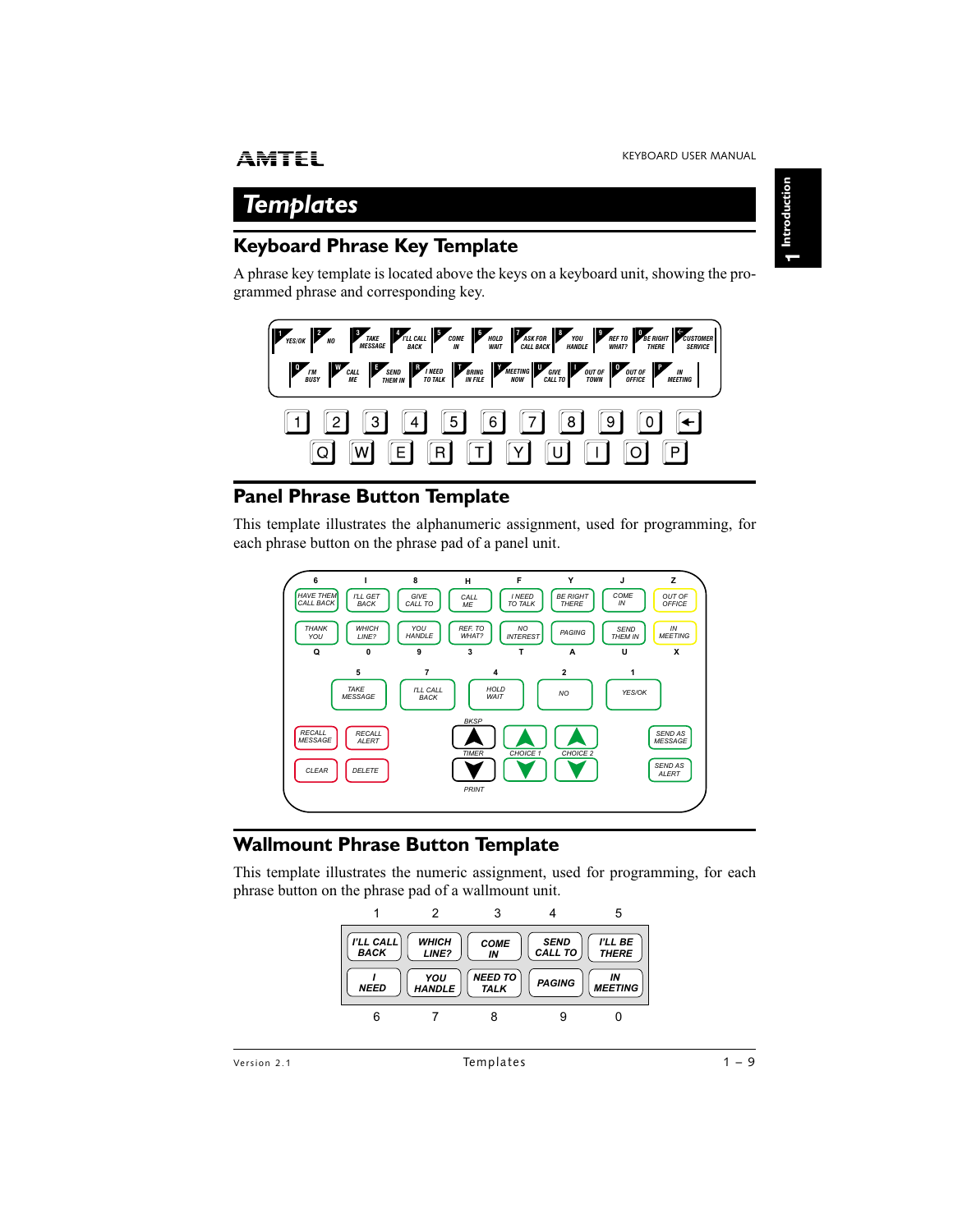# <span id="page-11-0"></span>*Terms and Definitions*

| <b>ADDRESS</b>                                               | The address identifies an Amtel unit. Each Amtel unit must be<br>assigned a unique 2 character, alphanumeric address to<br>communicate with other units. Addresses are normally assigned<br>and maintained by the System Administrator.                                                                                                                                                     |  |  |
|--------------------------------------------------------------|---------------------------------------------------------------------------------------------------------------------------------------------------------------------------------------------------------------------------------------------------------------------------------------------------------------------------------------------------------------------------------------------|--|--|
| <b>AIFRT</b>                                                 | An alert is a short bit of information that is sent when you want<br>an immediate response. An alert is limited to one screen (29<br>spaces) of text. When an alert is received, the unit will emit a<br>single beep and display the alert text. You can send an alert to<br>announce a phone call or visitor, or to converse with another unit<br>- think of it as Amtel's "chat" feature. |  |  |
| <b>CDD</b>                                                   | An optional device that will flash an external device (such as a<br>lamp) when an alert or message is received. It is used as a visual<br>signal in addition to an audible beep.                                                                                                                                                                                                            |  |  |
| <b>CENTRAL</b><br><b>TIMEKEEPER</b>                          | The designated keyboard unit that maintains time and allows the<br>user to modify the date and time for the entire network by<br>sending electronic time updates to all other units set to "auto."<br>There must be only one central timekeeper per network or zone.                                                                                                                        |  |  |
| <b>CHOICE</b><br><b>BUTTONS</b>                              | The buttons on a panel unit or wallmount unit used to modify the<br>text fragments of a phrase before sending a response, or<br>initiating an alert or message.                                                                                                                                                                                                                             |  |  |
| <b>COMMAND</b><br><b>CODE</b>                                | A two or four digit number used to activate some programming<br>steps by the System Administrator.                                                                                                                                                                                                                                                                                          |  |  |
| <b>DISTRIBUTION</b><br><b>LIST (GROUP</b><br><b>ADDRESS)</b> | A list containing two to twenty addresses of other units on the<br>same network. It is used to define a specific group and assigned<br>a unique group address.                                                                                                                                                                                                                              |  |  |
| <b>ELAPSED TIMER</b>                                         | The elapsed timer counts up like a "stopwatch."                                                                                                                                                                                                                                                                                                                                             |  |  |
| <b>ELECTRONIC</b><br><b>STORAGE BIN</b>                      | The memory of the unit that stores alerts, messages and<br>reminders.                                                                                                                                                                                                                                                                                                                       |  |  |
| <b>EMERGENCY</b><br><b>ALERT</b>                             | A communication sent globally alerting all units of an<br>emergency.                                                                                                                                                                                                                                                                                                                        |  |  |
| <b>EVENT TIMER</b>                                           | The event timer counts down to $\varnothing$ .                                                                                                                                                                                                                                                                                                                                              |  |  |
| <b>FASTWIRE</b>                                              | A mode of communication that provides instantaneous alert and<br>message delivery. Fastwire is the recommended setting for<br>Amtel units in the 600 and 700 series.                                                                                                                                                                                                                        |  |  |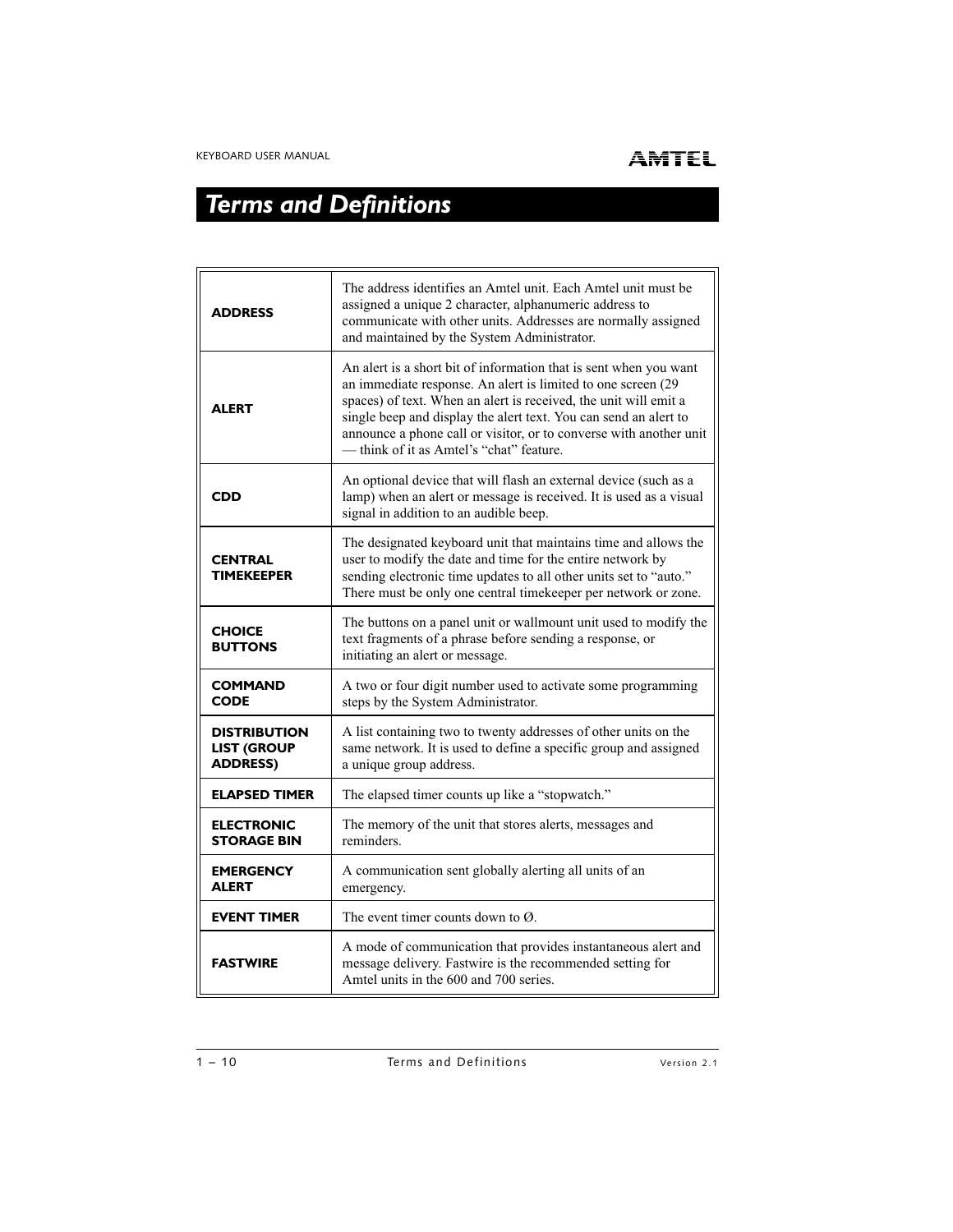<span id="page-12-0"></span>

| <b>FIFO</b>                                    | First In First Out. A message recall option that defines the order<br>in which stored messages are retrieved. The first (oldest)<br>message will be the first recalled.                                                                      |
|------------------------------------------------|----------------------------------------------------------------------------------------------------------------------------------------------------------------------------------------------------------------------------------------------|
| GLOBAL<br><b>ADDRESS</b>                       | The address " $+$ +" that sends an alert, message, or reminder to all<br>units simultaneously.                                                                                                                                               |
| <b>GROUP ADDRESS</b><br>(DISTRIBUTION<br>LIST) | An address used to identify a distribution list. When used it will<br>send an alert, message or reminder to all units contained in that<br>distribution list.                                                                                |
| <b>HARDWIRE</b>                                | A mode of communication which allows 600 and 700 series<br>units to communicate with 500 series units.                                                                                                                                       |
| <b>IDLE MODE</b>                               | The unit is waiting for use. When in idle mode, the screen<br>displays the day, date, and time.                                                                                                                                              |
| <b>INITIAL</b><br><b>ADDRESS</b>               | The first address displayed when a phrase button/key, ALERT<br>ENTER, MESSAGE ENTER, or REMINDER ENTER is pressed.                                                                                                                           |
| <b>I/O PORT</b>                                | The port used to connect a data cord to the unit.                                                                                                                                                                                            |
| <b>KEYBOARD UNIT</b>                           | An Amtel unit with a keyboard. This unit can remotely program<br>other units.                                                                                                                                                                |
| LIFO                                           | Last In First Out. A message recall option that defines the order<br>in which stored messages are retrieved. The last (most recent)<br>message will be the first recalled.                                                                   |
| <b>MESSAGE</b>                                 | A non-time critical communication. Messages are date and time<br>stamped, and stored for later review. A message can be up to 7<br>screens (224 characters) in length.                                                                       |
| <b>MULTIPLE</b><br><b>ADDRESSING</b>           | To address communication to more than one unit: type the<br>address of the first unit followed by pressing the NEXT PERSON<br>key. Continue typing addresses of additional units separating<br>each address by pressing the NEXT PERSON key. |
| <b>NEXT PERSON</b>                             | On the keyboard, use the NEXT PERSON key to send<br>communication or program more than one unit at a time by<br>pressing the NEXT PERSON key, between addresses (up to 20).                                                                  |
| <b>PANEL UNIT</b>                              | An Amtel unit with a membrane touch pad and programmable<br>phrase buttons.                                                                                                                                                                  |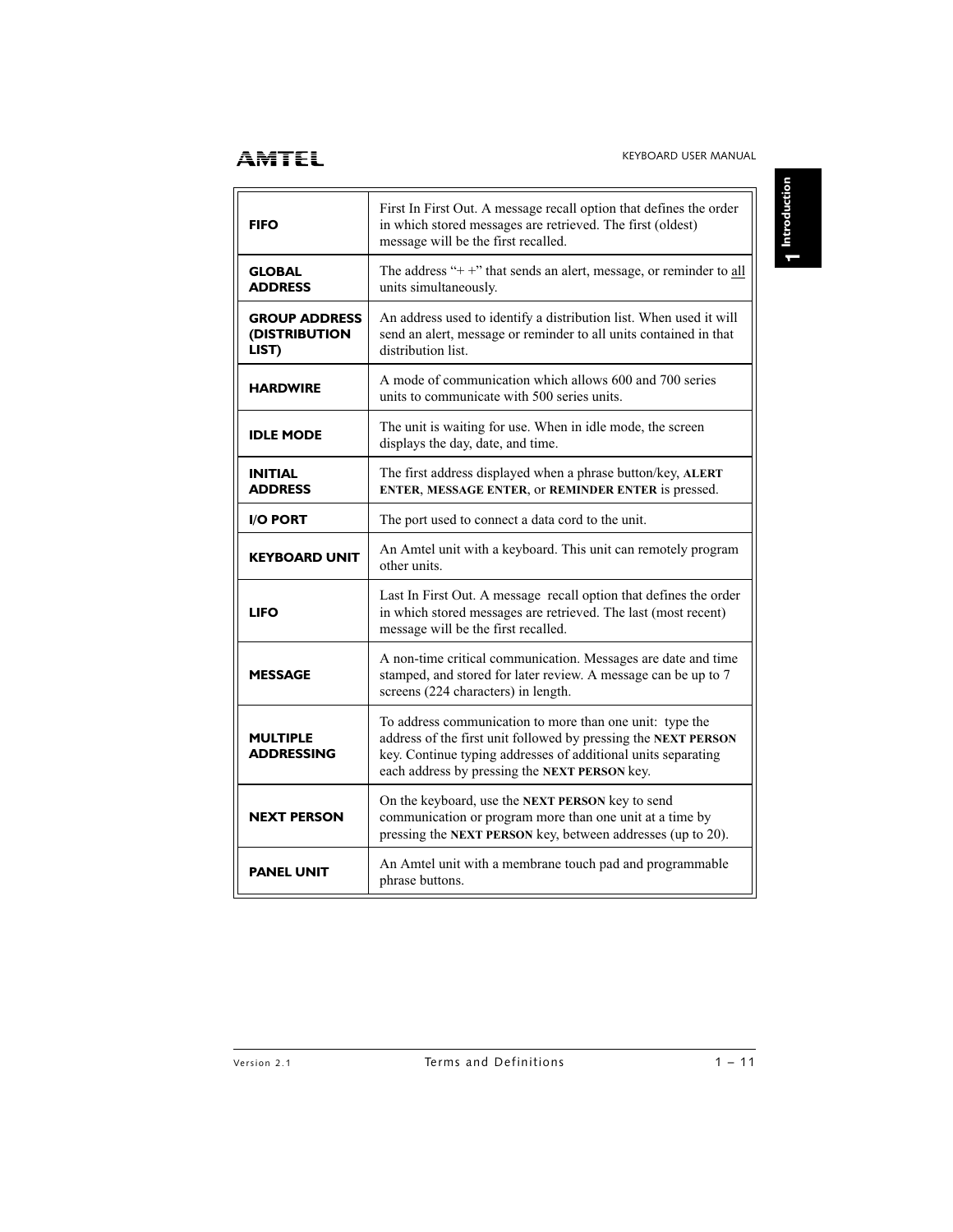<span id="page-13-0"></span>

| <b>PASSWORD</b>                       | A programmable security function for an Amtel consisting of 4<br>alphanumeric characters.<br><b>Setup Password</b> – Protects addresses and some setup<br>programming functions from being changed by unauthorized<br>users. Used by the System Administrator.<br>Individual Password - Protects messages at an individual unit<br>from being accessed either locally or remotely. Used by the<br>individual user at his/her unit. |  |
|---------------------------------------|------------------------------------------------------------------------------------------------------------------------------------------------------------------------------------------------------------------------------------------------------------------------------------------------------------------------------------------------------------------------------------------------------------------------------------|--|
| <b>PHRASE</b>                         | The programmed text displayed when a phrase button is pressed.                                                                                                                                                                                                                                                                                                                                                                     |  |
| <b>PHRASE</b><br><b>BUTTON/KEY</b>    | Programmable button or key which displays a pre-programmed<br>phrase.                                                                                                                                                                                                                                                                                                                                                              |  |
| <b>PHRASE SLIDE</b><br><b>CARD</b>    | A card on which the phrase labels are printed. It is located under the<br>front cover plate and is accessible through a slot to the left of the<br>card. (Available on wallmount units only.)                                                                                                                                                                                                                                      |  |
| <b>POWER SUPPLY</b>                   | Provides power to the unit.                                                                                                                                                                                                                                                                                                                                                                                                        |  |
| <b>PRINTER PORT</b>                   | Port to connect an optional printer or CDD.                                                                                                                                                                                                                                                                                                                                                                                        |  |
| <b>RECALL</b>                         | The function that enables a user to view a stored alert, message<br>or reminder.                                                                                                                                                                                                                                                                                                                                                   |  |
| <b>REMINDER</b>                       | A reminder is a message programmed to be sent at a later time<br>and/or date to a single unit (including the sending unit), a group,<br>or globally.                                                                                                                                                                                                                                                                               |  |
| <b>REMOTE ACCESS</b>                  | Allows another keyboard user to recall messages or program<br>from a remote keyboard unit.                                                                                                                                                                                                                                                                                                                                         |  |
| <b>SCREEN</b><br><b>EXERCISE</b>      | This automatic function is designed to "exercise" every segment<br>of the screen ensuring consistent brightness across the display.<br>At a pre-programmed time (usually after office hours) the<br>display flashes alternating $\angle \emptyset \times \emptyset \times \emptyset \times \emptyset$ across the entire<br>screen. This is Amtel's screen saver feature.                                                           |  |
| <b>SEND AS</b>                        | Transmits a communication as an alert, message, or reminder.                                                                                                                                                                                                                                                                                                                                                                       |  |
| <b>SPEAKER PORT</b>                   | Port for connecting auxiliary speaker devices for extra volume.<br>(Wallmount only)                                                                                                                                                                                                                                                                                                                                                |  |
| <b>STATUS</b>                         | A status is a pre-programmed phrase which is automatically sent<br>in response to an alert. Setting your status is a way of giving<br>other Amtel users information when you are away from your<br>desk.                                                                                                                                                                                                                           |  |
| <b>SYSTEM</b><br><b>ADMINISTRATOR</b> | Person designated to configure and maintain the Amtel network.                                                                                                                                                                                                                                                                                                                                                                     |  |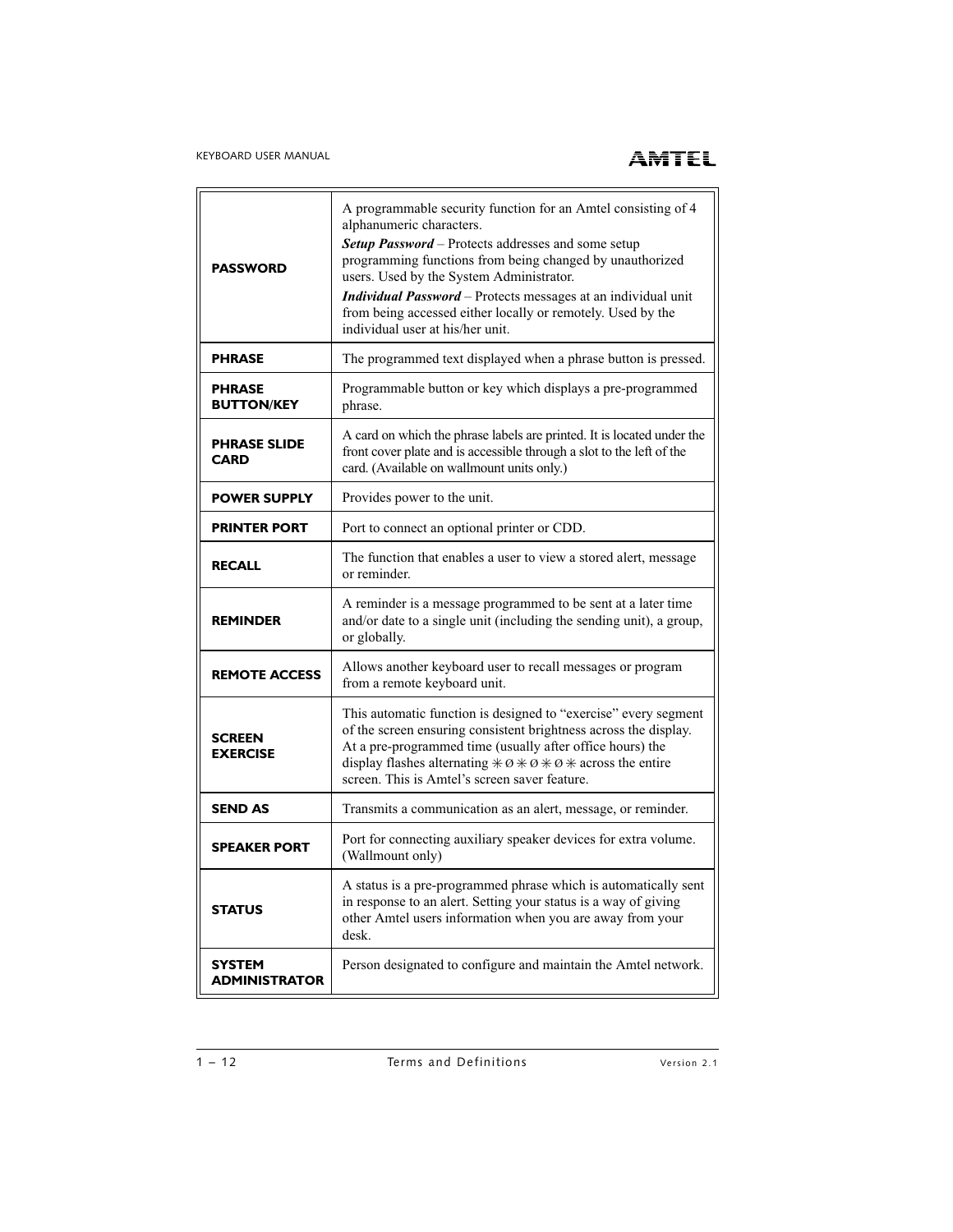<span id="page-14-0"></span>

| <b>TEXT FRAGMENT</b>                                                                                                                                                                                                                                                                                                                                                                                                                                                                                                                                                                           | Portions of programmed text used by a panel unit or wallmount<br>unit to construct phrases and/or modify a phrase before sending<br>as or responding to an alert or message.                                                           |
|------------------------------------------------------------------------------------------------------------------------------------------------------------------------------------------------------------------------------------------------------------------------------------------------------------------------------------------------------------------------------------------------------------------------------------------------------------------------------------------------------------------------------------------------------------------------------------------------|----------------------------------------------------------------------------------------------------------------------------------------------------------------------------------------------------------------------------------------|
| <b>TEXT PAGING</b>                                                                                                                                                                                                                                                                                                                                                                                                                                                                                                                                                                             | Optional function which allows messages to be sent to an<br>alphanumeric pager.                                                                                                                                                        |
| Keyboard units have 3 ways of keeping time:<br>Central - designates the keyboard unit that keeps time and<br>allows the user to modify the date and time for all units on the<br>system that are set to auto. There must be only one central<br>timekeeper per network or zone.<br><b>TIME KEEPING</b><br>$Auto -$ designates that a unit automatically receives time<br>updates from the central timekeeper. The time cannot be changed<br>at this individual unit. Panel and wallmount units only function<br>on auto.<br><b>Local</b> – this unit keeps track of, and changes its own time. |                                                                                                                                                                                                                                        |
| <b>TIMER</b><br><b>FUNCTIONS</b>                                                                                                                                                                                                                                                                                                                                                                                                                                                                                                                                                               | The Amtel unit measures time in two modes: <i>elapsed time</i> or<br>event time.                                                                                                                                                       |
| <b>UNIT</b>                                                                                                                                                                                                                                                                                                                                                                                                                                                                                                                                                                                    | Refers to any Amtel Direct-Line keyboard, panel, or wallmount<br>unit.                                                                                                                                                                 |
| <b>USER</b><br><b>DIRECTORY</b>                                                                                                                                                                                                                                                                                                                                                                                                                                                                                                                                                                | The user directory is a programmed address list of other Amtel<br>units on the network. Each panel unit or wallmount unit has its<br>own user directory capable of storing up to 20 addresses.                                         |
| <b>WALLMOUNT</b>                                                                                                                                                                                                                                                                                                                                                                                                                                                                                                                                                                               | An Amtel unit with a membrane touch pad and programmable<br>buttons, designed to be mounted on a wall or in a cabinet.                                                                                                                 |
| <b>ZONE</b>                                                                                                                                                                                                                                                                                                                                                                                                                                                                                                                                                                                    | The zone acts as an extended address that enables a group of<br>Amtel units within a building or network to be separated from<br>other Amtel units. All Amtel units in a network that need to<br>communicate must be on the same zone. |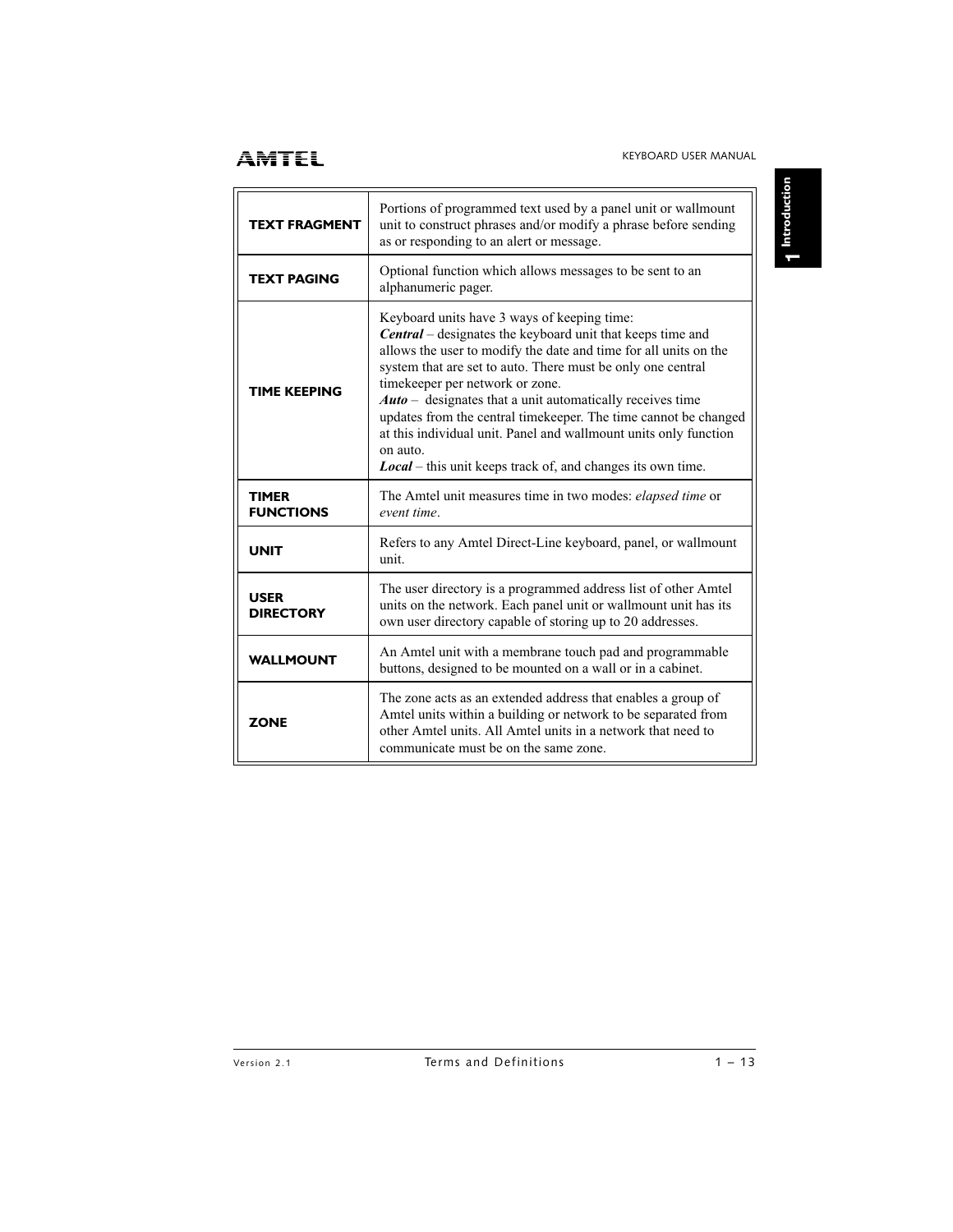This page intentionally left blank.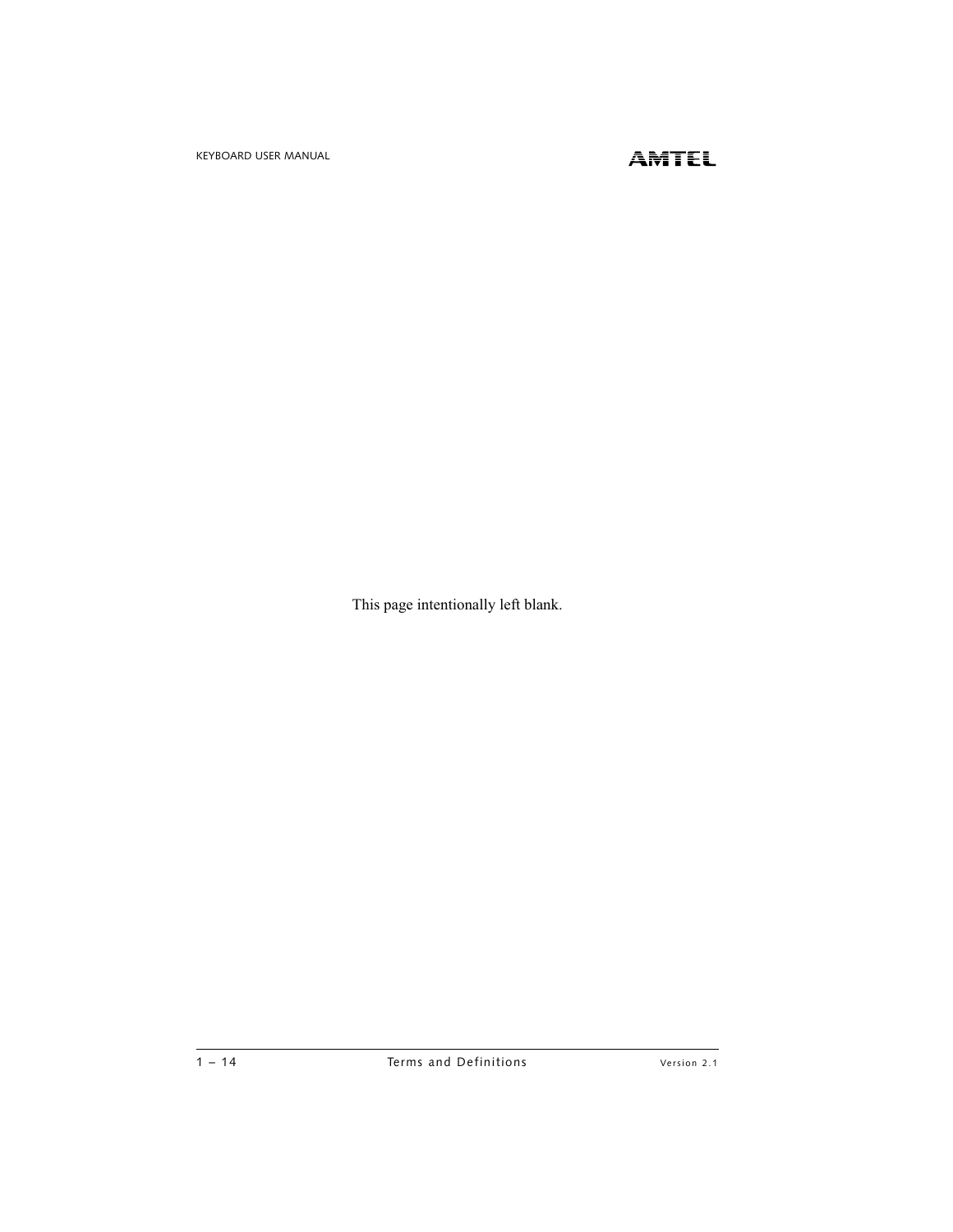**2 Alerts**

# <span id="page-16-0"></span>**Alerts**

## *Alerts Defined*

An alert is a short bit of information that is sent when you want an immediate response. An alert is limited to one screen (29 characters) of text.

Alerts are used to:

- announce a phone call, *flR. SflITH ON LINE 1*.
- announce a visitor, 3:00 RPPT IS HERE.
- page someone.
- request an item.
- "chat" with someone.

Alerts can be sent to an individual unit, groups of units, or globally to all units.

- When an alert is received, the receiving unit emits a single beep, and the alert is displayed for a preprogrammed amount of time.
- A renotice beep can remind the recipient of an unanswered alert (programmable feature).
- A response to an alert can only be sent to the original sending unit.
- When a response to an alert is received the unit emits a distinct warble tone.

The keyboard unit stores the most recent 50 alerts received or sent. As the  $51^{\circ}$  alert and additional alerts are received or sent, the oldest stored alert is automatically deleted.

Pressing the **CLEAR** key at any point during receiving or recalling an alert will send the alert to the unit's electronic storage bin where it is saved for later recall or action.

*Note: If there are multiple unanswered alerts being displayed, the* **CLEAR** *key may need to be repeatedly pressed to return to idle mode.*

Alerts can be initiated in several ways from a keyboard unit:

- *Custom Alert* type the alert text.
- *Programmed Phrase Key* if necessary modify the address and/or phrase.
- *Recalled Alert* recall an alert to resend if initially sent from your unit or modify the response phrase of an alert you received.

The keyboard unit is very versatile in its ability to send, edit and redirect an alert.

*Note: To initiate an alert from your unit, it must be in the idle mode.*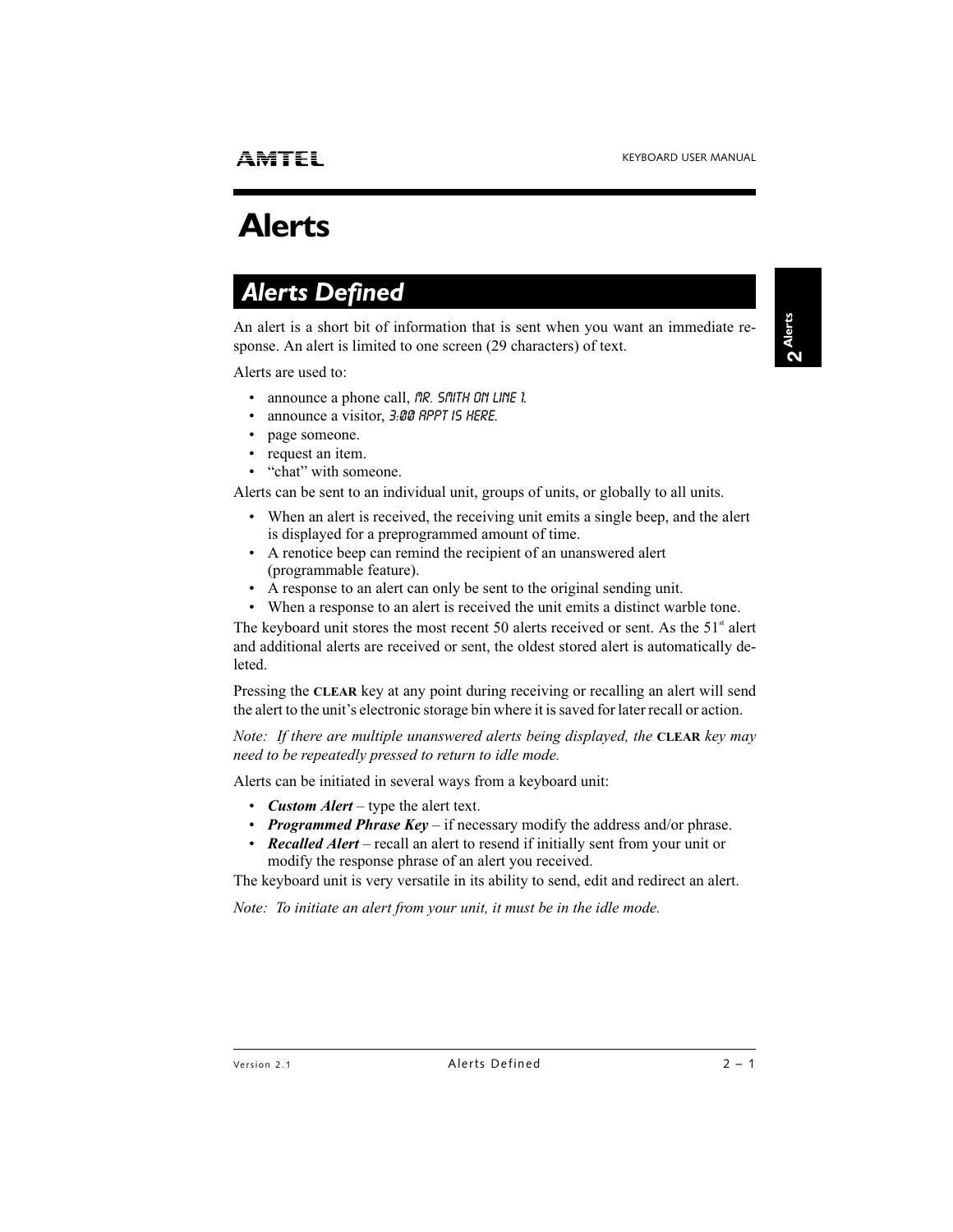#### <span id="page-17-0"></span>**AMTEL**

Phrase keys:

- are the top two rows of keys on the keyboard (**1** through **Ø** and **Q** through **P**).
- can be edited after a phrase key is pressed. (Refer to Editing section.)
- are able to be customized with frequently used text. (See System Administrator's Manual for programming.)
- can be assigned an initial address for all keys or a unique initial address for individual keys.
- The initial address is the first address displayed when **ALERT ENTER**, **MESSAGE ENTER**, **REMINDER ENTER**, or a phrase key is pressed.
- can be used to initiate or respond to alerts and messages, or to initiate a status.
- limits the user to the text of the phrase unless the phrase is edited.

A phrase key template is located above the keys on a keyboard unit, showing the programmed phrase and corresponding key.

#### **Keyboard Phrase Key Template**



## *Sending Alerts*

This section will describe how to send an alert by:

- typing a custom alert.
- using a phrase key.
- using a phrase key and modifying the address and/or phrase.

#### **Custom Alert**

Use a custom alert to type the text of the alert instead of using a programmed phrase key. An alert is 29 characters (one screen of text).

EXAMPLE: You wish to announce a telephone call to the person who's unit address is AA. It's an important account. You want to alert AA without causing an interruption. Type the alert and send it. (AA will receive the alert text, can continue with the current call and at the same time respond to your alert.) For this example, the initial address is AA.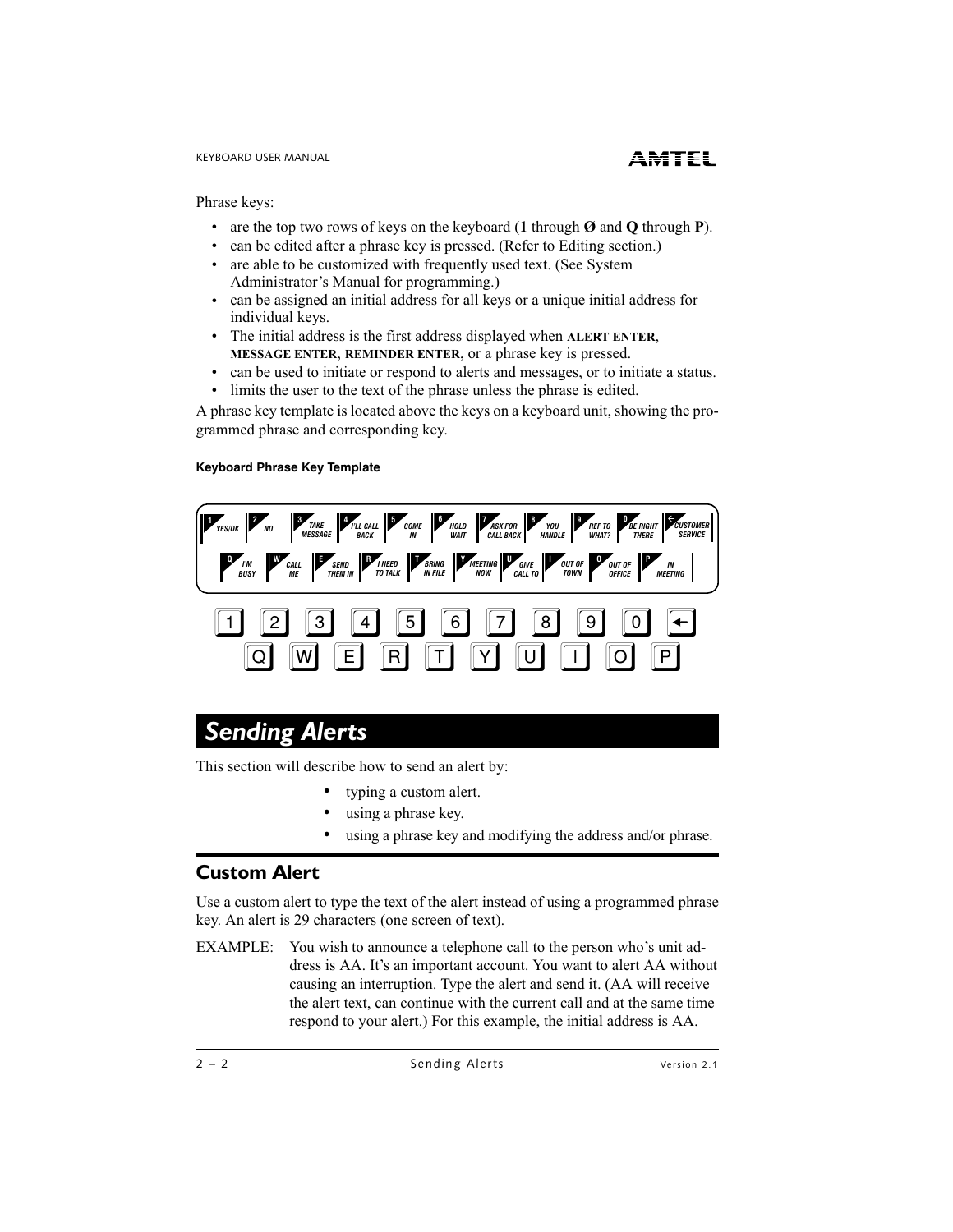<span id="page-18-0"></span>1. Press the **ALERT ENTER** key. The screen displays:

**ALERT TO AA**

- 2. If necessary, enter the new address(es) of the unit(s). (Refer to Sending an Alert to Multiple Addresses on following page.)
- 3. Press **SEND**. The screen displays the receiving unit's address followed by a flashing cursor.
- 4. Enter the alert text (maximum 1 screen, 29 characters, of text).



- **2 Alerts**
- 5. Press **SEND**. The screen returns to idle mode indicating the alert was received. (The receiving unit beeps and the alert displays along with your address identifying the sender.)

#### **Phrase Keys**

Alerts can be easily initiated by pressing a phrase key and pressing **SEND**. This allows the user to send a one touch alert instead of typing the alert.

- EXAMPLE: You would like AA to come in to your office. For this example, the initial address is AA.
	- 1. Press the appropriate phrase key, such as COME IN PLEASE. The screen displays:

**AA COME IN PLEASE**

2. Press **SEND**. The screen returns to idle mode, indicating the alert was received.

### **Address and/or Phrase Modification**

There may be times when you want to initiate an alert using a phrase key as we did above, but a little differently:

- and send it to an address other than the customized alert address.
- and/or modify the phrase.
- EXAMPLE: The phrase is COME IN PLEASE. The phrase can be modified by typing the additional information: *OFFICE 3*. The new phrase will read: *COME* IN PLEASE OFFICE 3. For this example, the initial address is AA.
	- 1. Press the appropriate phrase key. The screen displays:

| <b>AR COME IN PLERSE</b> |
|--------------------------|
|--------------------------|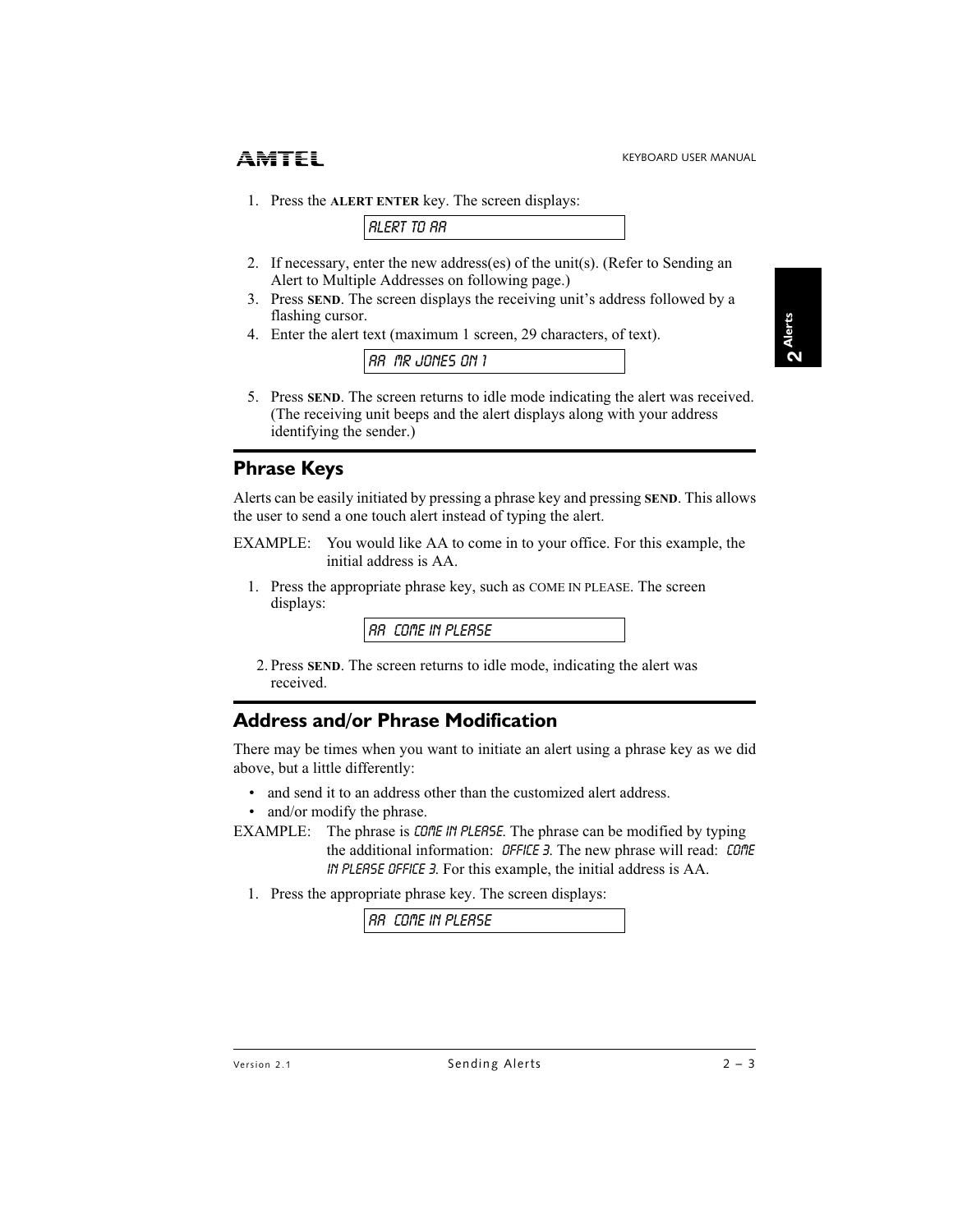<span id="page-19-0"></span>2. Press the **ALERT ENTER** key. The screen displays:

**ALERT TO** *AA*

3. a. To modify the address: enter the new address(es) of the unit(s). (Refer to Sending an Alert to Multiple Addresses below.) Press **SEND**. The screen displays the receiving unit's address and the text of the alert with a flashing cursor.

b. To modify the phrase: type the new text. (Refer to the Editing section.)

**COME IN PLEASE OFFICE 3**

4. Press **SEND**. The screen returns to idle mode, indicating the alert was received.

## *Sending an Alert to Multiple Addresses*

In this section, the next three examples deal with the delivery of an alert to more than one unit using:

- the **NEXT PERSON** key.
- a group address **+Ø** through **+9**.
- the global address  $+ +$ .

#### **NEXT PERSON Key**

There may be times you would like to send the same alert to more than one address, but not all addresses on the network. The **NEXT PERSON** key allows this flexibility (maximum of 20 addresses).

EXAMPLE: You would like to send an alert to the addresses AA, BB, CC, and DD. For this example, the initial address is AA.

1. Press the **ALERT ENTER** key. The screen displays the initial address:

| 717<br>$\cdot$ $-$<br>$\sim$ $\sim$ |  |  |
|-------------------------------------|--|--|
|                                     |  |  |

2. Press the **NEXT PERSON** key. Enter the first address BB. Continue typing the addresses of additional units, separating each address by pressing the **NEXT PERSON** key. Example: AA/BB/CC/DD/??. The screen displays:

| RLERT TO RR/BB/CC/DD/? ? |  |  |  |  |  |  |  |  |
|--------------------------|--|--|--|--|--|--|--|--|
|--------------------------|--|--|--|--|--|--|--|--|

- 3. Press **SEND**.
- 4. Enter the alert text (maximum 1 screen).
- 5. Press **SEND**. The screen returns to idle mode, indicating the alert was received.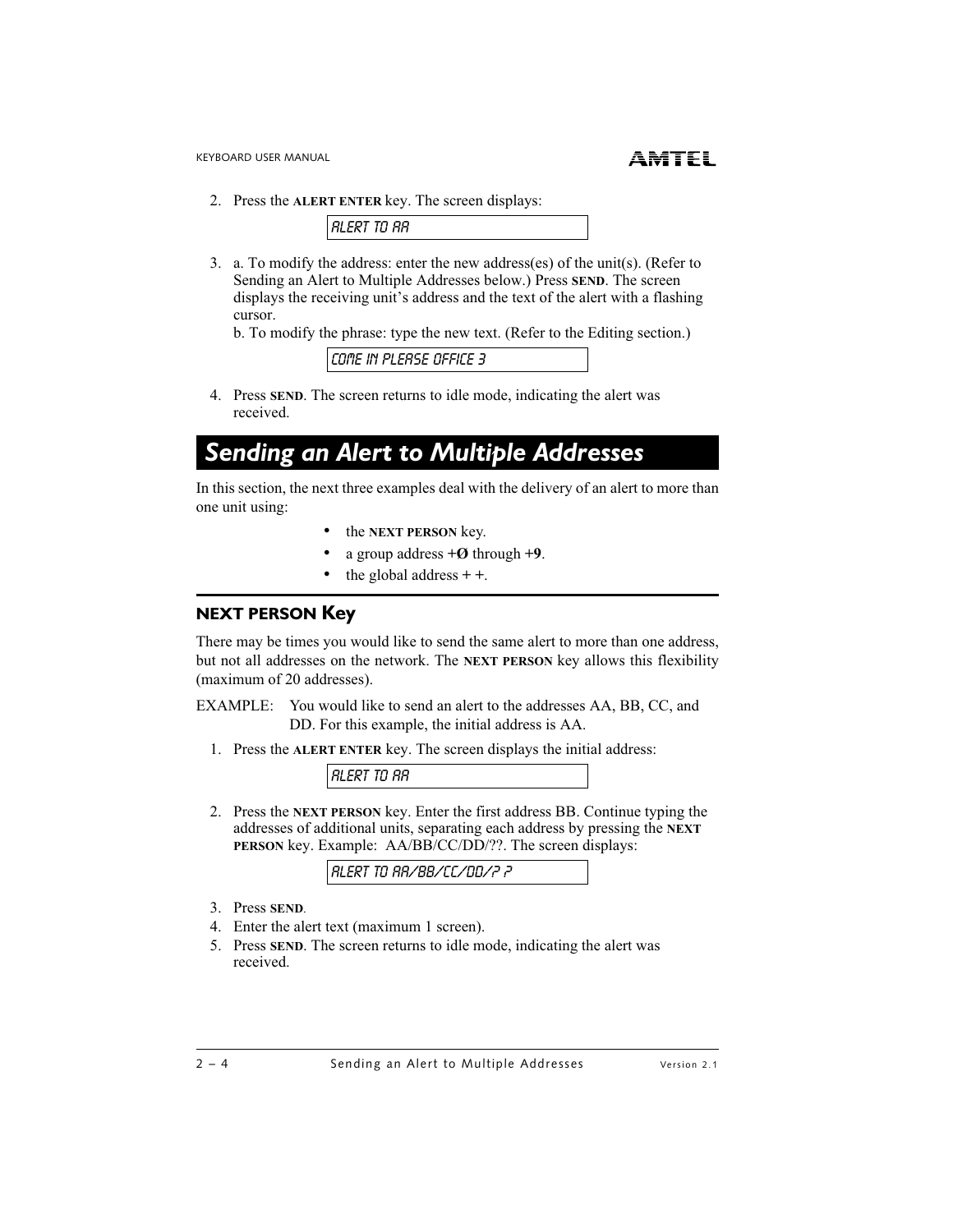#### <span id="page-20-0"></span>**Group Address**

A group address is used to identify a distribution list. Using a group address will send an alert to all units contained in the distribution list which is identified with that group address.

A distribution list contains two to twenty addresses of groups of other units on the same network.

A group address starts with "**+**" followed by the list number **Ø** through **9**. Example:  $+Q$ ,  $+1$ ,  $+2$ ,  $+3$ ,  $+4$ ,  $+5$ ,  $+6$ ,  $+7$ ,  $+8$ ,  $+9$ .

*Note: To initiate an alert using a group address, the group address must be pre-defined and programmed for your unit.*

EXAMPLE: All units in the sales department could be assigned the group address **+Ø,** administrative personnel **+1**, accounting department **+2**, etc. The following example will contact the accounting department.

- 1. Press the **ALERT ENTER** key. The screen displays ALERT TO AA (the initial address).
- 2. Press **SHIFT** and then + (release the keys) and enter the list number. (For our example the list number is 2.)

| $\cdot$ $-$<br>---- |
|---------------------|
|---------------------|

3. Press **SEND**. The screen displays the address +2 and a flashing cursor.



- 4. Enter the alert text (maximum 1 screen).
- 5. Press **SEND** to send the alert to all units defined in the group address. The screen returns to idle mode, indicating the alert was received.

#### **Global Address ++**

A global alert is sent to *all* units on the network simultaneously. All units on the network beep two times upon receipt of the alert and display the alert.

A global alert can also be used for paging.

- EXAMPLE: PR5IN5 MRRY or MRRY / DR 5MITH ON 1. When Mary responds, the address of that unit is displayed along with the response.
	- 1. Press the **ALERT ENTER** key. The screen displays ALERT TO AA (the initial address).
	- 2. Press **SHIFT** and **+ +** to enter the global address.

| the control of the control of |  |
|-------------------------------|--|
|                               |  |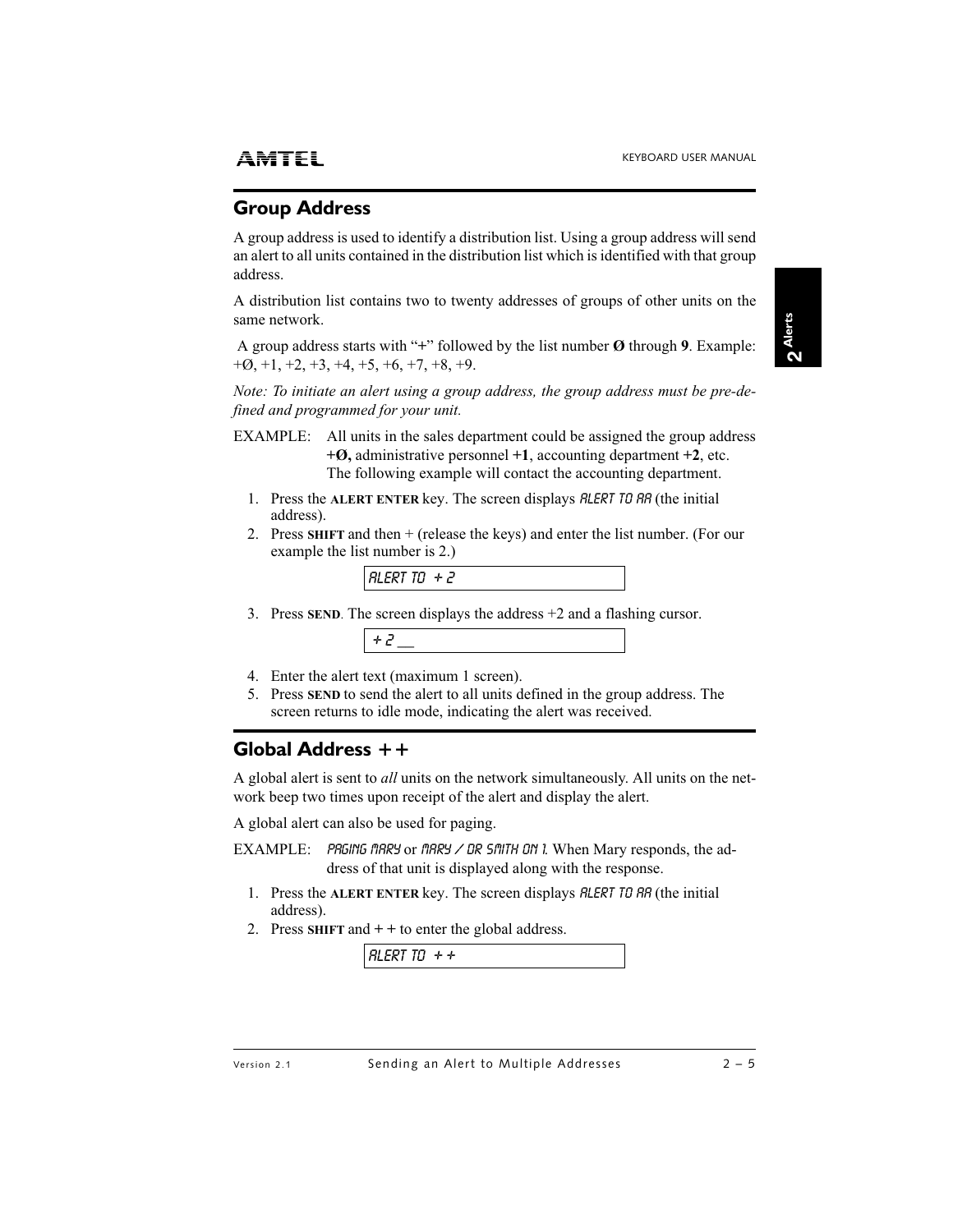### <span id="page-21-0"></span>**AMTEL**

3. Press **SEND**. The screen displays the address **+ +** and a flashing cursor.

|--|--|--|

- 4. Enter the alert text (maximum 1 screen).
- 5. Press **SEND**. The screen returns to idle mode.

## *Receiving Multiple Alerts*

When your unit receives an alert, it will emit a single beep and display the alert text followed by the address of the sending unit. The alert will display for a user-defined programmed amount of time (from 1 to 9800 seconds).

The last 50 alerts sent or received are stored. As the  $51<sup>st</sup>$  and subsequent alerts are sent or received, the oldest alert is automatically deleted.

When multiple alerts are received simultaneously, your unit can be programmed to scroll the alerts. Scrolling alerts are displayed and separated by the words NEW RLERT or NEXT ALERT. Each alert displays for a programmed amount of time to allow the user time to respond to the appropriate alert. (The scrolling time of an alert is programmed by the System Administrator.)

While scrolling, and if a new alert is received, the new alert is preceded by the term:

While scrolling, the next time the same alert is displayed, it is preceded with the words:

|  | ***NEXT RLERT*** |
|--|------------------|
|  |                  |

The keyboard unit can be programmed to emit an alert renotice beep to remind you of an unanswered alert.

## *Responding to an Alert*

Upon receipt of an alert, you are able to respond in one of three ways:

- typing a custom response.
- using a phrase key.
- using a phrase key and modifying the phrase.

*Note: A response to an alert can only be sent to the original sending unit.*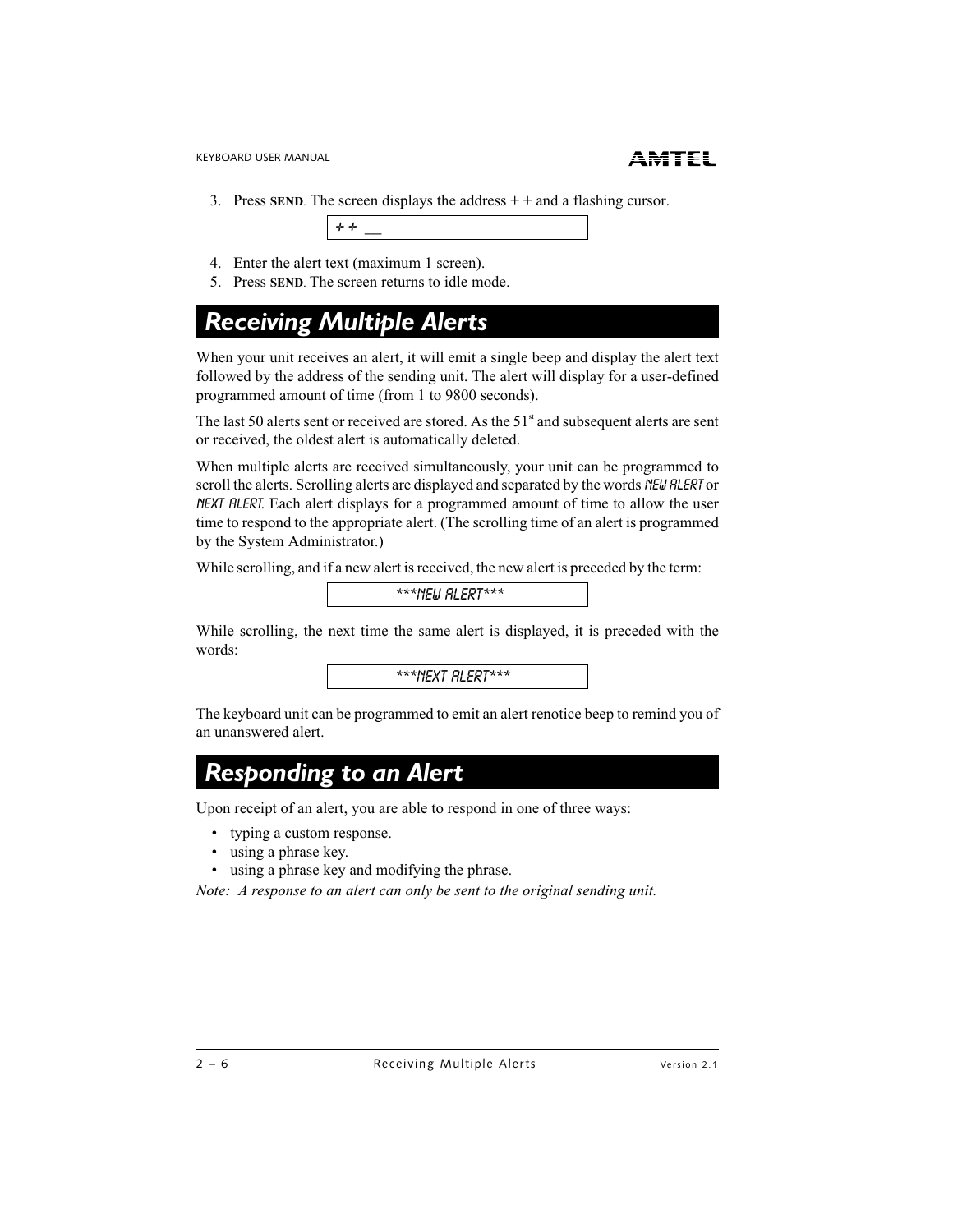#### <span id="page-22-0"></span>**Custom Response**

Respond to an alert just received by typing all the text of your response.

EXAMPLE: You receive the alert:  $\hat{H}$   $\hat{H}$   $\hat{H}$   $\hat{H}$   $\hat{H}$   $\hat{H}$   $\hat{H}$   $\hat{H}$   $\hat{H}$   $\hat{H}$   $\hat{H}$   $\hat{H}$   $\hat{H}$   $\hat{H}$   $\hat{H}$   $\hat{H}$   $\hat{H}$   $\hat{H}$   $\hat{H}$   $\hat{H}$   $\hat{H}$   $\hat{H}$   $\hat{H}$   $\hat{H}$ response. The response we use for this example: PLEASE BRING HER FILES IN.

The alert you want to respond to must be displayed on your unit's screen.

1. Press the **SPACEBAR**. The screen is blank with a flashing cursor:

**\_\_**

2. Type the custom response. (Limited to balance of screen available.)



3. Press **SEND**. The screen returns to idle mode, indicating the response was received.

#### **Phrase Keys**

Typing text is not necessary if you use a phrase key to respond to an alert you have just received.

EXAMPLE: You receive the alert: flR JONES ON LINE 3. You may respond by pressing one of 20 programmed phrase keys which are available for you. The response in our example is I'LL CALL BACK.

The alert you wish to respond to must be displayed on your unit's screen.

1. Press the appropriate phrase key. The screen displays:

| nrv<br>п<br>the contract of the contract of the contract of the contract of |  |
|-----------------------------------------------------------------------------|--|
|                                                                             |  |

2. Press **SEND**. The screen returns to idle mode, indicating the response was received.

#### **Phrase Modification**

Respond with a programmed phrase and edit the text as necessary to add and/or delete information.

*Note: A response to an alert can only be sent to the original sending unit.*

EXAMPLE: You receive the alert: *nR JONES ON LINE 3*. You may respond by pressing one of 20 programmed phrase keys which are available for you. The response in our example is: I'LL CALL BACK. The text to be added is: IN ONE HOUR.

The alert you wish to respond to must be displayed on your unit's screen.

1. Press the appropriate phrase key. The screen displays:

**I'LL CALL BACK**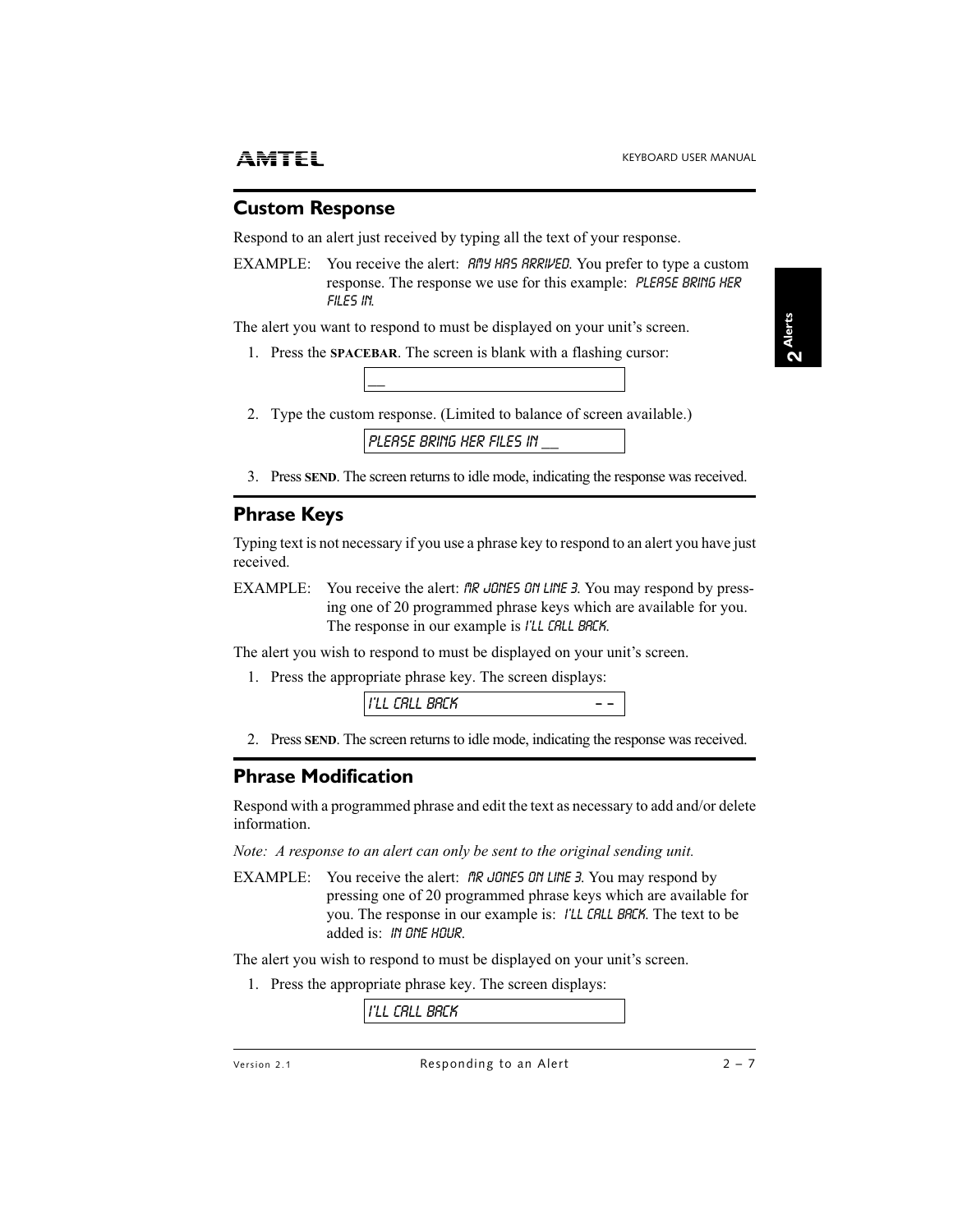- <span id="page-23-0"></span>2. To modify the response press the **SPACEBAR**. A flashing cursor is displayed. Modify the phrase by typing text or by pressing **BACKSPACE**  $(\leftarrow)$  to eliminate existing text and type new text. (Refer to Editing section.)
- 3. Enter the additional text, and the screen displays:

| <b>I'LL CALL BACK IN ONE HOUR</b> |
|-----------------------------------|
|-----------------------------------|

4. Press **SEND**. The screen returns to idle mode, indicating the response was received.

## *Recalling a Stored Alert*

Amtel units store a combination of the most recent 50 alerts sent or received. As the  $51<sup>st</sup>$  and additional alerts are sent or received, the oldest alert is automatically deleted.

There are two types of alerts stored in the electronic storage bin:

- *Initiated Alerts* alerts you sent. You are only able to resend alerts initiated at your unit. When recalled, alerts you initiated display the address of the receiving unit followed by the alert text.
- *Received Alerts* alerts you receive. You are only able to respond to alerts received at your unit. The response is sent to the original sending unit. When recalled, alerts you have received will display the alert text followed by the address of the sending unit and the response.

Recall an alert:

- to view and/or delete.
- to respond to a stored alert:
	- a. with the same response.
	- b. with a new response using a phrase key and/or modifying phrase.
- to resend / redirect a stored alert.
- to resend as a message.

To recall an alert, repeatedly press **ALERT RECALL** to scroll through all of the stored alerts.

#### **View or Delete**

- *To view* After recalling and viewing an alert, it can be stored at any point by pressing **CLEAR**.
- *To delete* After recalling an alert, it can be deleted by pressing the **DELETE** key twice. *Once an alert is deleted, it cannot be recalled.*

Alerts that have been *sent to* or*received by* your unit are stored in your unit along with the response.

- 1. Press **ALERT RECALL** repeatedly until the desired alert is displayed.
- 2. To view:

a. Press **CLEAR** to keep the alert and return to idle mode, or

b. To continue, repeatedly press **ALERT RECALL** to view additional stored alerts. To delete: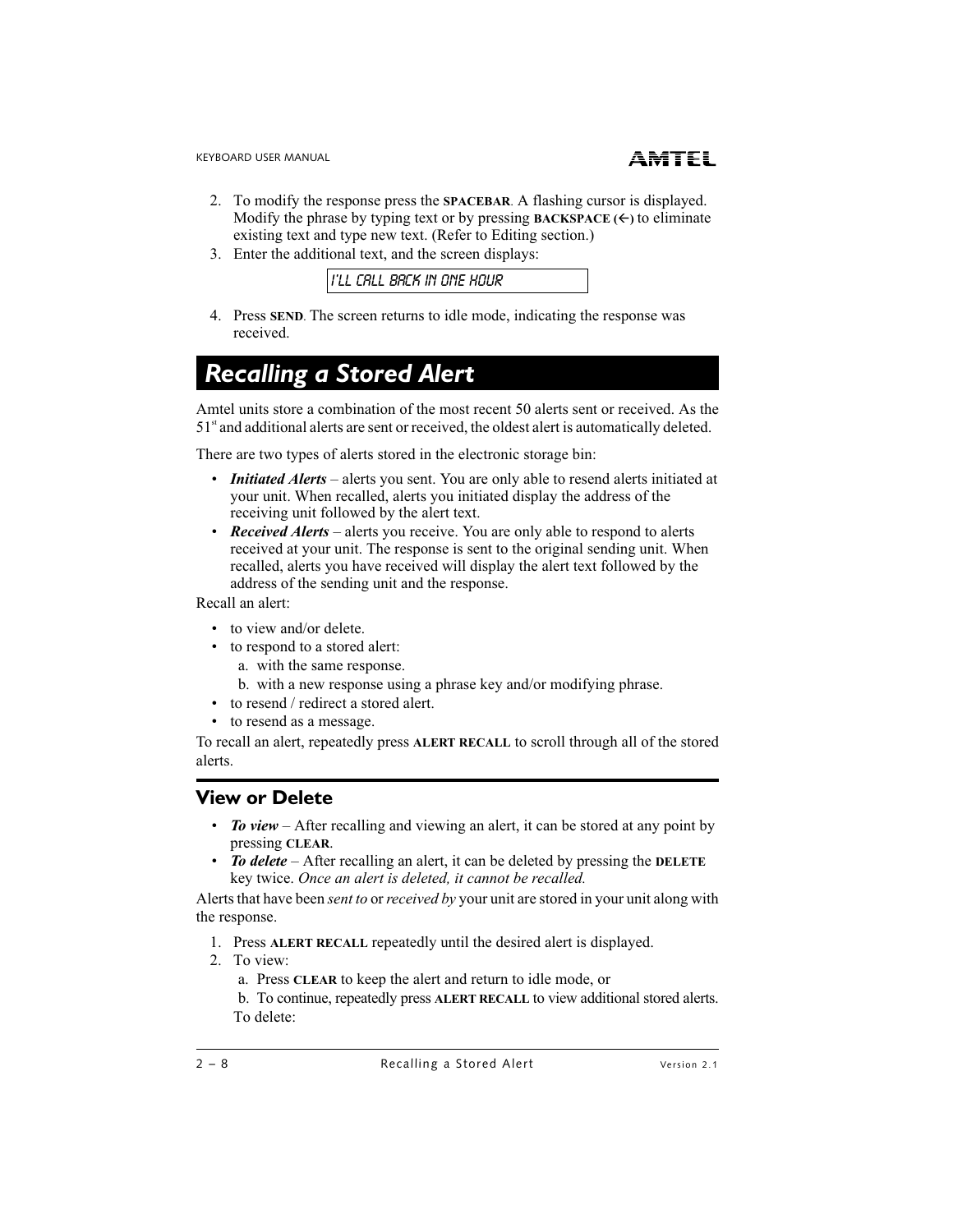### <span id="page-24-0"></span>**AMTEL**

a. Press **DELETE** twice. If additional alerts are stored, the next alert will be displayed.

*Note: Pressing* **CLEAR** *at any point during recall returns the unit to idle mode.*

### **Responding to a Stored Alert**

You have received an alert at your unit. You have sent an answer to this alert or you wish to respond for the first time. Now, you wish to recall the alert and make a change to your response, or you want to respond for the first time.

Alerts received at your unit are able to be recalled and responded to.

*Note: A response to a received alert can only be sent to the original sending unit.*

Respond to a stored alert:

- with a custom response.
- using a phrase key.
- using a phrase key and modify the phrase.

*Note: An alert will go to storage even though there was no reply to the alert. In these examples however, there was an initial reply when originally sent.*

#### *Responding with a Custom Response*

EXAMPLE: You received an alert and now you would like to reply with a custom response.

The appropriate alert must be displayed on the screen in order for you to respond to it. This example recalls an alert received at your unit and the response.

1. Press the **ALERT RECALL** key. The screen displays the last alert stored in your unit. (The alert toggles with the original alert response — if there was no response, ?? will appear on the response screen.) Repeatedly press **ALERT RECALL** until the desired alert text is displayed: The alert:



The initial response:

YES/OK THANK YOU

2. Press the **SPACEBAR** (a flashing cursor is displayed). You may begin your response at the flashing cursor at the beginning of the screen.

IN REFERENCE TO WHAT?

3. Press **SEND**. The screen returns to idle mode, indicating the response was received.

Now, your unit as well as the sending unit have the initial alert with the updated response placed in the alert cycle of both units.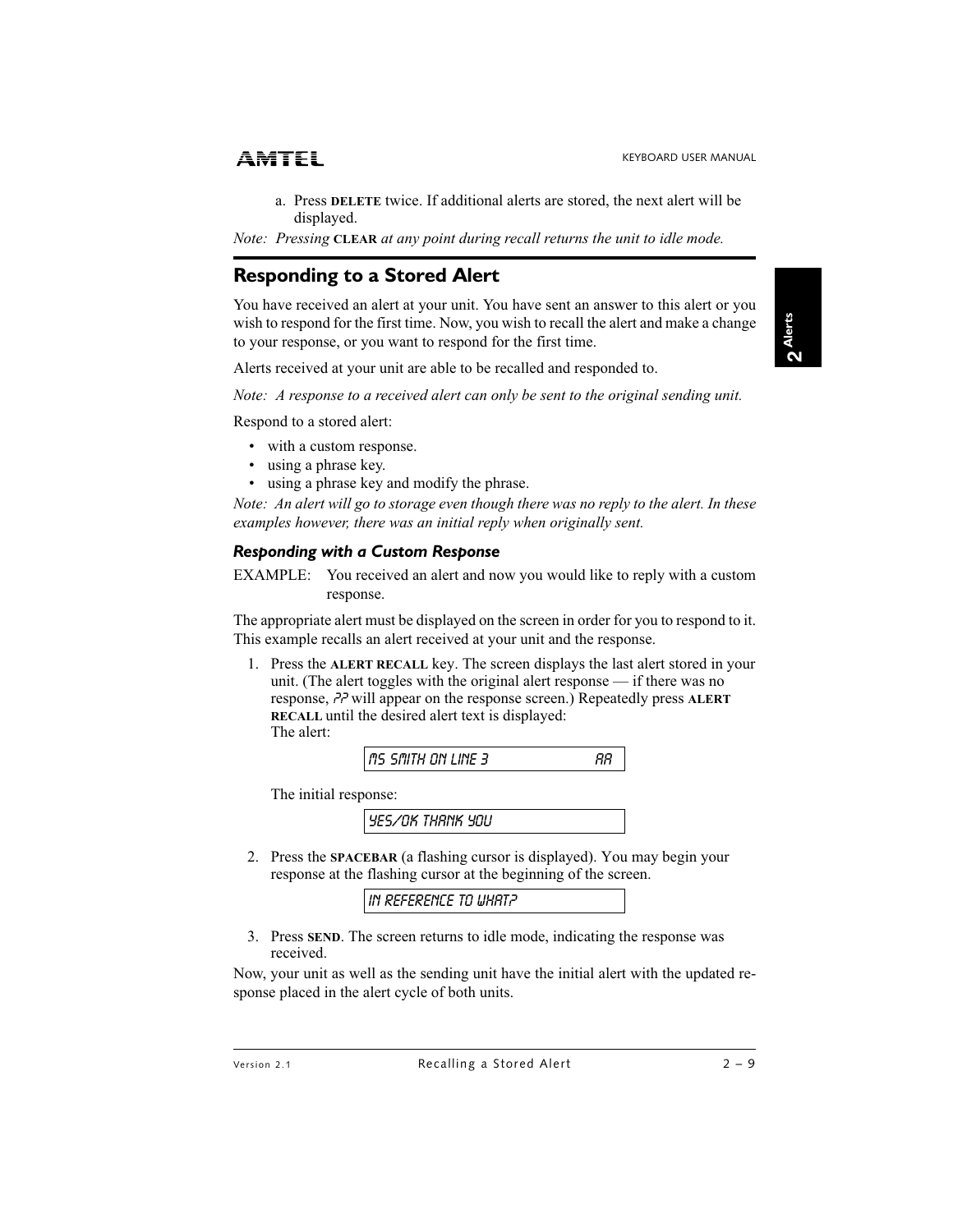#### *Responding with a Phrase Key*

EXAMPLE: You received an alert and would like to answer it using a phrase key.

1. Press the **ALERT RECALL** key. The screen displays the last alert stored in your unit. (The alert toggles with the original alert response — if there was no response, ?? will appear on the response screen.) Repeatedly press **ALERT RECALL** until the desired alert text is displayed: The alert:

| $ $ MS SMITH ON LINE 3 |  |
|------------------------|--|

The initial response:

| YES/OK THANK YOU |  |
|------------------|--|

a. Press the same phrase key to send the same response.

b. Press a different phrase key to change the response and edit if necessary. The screen will display the response chosen:

| mrr<br>n<br>or r<br>זכהמוד מטחבבמוווה זהו |  |
|-------------------------------------------|--|
|-------------------------------------------|--|

2. Press **SEND**. The screen returns to idle mode, indicating the response was received.

Now, your unit as well as the sending unit have the initial alert with the updated response placed in the alert cycle of both units.

#### *Responding with a Phrase Key and/or Modifying the Phrase*

EXAMPLE: You have received an alert and would like to answer it with a phrase key and modify the response.

The appropriate alert must be displayed on the screen in order for you to respond to it.

1. Press **ALERT RECALL**. The screen displays the last alert stored in your unit. (The alert toggles with the original alert response — if there was no response, ?? will appear on the response screen.) Repeatedly press **ALERT RECALL** until the desired alert text is displayed: The alert:

| $ $ AS SAITH ON LINE 3 |  |
|------------------------|--|
|------------------------|--|

The initial response:

| 4ES/OK THANK 4OU |  |
|------------------|--|
|                  |  |

2. To respond:

a. Press the same phrase key to send the same response.

b. Press a different phrase key to change the response and edit if necessary. Press the **SPACEBAR**. The cursor on the screen identifies the point where you may edit the phrase.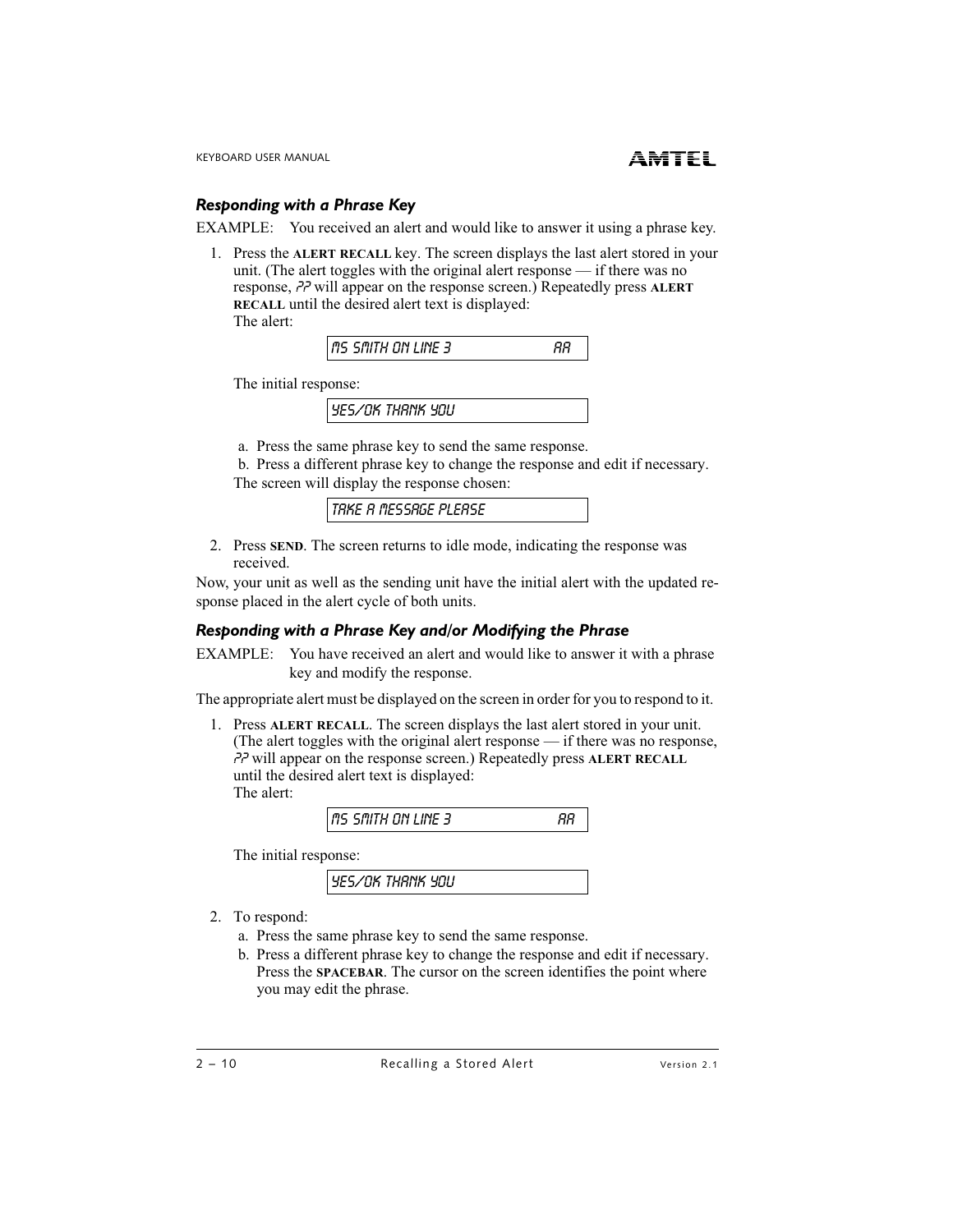**2 Alerts**

### <span id="page-26-0"></span>**AMTEL**

*Note: A long phrase can leave little room for additional language. (Refer to Editing section.)*

The screen will display the response chosen:

| . זא אוזהר ראווז א |
|--------------------|
|                    |

3. Press **SEND**. The screen returns to idle mode, indicating the response was received.

### **Resending or Redirecting a Stored Alert**

There are two types of alerts stored in the electronic storage bin:

- *Initiated Alerts* alerts you sent. You are only able to resend alerts initiated at your unit. When recalled, alerts you initiated display the address of the receiving unit followed by the alert text.
- *Received Alerts* alerts you receive. You are only able to respond to alerts received at your unit. The response is sent to the original sending unit. When recalled, alerts you have received will display the alert text followed by the address of the sending unit and the response.

There may be times when you send an alert and you would like to send the same alert again without re-typing the text. Or, you send an alert to a specific address only to learn that person is not in his/her office. If you know where they are, enter the new address, or if you do not know the location, page them throughout the network using the global address + +.

EXAMPLE: AA is notified: BILL/RBC CO ON 3. You do not know where AA is, the alert can now be sent throughout the network paging AA.

The appropriate alert must be displayed on the screen:

1. Press **ALERT RECALL**. (The alert toggles with the original alert response — if there was no response, ?? will appear on the response screen.) Repeatedly press **ALERT RECALL** until the desired alert text is displayed:



2. a. To resend: press **SEND** to resend the same alert. b. To redirect: press the ALERT ENTER key. The screen displays: *RLERT TO ??* (displaying the address of the unit the alert was originally sent to). Enter the new address(es) or  $++$  (for a global page).

| <b>МI</b> .<br>88C CO C |
|-------------------------|
|-------------------------|

- 3. Press **SEND**. The screen displays the new address with the text of the alert.
- 4. You can now add to the alert text or **BACKSPACE** to delete text and change the phrase. (Refer to Editing section.)
- 5. Press **SEND**. The screen returns to idle mode, indicating the alert was received.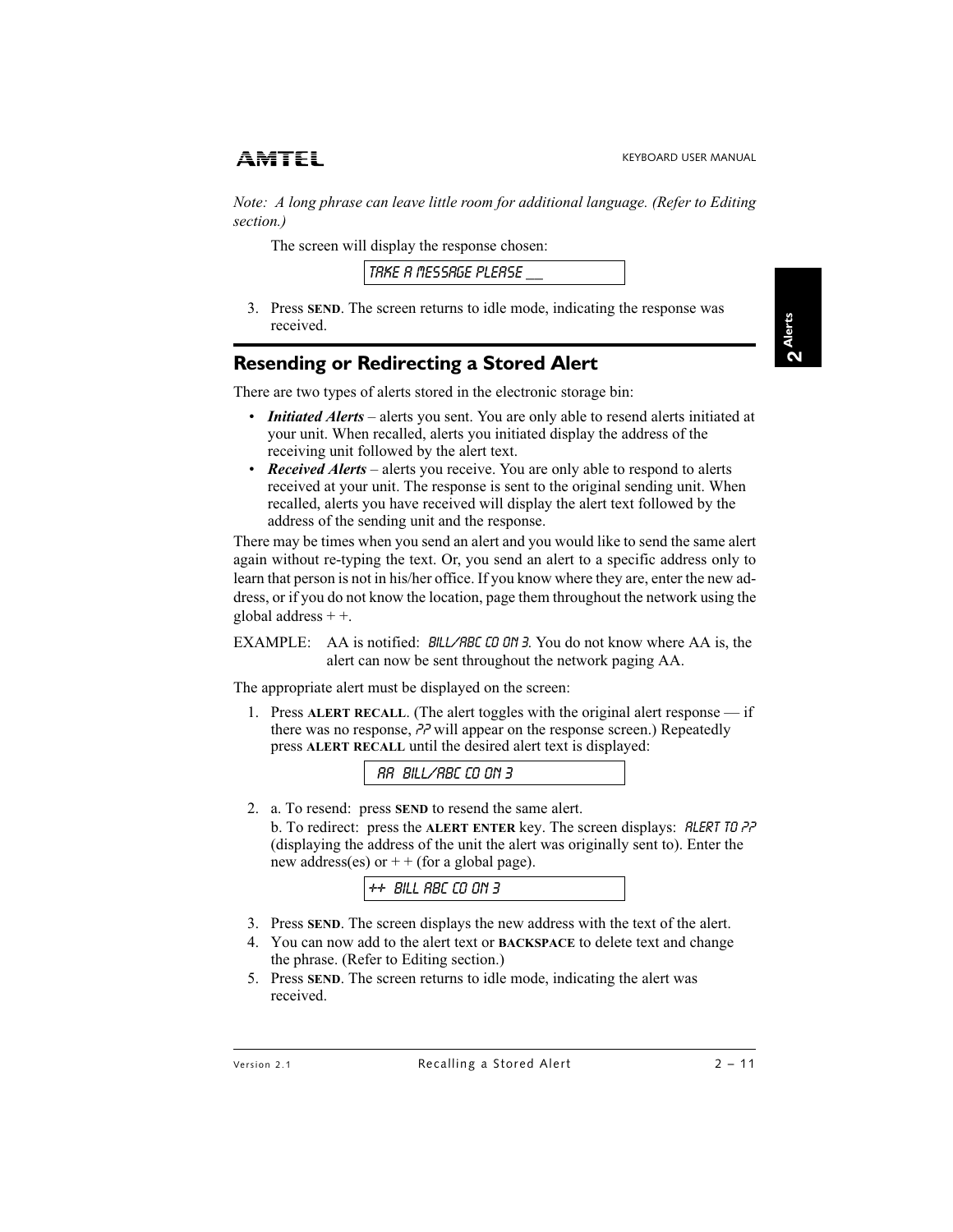#### <span id="page-27-0"></span>**Resending a Stored Alert as a Message**

There may be times when you need to recall an alert initiated at your unit and use it as the beginning of a message. Or, if you send someone an alert and you don't receive a timely answer, you may want to resend the same information as a message.

• An alert can be redirected and used as the beginning of a message.

*Note: You can only resend alerts that were initiated at your unit. When recalled, alerts initiated at your unit display the address the alert was sent to followed by the alert text.*

- EXAMPLE: You have sent an alert giving notice that there is a phone call. The response to the alert you sent is that you should take a message. How do you do this most efficiently? Simply recall the alert, modify the text and send as a message. You can now add additional information such as a phone number, purpose of call, etc. The alert: AA BILL/RBC CORP/ON 1, could be sent as a message to read: RR BILL/RBC CORP/123-5555/NEEDS QUOTE BY FRIDAY.
	- 1. Press **ALERT RECALL** repeatedly until the desired alert is displayed:

| AR BILL/ABC CORP/ON 1 |  |
|-----------------------|--|
|-----------------------|--|

- 2. Press the **MESSAGE ENTER** key. The screen displays: *fIESSRGE TO* (displaying the address of the unit to which the alert was originally sent). a. To modify the address: enter the new address.
- 3. Press **SEND**. The screen displays the text of the alert followed by a flashing cursor.
	- a. To modify the phrase, to add or delete information: press **BACKSPACE**  $(\leftarrow)$ in order to erase the existing text. In this way you are able for instance, to change an alert to read more like a message. (Refer to Editing section.) New message: BILL ABC CORP/123-5555 NEEDS QUOTE BY FRIDAY.
- 4. Press **SEND**. The screen returns to idle mode, indicating the alert was delivered as a message.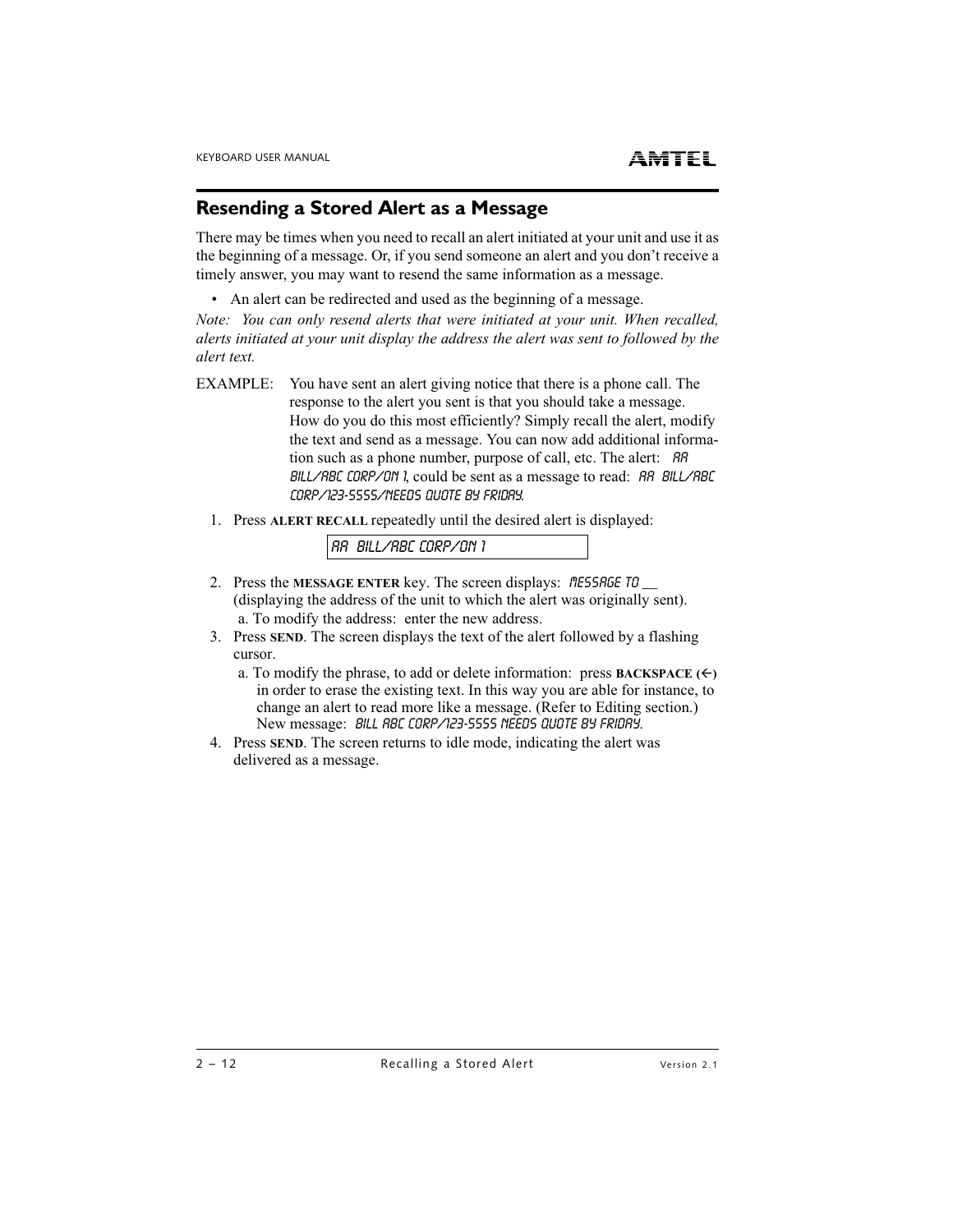# <span id="page-28-0"></span>**Messages**

## *Messages Defined*

A message is a non time-critical communication stored for later recall. Messages can be up to 7 screens/lines in length (224 characters). Messages are Amtel's electronic "While You Were Out" message slip.

Unlike alerts, messages are stored only in the receiving unit. The receiving unit stores the message; when a response is sent back to the initial sending unit, this unit now stores the response and the message.

Messages are used when:

- the communication does not require an immediate reply or action.
- the sender is directed to take a message.
- the sender knows the intended recipient is unavailable.

Messages can be sent to an individual unit, groups of units, or globally to all units.

- When a message is received, the receiving unit beeps three times, the message displays briefly along with the sender's address and date and time stamped, and stored. The number on the right side of the display screen indicates the number of messages stored. If the number is flashing, at least one new message has been received but not viewed.
- When a message is answered, the response can only be sent to the original sending unit.
- When a response to a message is received, the receiving unit beeps three times.
- Messages can be redirected to other units.

## *Message Storage*

Amtel units have the capacity to store up to 200 messages and undelivered reminders. The amount able to be stored depends on the number and length of already stored messages and undelivered reminders.

On this screen 10 messages are being stored:

|  | ,,,, |  |  | ות ר5-12 1999 ו DEC ו |  |
|--|------|--|--|-----------------------|--|
|--|------|--|--|-----------------------|--|

*Note: The counter to the right side of the display is limited to two digits. Even if 200 messages are stored in the unit's electronic storage bin the counter will only display up to 99.*

*Note: Only received messages are stored.*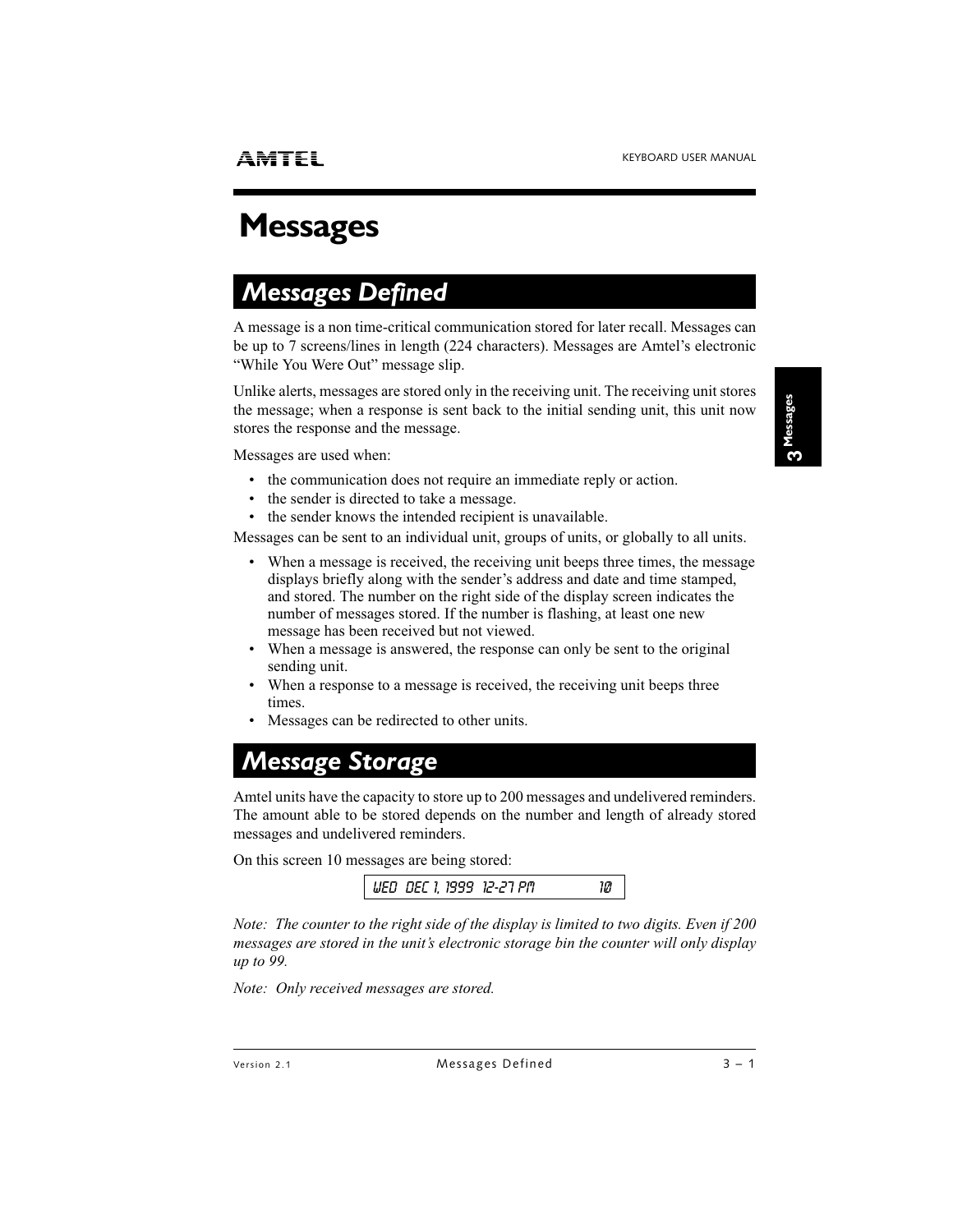### **AMTEL**

Messages can only be deleted one at a time, to prevent the wrong message from being deleted.

Pressing **CLEAR**, at any point while viewing or recalling a message, will send it to the unit's electronic storage bin and save the message for later review or action.

The keyboard unit is very versatile in its ability to send, receive, edit and redirect a message.

Messages can be initiated in several ways from a keyboard unit:

- *Custom Message* type the message.
- *Phrase Key* if necessary, modify the address and/or the phrase.
- *Recall a Message to Resend –* if necessary, modify the address and/or the message.

*Note: To initiate a message from your unit, the unit must be in idle mode.*

Phrase keys:

- are the top two rows of keys on the keyboard (**1** through **Ø** and **Q** through **P**).
- can be edited after a phrase key is pressed. (Refer to Editing section.)
- are able to be customized with frequently used text. (See System Administrator's Manual for programming.)
- can be assigned an initial address for all keys or a unique initial address for individual keys.
- The initial address is the first address displayed when **ALERT ENTER**, **MESSAGE ENTER**, **REMINDER ENTER**, or a phrase key is pressed.
- can be used to initiate or respond to alerts and messages, or to initiate a status.
- limits the user to the text of the phrase unless the phrase is edited.

A phrase key template is located above the keys on a keyboard unit, showing the programmed phrase and corresponding key.

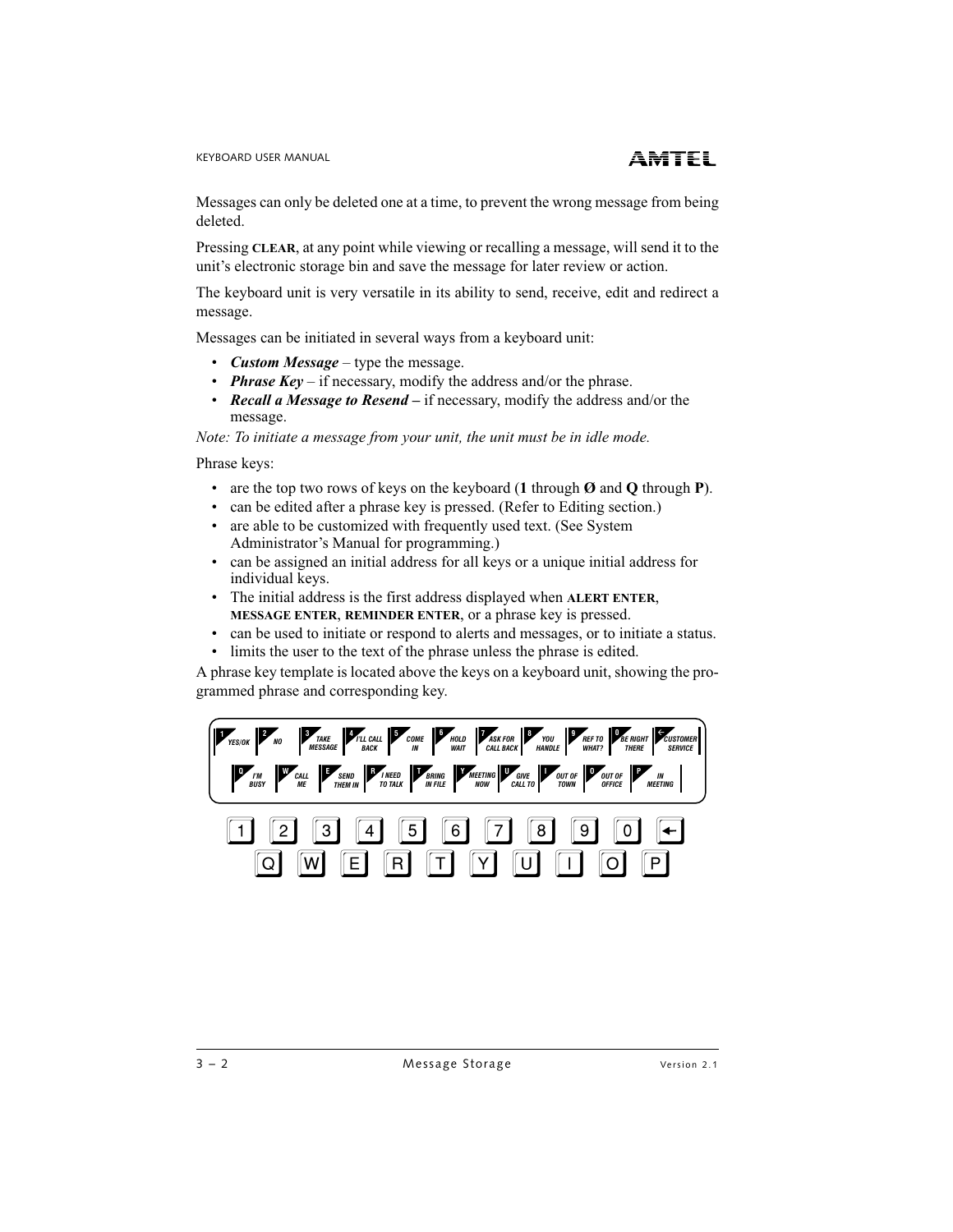### <span id="page-30-0"></span>**AMTEL**

*Sending Messages*

This section will describe how to send a message:

- typing a custom message.
- using a phrase key.
- using a phrase key and modifying the phrase.

#### **Custom Message**

Use a custom message to type the text of the message instead of using a programmed phrase key. A message contains a maximum of 7 screens/lines of text. (224 characters.) For this example, the initial address is AA.

1. Press the **MESSAGE ENTER** key. The screen displays:

**MESSAGE TO AA**



<u>ო</u> **Messages**

- 2. To modify the address: type the new address(es). (Refer to multiple addressing on following page.)
- 3. Press **SEND**. The screen displays a flashing cursor:

**\_**

- 4. Enter the message.
- 5. Press **SEND**. The screen returns to idle mode, indicating the message was received.

*At the receiving unit:* The receiving unit beeps three times, displays the sender's address, the time and date the message was received, and the text of the message. The message is then automatically sent to the unit's electronic storage bin. The unit displays a flashing number on the right of the screen indicating that a new message has been received.

### **Phrase Keys**

Phrase keys allow the user to send a one touch message instead of typing the message. The user is limited to the text of the phrase key, unless the phrase is edited.

- EXAMPLE: You would like to talk to someone when they have time. For this example, the initial address is AA.
	- 1. Press the desired phrase key. Example: NEED TO TALK WHEN FREE. The screen displays:

| RA NEED TO TALK WHEN FREE |  |
|---------------------------|--|
|---------------------------|--|

- 2. Press **MESSAGE ENTER**.
- 3. Press **SEND** twice. The screen returns to idle mode, indicating the message was received.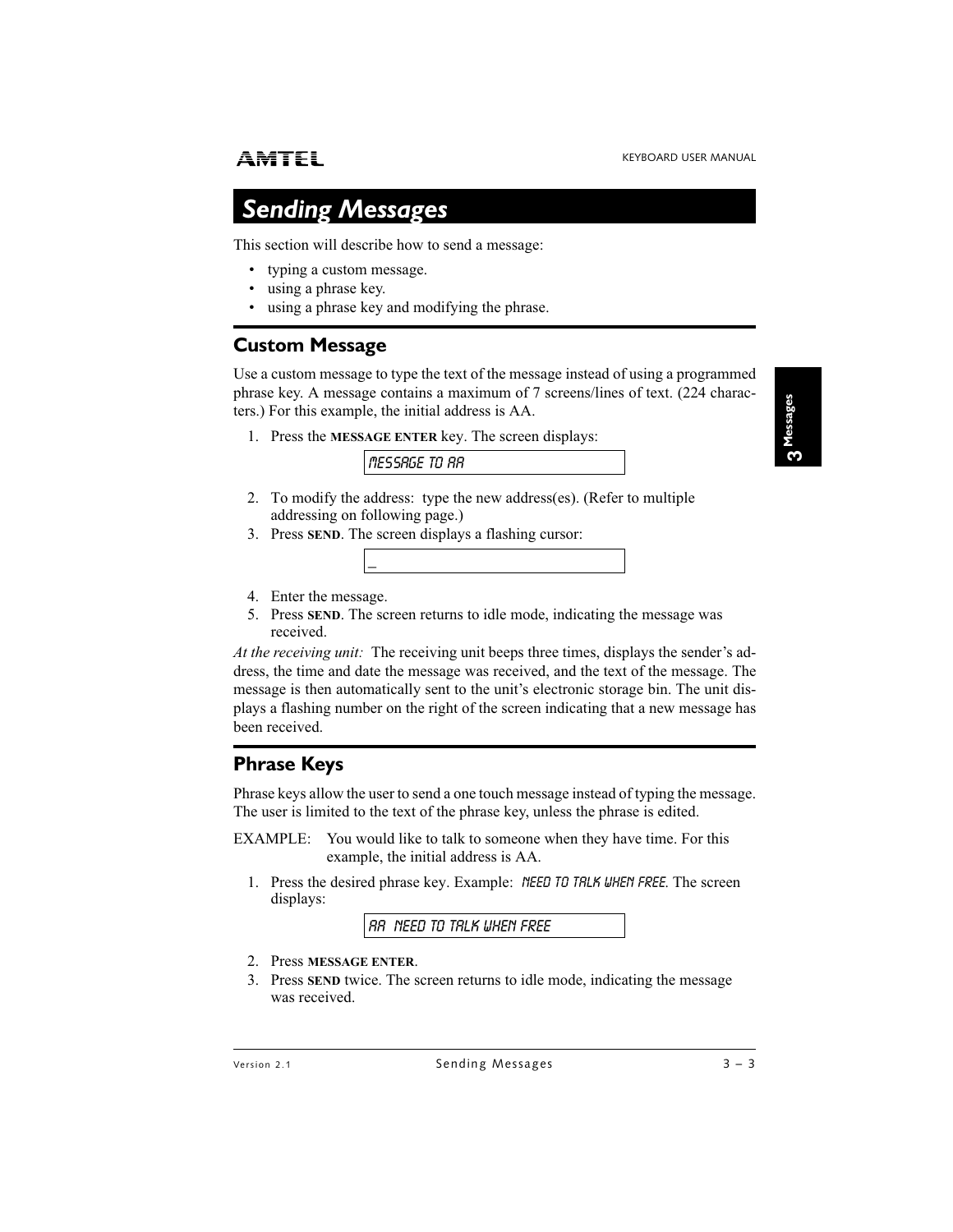### <span id="page-31-0"></span>**Address and/or Phrase Modification**

There may be times when you want to initiate a message using a programmed phrase as we did above, but a little differently:

- and send it to an address other than the customized initial address.
- and/or modify the programmed phrase.
- EXAMPLE: The phrase is to be sent to DD and display: *SEE ITE WHEN YOU CRN*. The phrase can be modified to give additional information by typing the additional text: REF/ DETRILS OF TOMORROW'S MEETING. The new phrase will read: DD SEE ME WHEN YOU CAN REF/ DETAILS OF TOMOR-ROW'S MEETING. For this example, the initial address is AA.
	- 1. Press the desired phrase key. The screen displays:

| <i>\RR` SEE ME WHEN YOU CRN</i> |  |
|---------------------------------|--|
|---------------------------------|--|

2. Press the **MESSAGE ENTER** key. The screen displays:

**MESSAGE TO** *AA*

3. a. To modify the address: type the new address. Press **SEND.** The screen displays the message with a flashing cursor at the end.

b. To modify the phrase: type the new text and the screen displays:

**REF/ DETAILS OF TOMORROW'S MEETING**

4. Press **SEND**. The screen returns to idle mode, indicating the message was received.

## *Sending a Message to Multiple Addresses*

In this section, the next three examples deal with the delivery of a message to more than one unit using:

- the **NEXT PERSON** key.
- a group address **+Ø** through **+9**.
- the global address  $++$ .

You will quickly see how wonderfully capable your unit is.

#### **NEXT PERSON Key**

There may be times when you would like to send the same message to more than one address, but not all addresses on the network. The **NEXT PERSON** key allows this flexibility (maximum 20 addresses).

EXAMPLE: You would like to send a message to the addresses: BB, CC and DD. For this example, the initial address is AA.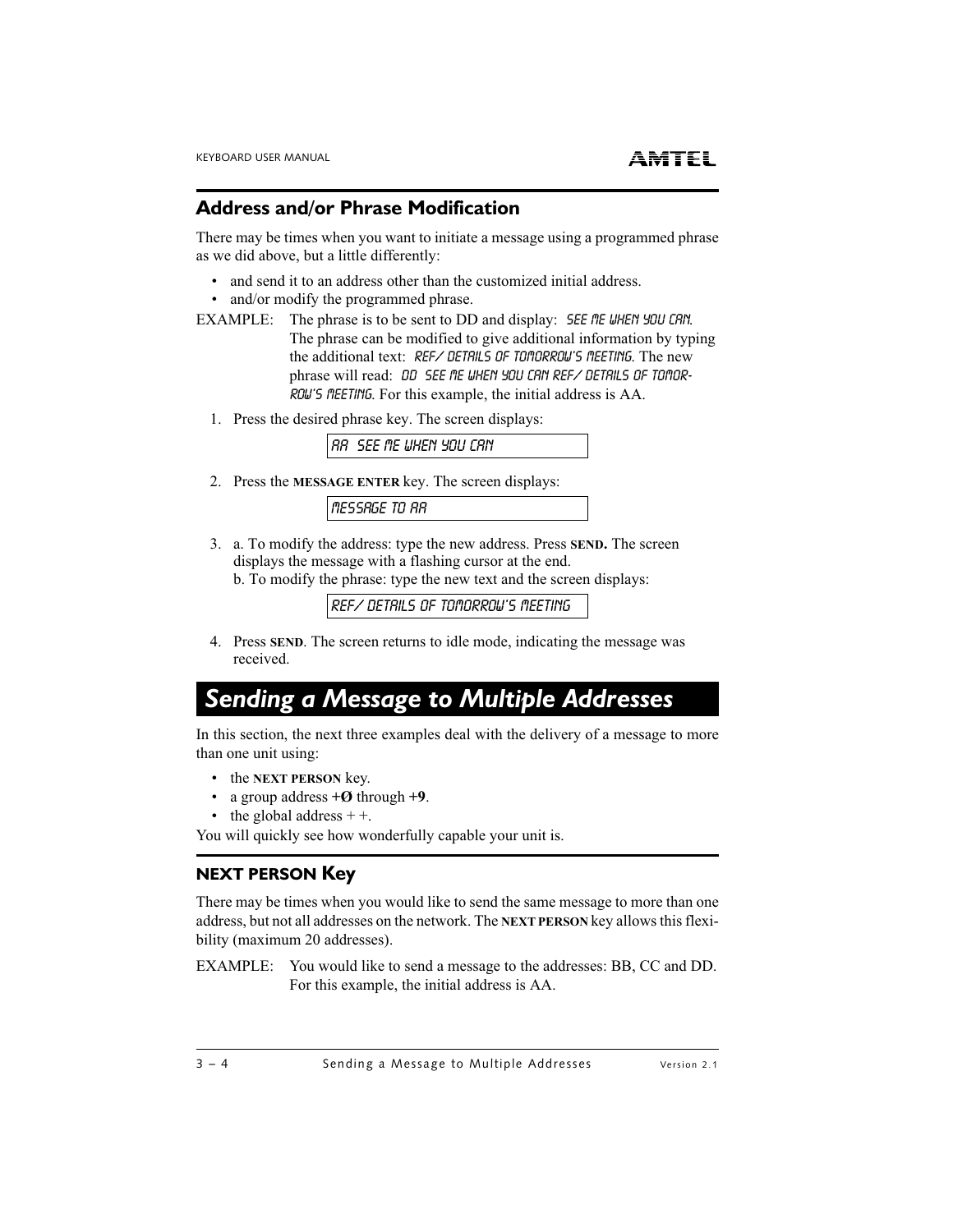<span id="page-32-0"></span>1. Press the **MESSAGE ENTER** key. The screen displays the initial address:

**MESSAGE TO AA**

2. Enter the first address BB and press the **NEXT PERSON** key. Continue typing the addresses of additional units, separating each by pressing the **NEXT PERSON** key. Example: BB/CC/DD/??. The screen displays:

**MESSAGE TO BB/CC/DD/? ?**

- 3. Press **SEND**.
- 4. Enter the message text.
- 5. Press **SEND**. The screen returns to idle mode, indicating the message was received.



### **Group Address**

A group address is used to identify a distribution list. Using a group address will send a message to all units contained in the distribution list which is identified with that group address.

A distribution list contains two to twenty addresses of other units on the same network.

A group address starts with "+" followed by the list number **Ø** through **9**. Example:  $+Q$ ,  $+1$ ,  $+2$ ,  $+3$ ,  $+4$ ,  $+5$ ,  $+6$ ,  $+7$ ,  $+8$ ,  $+9$ .

*Note: To initiate a message using a group address, the group address must be predetermined and programmed for your unit.*

- EXAMPLE: All units in the sales department could be assigned the group address **+Ø,** administrative personnel **+1**, accounting department **+2**, etc. The following example will contact the accounting department **+2**. For this example, the initial address is AA.
	- 1. Press the **MESSAGE ENTER** key. The screen displays: MESSAGE TO AA (the initial address).
	- 2. Press **SHIFT** and then **+** (release the keys) and enter the list number. (For our example the list number is 2.)



3. Press **SEND**. The screen displays a flashing cursor.



- 4. Enter the message.
- 5. Press **SEND**. The message is sent to all units defined in the group address. The screen returns to idle mode, indicating the message was received.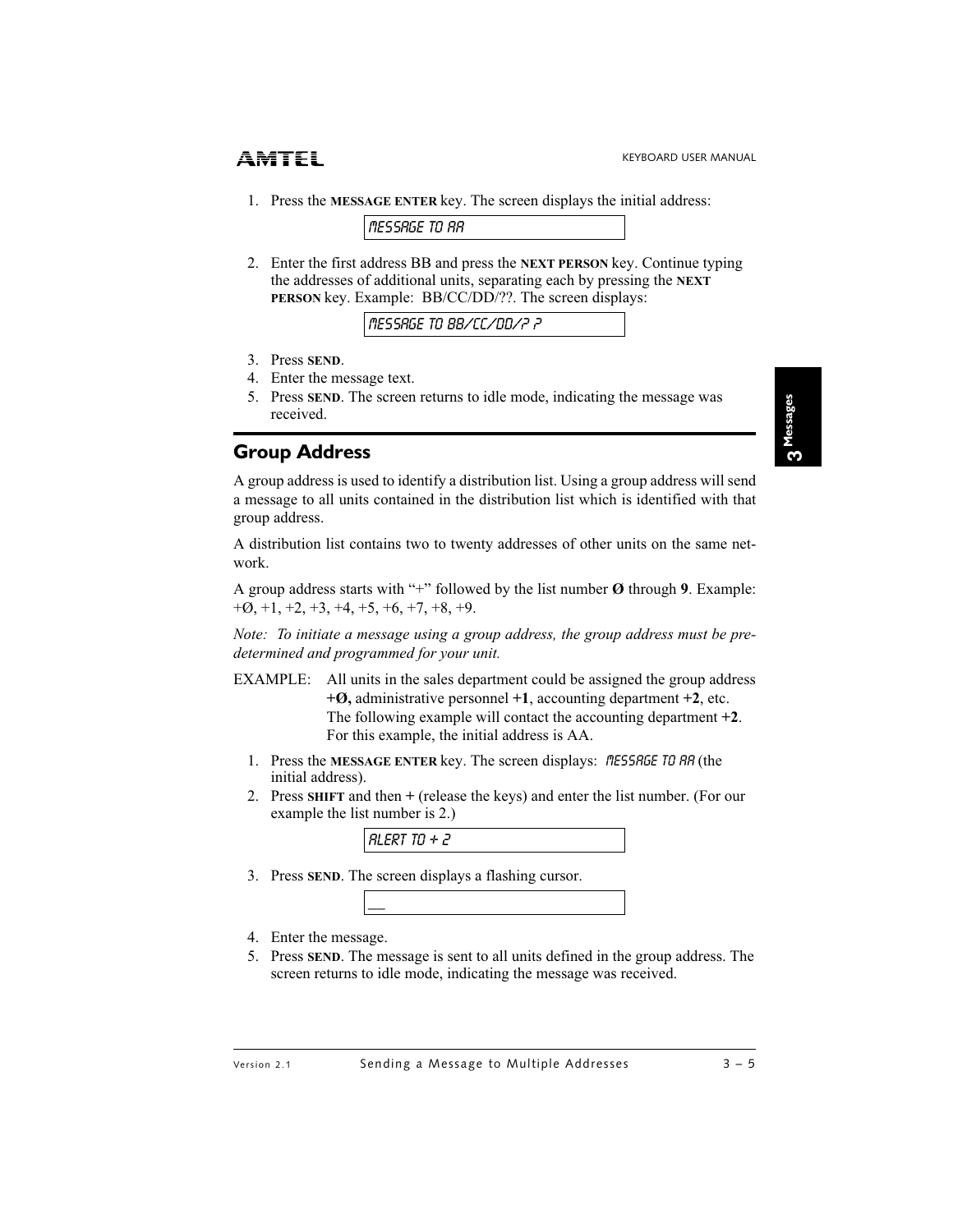### <span id="page-33-0"></span>**Global Address ++**

A global message is sent to *all* units on the network simultaneously. Upon receipt of the message all units on the network beep three times, display the message briefly and store the message. For this example, the initial address is AA.

- 1. Press the MESSAGE ENTER key. The screen displays *fIESSRGE TO RR* (the initial address).
- 2. Press **SHIFT** and  $+$  + to enter the global address.

| MESSAGE TO $+$ + |  |
|------------------|--|
|------------------|--|

- 3. Press **SEND**. The screen displays a flashing cursor.
- 4. Enter the message text.
- 5. Press **SEND.** The screen returns to idle mode.

**\_\_**

## *Recalling a Stored Message*

When received, messages are dated, time stamped, and stored until deleted. The number on the right side of the display screen indicates the number of messages stored. If the number is flashing, this indicates that there is at least one new message being stored which has not been viewed.

Unlike alerts, messages are stored only in the receiving unit. The receiving unit stores the message; when a response is sent back to the initial sending unit, this unit now stores the response and the message.

Recall a message to:

- view and/or delete.
- respond to a message.
- resend / redirect the message to another address.
- program as a reminder.

If you want to recall a message for review, and there are none in storage, the phrase: NO MESSAGES RECEIVED will flash on your display and the unit returns to idle mode.

There are two types of stored messages:

- messages not responded to when recalled display the message only.
- messages with responses when recalled display the response (RE) and the original message.

*Note: Messages can be up to 7 screens long (224 characters). When recalling a message, press* **BACKSPACE** *to review the last screen(s) displayed, or* **MESSAGE RECALL** *to continue viewing the rest of the message.*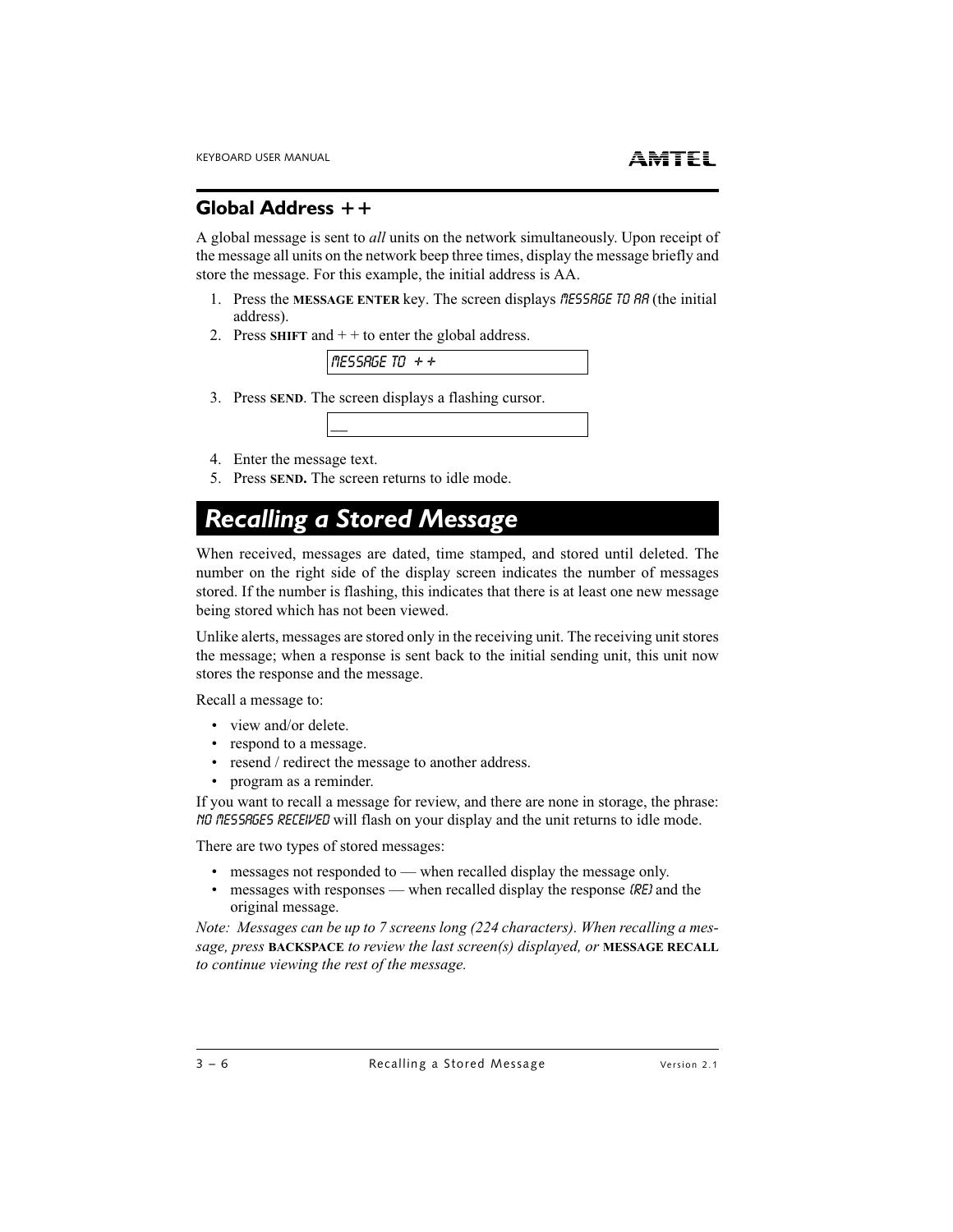**3 Messages**

#### <span id="page-34-0"></span>**View or Delete**

- *To view* After recalling and viewing a message it can be stored at any point by pressing **CLEAR**.
- *To delete* After recalling a message it can be deleted by pressing **DELETE** twice. Once a message is deleted it cannot be recalled.

*Note: Messages can only be deleted individually to prevent the wrong message from being deleted.*

1. Press **MESSAGE RECALL**. The screen displays MESSAGE 1 FROM \_\_\_ (showing the address of the sending unit):



- 2. Press **MESSAGE RECALL** again. The screen displays the day, date, and time the message was received.
- 3. Repeatedly press **MESSAGE RECALL** to view each line of the message (up to 7 lines).
- 4. At the end of the message, the screen displays:

| mcccocc:<br>*<br>'NΠ<br>ПF.<br>ı<br>- - -<br>– הרוור<br>i.<br>$\cdots$<br>,,,,, |
|---------------------------------------------------------------------------------|
|                                                                                 |

To view:

- a. Press **CLEAR** to keep the message and return to idle mode, or
- b. To continue, repeatedly press **MESSAGE RECALL** to view additional stored messages.
- To delete:
- a. Press **DELETE** twice. If additional messages are stored, the next message will be displayed.

*Note: Pressing* **CLEAR** *at any point during recall returns the unit to idle mode.*

#### **Responding to a Stored Message**

You have received a message at your unit and would like to respond. You must recall the message in order to respond.

Messages received at your unit are able to be recalled and responded to.

*Note: A response to a received message can only be sent to the original sending unit.*

*Note: Pressing* **BACKSPACE ()** *during recall allows the user to view the previous screen,* **MESSAGE RECALL** *continues the scrolling.*

Respond to a stored message:

- with a custom response.
- with a phrase key and modify the text.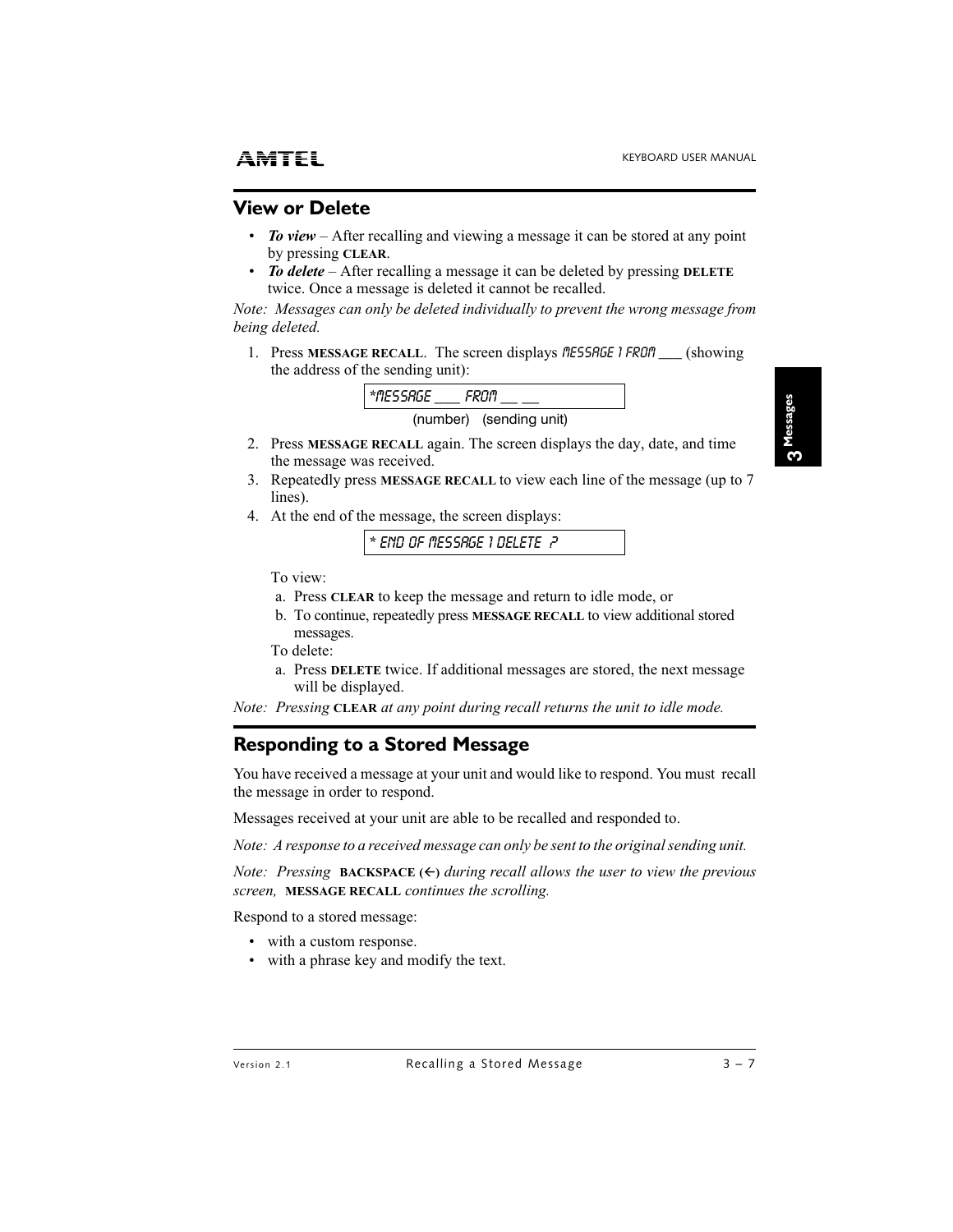<span id="page-35-0"></span>When responding to a message, the receiving unit will store the response as a message. Since the receiving unit will view this response as a regular message, the original sender can, in turn, respond to your answer.

*Note: The message must be displayed in order to respond to it.*

#### *Responding with a Custom Response*

When responding to a message you are able to type all the text of the response.

Press the **MESSAGE RECALL** key repeatedly until the desired message text is displayed.

- 1. Press the **SPACEBAR**. The screen is blank with a flashing cursor.
- 2. Type the response.
- 3. Press **SEND**. The screen returns to idle mode, indicating the response was received.

After responding to a message, the unit will return to the message queue, at the beginning of the message just responded to. At this point, the user can delete, save, or continue scrolling through the messages.

When responding to a message, the receiving unit will get your response plus the original message. Since the receiving unit will view this response as a regular message, the original sender can in turn respond to your response.

#### *Responding with a Phrase Key and Modifying the Phrase*

- EXAMPLE: You received a message and would like to answer using a phrase key and modify the response.
	- 1. Press the **MESSAGE RECALL** key repeatedly until the desired message text is displayed.
	- 2. Press a phrase key. The screen displays the response selected.
	- 3. To modify:
		- a. Press the **SPACEBAR**. The screen displays the phrase and a flashing cursor.
		- b. Press **BACKSPACE ()** to delete text, and the **SPACEBAR** to move the cursor. (Refer to Editing section.)
	- 4. Press **SEND**. The screen returns to idle mode, indicating the response was received.

#### **Resending or Redirecting a Stored Message**

There may be times when a message is received and stored at your unit, and you would like to send it to another unit.

*Note: If the message has a response, both the message and response can be redirected.*

EXAMPLE: You receive a message which should have been sent to the address BB. The message can be redirected without retyping the message.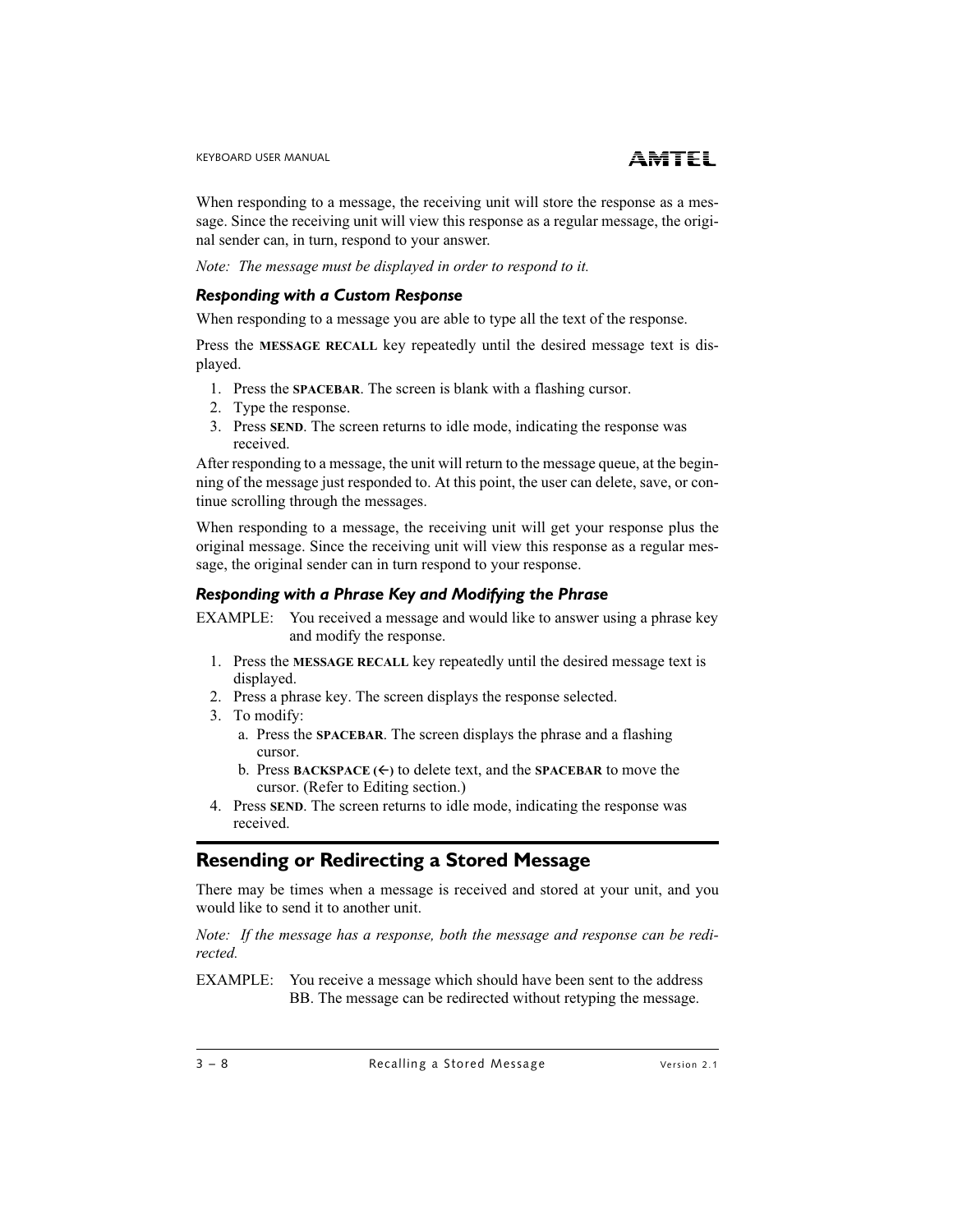<span id="page-36-0"></span>1. Press **MESSAGE RECALL** until the desired message text is displayed. The screen displays:



- 2. a. To resend: press MESSAGE ENTER. The screen displays: *fIESSRGE TO ? ?*. Enter the new address(es).
- 3. Press **SEND**. At the end of the message the screen displays a flashing cursor. To modify the existing message, hold **SHIFT** and press **BACKSPACE ()** to move the cursor. (Refer to Editing section.)
- 4. Press **SEND**. The screen returns to idle mode, indicating the message or reminder was received.

#### **Sending a Message to Program as a Reminder**

- A message can be resent and programmed as a reminder.
	- A message can be redirected to your unit or another unit as a reminder.
	- You can only resend received messages.
- EXAMPLE: A meeting is being held in two weeks. You have received a message to take certain files. You can program the message as a reminder on the day of the meeting, so you remember to take the files.
	- 1. Press **MESSAGE RECALL** repeatedly until the desired message text is displayed.
	- 2. Press the **REMINDER ENTER** key. The screen displays: REMINDER TO and the address of the unit to which the message was originally sent.



- 3. Enter the address of your unit and/or other unit(s) to redirect the message as a reminder. Press **SEND**. The screen displays the current time and date.
- 4. Enter the time and date the reminder is to be sent. Be sure to indicate AM or PM and press **SEND**. The screen displays the end of the message and a flashing cursor.
- 5. To modify the existing message hold **SHIFT** and press **BACKSPACE**  $(\leftarrow)$ , or press the **SPACEBAR** to move the cursor and enter the new text. (Refer to Editing section.)
- 6. Press **SEND** to store the message as a reminder. The screen returns to idle mode, indicating the reminder was set.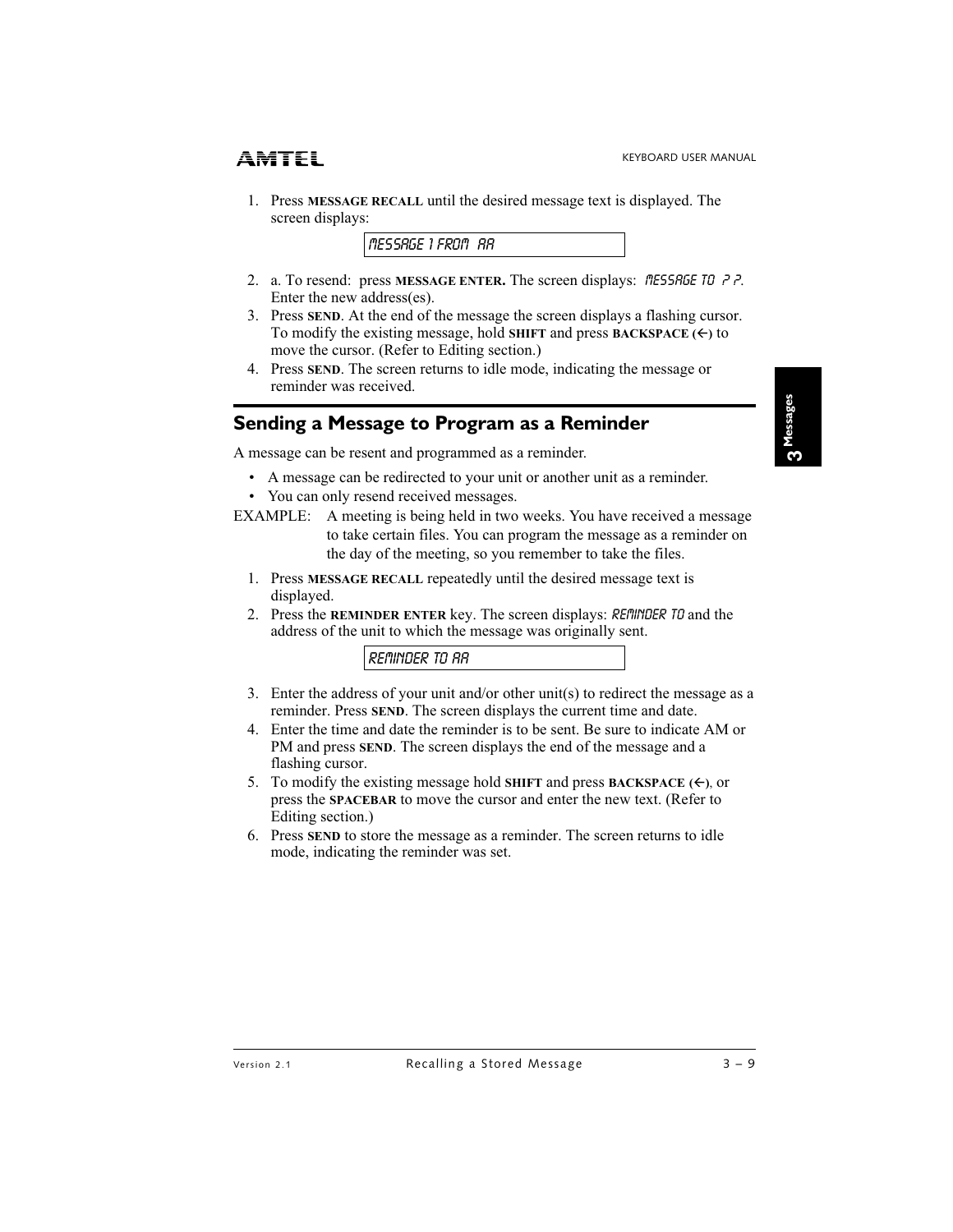This page intentionally left blank.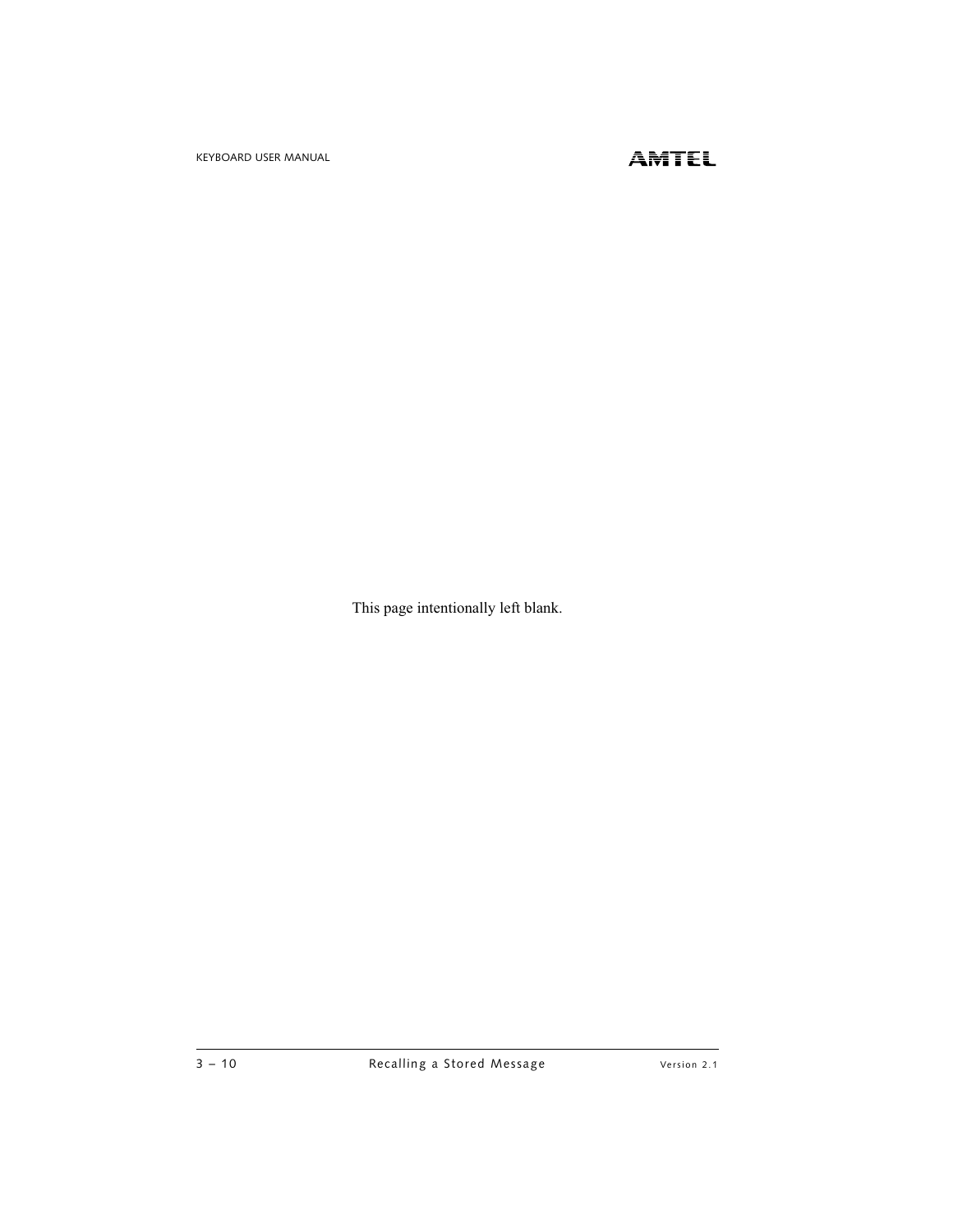# <span id="page-38-0"></span>**Reminders**

## *Reminders Defined*

A reminder is a message programmed to be sent at a later time and/or date. A reminder can be sent to yourself, a single unit (including the sending unit), a group or globally.

Only the keyboard unit has the ability to set reminders for itself or for other units. All units receive reminders, but only the keyboard has the ability to send reminders.

- Set a "first reminder" some days ahead of an important event and set another reminder perhaps just hours before the event takes place.
- For routine equipment maintenance chores, scheduling appointments, meetings, returning phone calls, birthdays, anniversaries, vacation dates, etc.
- Sometimes just a "SMILE" reminder sent to a co-worker can be a welcome ray of electronic sunshine.

Reminders can be sent to an individual unit, groups of units, or globally to all units. Enter your own address to set a reminder for yourself.

When a reminder is sent, it is received as a message. The receiving unit will beep three times, display the message briefly, time and date stamp it and store the new message in the electronic storage bin. A number on the right side of the display screen indicates how many messages are being stored. If the number on the right side of the display is flashing, this indicates at least one new message has not been viewed. The screen below indicates 10 messages are being stored:



Refer to the Messages section for additional information.

*Note: A keyboard unit is the only unit able to set a reminder for other units on the network.*

## *Setting a Reminder*

For this example, the initial address is AA.

1. Press the **REMINDER ENTER** key. The screen displays:

**REMINDER TO AA**

- 2. Enter the address(es) of the unit(s) to receive the reminder. (Refer to multiple addressing below.)
- 3. Press **SEND**. The screen displays:

TO BE SENT AT Ø4-16 PM Ø5/12/98

Version 2.1 **Reminders Defined** 4 – 1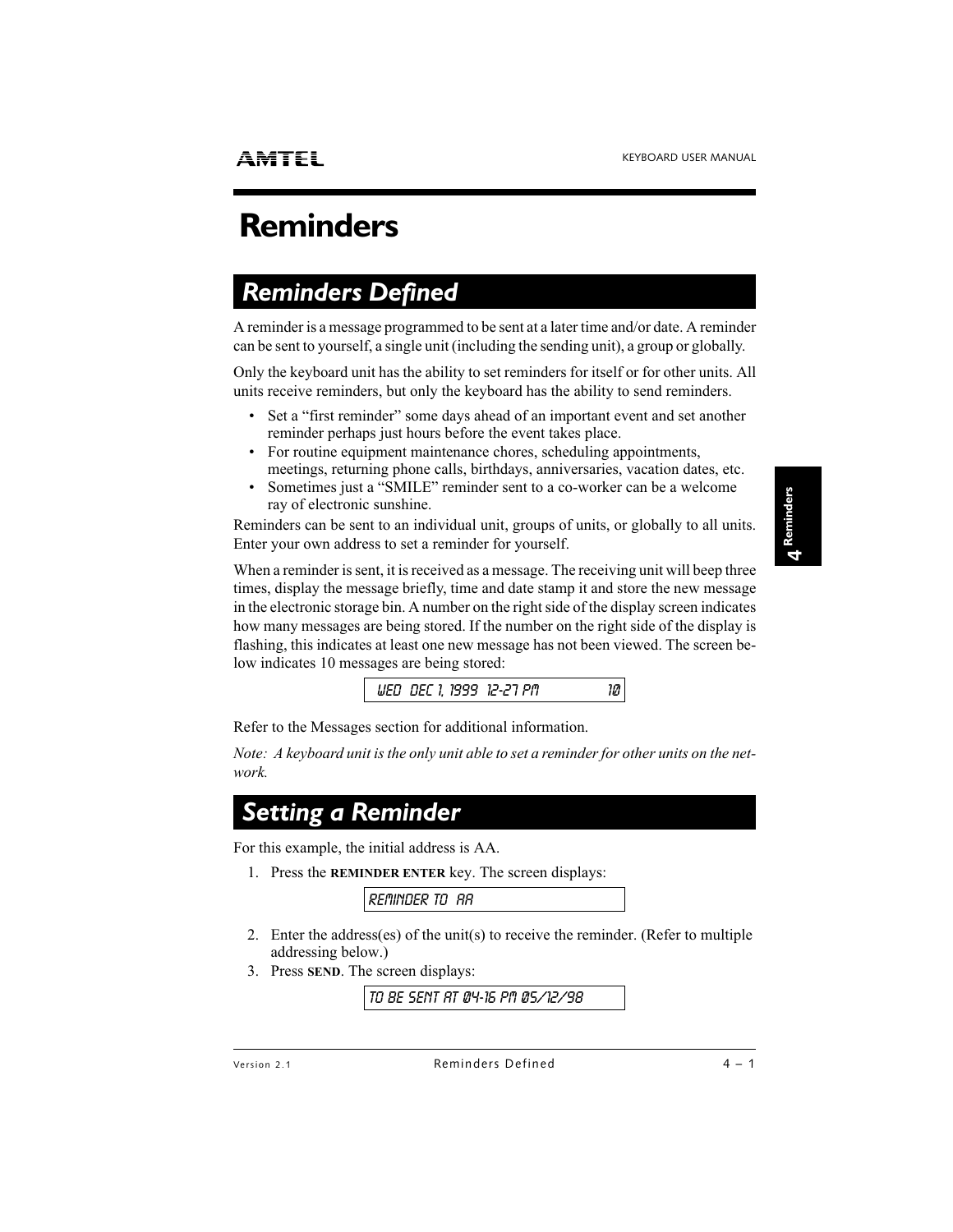- <span id="page-39-0"></span>4. Type over the time and date (indicate AM or PM) when the reminder is to be sent. Use the **SPACEBAR** to advance the flashing cursor.
- 5. Press **SEND**. The screen displays a flashing cursor.



- 6. Enter the text of the reminder.
- 7. Press **SEND**. The reminder has been stored in your unit and it will be sent at the time designated. If you accepted the current time for delivery, your reminder will be sent immediately. The screen returns to idle mode, indicating the reminder is set.

## *Setting a Reminder for Multiple Addresses*

A reminder can be set for more than one unit using:

- the **NEXT PERSON** key.
- a group address **+Ø** through **+9**.
- the global address  $+ +$ .

#### **NEXT PERSON Key**

To send the same reminder to more than one address, but not all addresses on the network, use the **NEXT PERSON** key (maximum 20 addresses).

- EXAMPLE: You would like to set a reminder for the addresses BB, CC and DD. For this example, the initial address is AA.
	- 1. Press the **REMINDER ENTER** key. The screen displays:

| REMINDER TO AR |  |
|----------------|--|
|----------------|--|

2. Enter the first address BB. Press the **NEXT PERSON** key. Continue typing addresses of additional units separating each by pressing the **NEXT PERSON** key. Example: BB/CC/DD/??.

**REMINDER TO BB/CC/DD/? ?**

3. Press **SEND**. The screen displays:

 $\overline{a}$ 

TO BE SENT AT Ø4-16 PM Ø5/12/98

- 4. Type over the time followed by the date you want the reminder to be sent (indicate AM or PM). Use the **SPACEBAR** to advance the flashing cursor.
- 5. Press **SEND**. The screen displays a flashing cursor.
- 6. Enter the reminder text.
- 7. Press **SEND**. The screen returns to idle mode, indicating the reminder is set.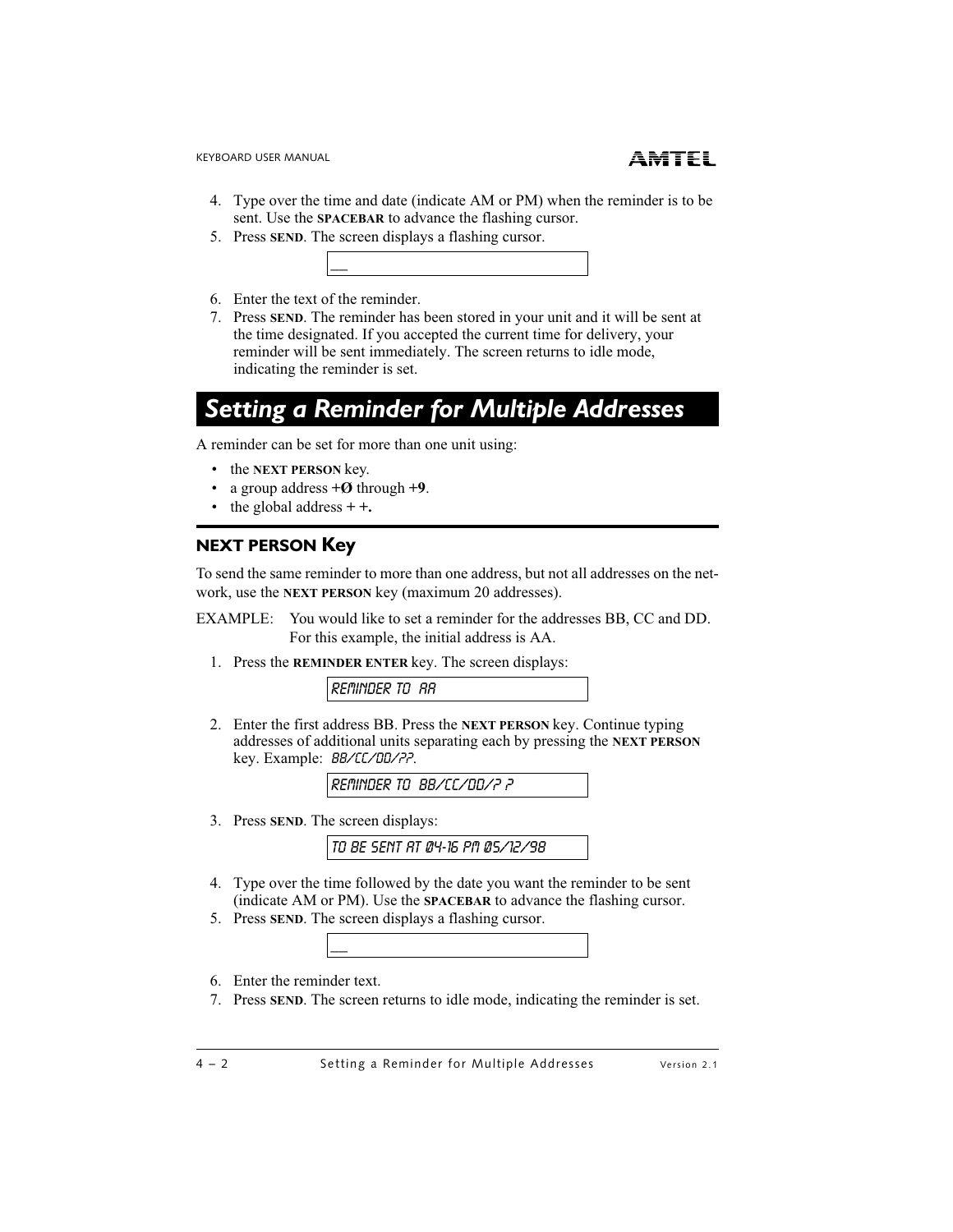#### <span id="page-40-0"></span>**Group Address**

A group address is used to identify a distribution list. Using a group address will set the reminder for all units contained in that distribution list which is identified with that group address.

A distribution list contains two to twenty addresses of other units on the same network.

A group address starts with "**+**" followed by the list number **Ø** through **9**. Example:  $+Q$ ,  $+1$ ,  $+2$ ,  $+3$ ,  $+4$ ,  $+5$ ,  $+6$ ,  $+7$ ,  $+8$ ,  $+9$ .

- EXAMPLE: All units in the sales department could be assigned the group address **+Ø,** administrative personnel **+1**, accounting department **+2**, etc. The following example will contact the administrative personnel and the initial address will be AA.
	- 1. Press **REMINDER ENTER**. The screen displays:

REMINDER TO AA

2. Press **SHIFT** and then **+** (release the keys) and enter the list number. (For our example the list number is 1.)

REMINDER TO  $+1$ 

3. Press **SEND**. The screen displays:

 $\overline{a}$ 

TO BE SENT AT Ø4-16 PM Ø5/12/98

- 4. Type over the time followed by the date you want the reminder to be sent (indicate AM or PM). Use the **SPACEBAR** to advance the flashing cursor.
- 5. Press **SEND**. The screen displays a flashing cursor.
- 6. Enter the reminder text.
- 7. Press **SEND**. The screen returns to idle mode, indicating the reminder is set.

#### **Global Address + +**

A global reminder is sent to *all* units on the network simultaneously. All units beep two times upon the receipt of a global reminder/message. For this example, the initial address is AA.

1. Press the **REMINDER ENTER** key. The screen displays:

REMINDER TO AA

2. Press **SHIFT** and  $++$  to enter the global address.

REMINDER TO + +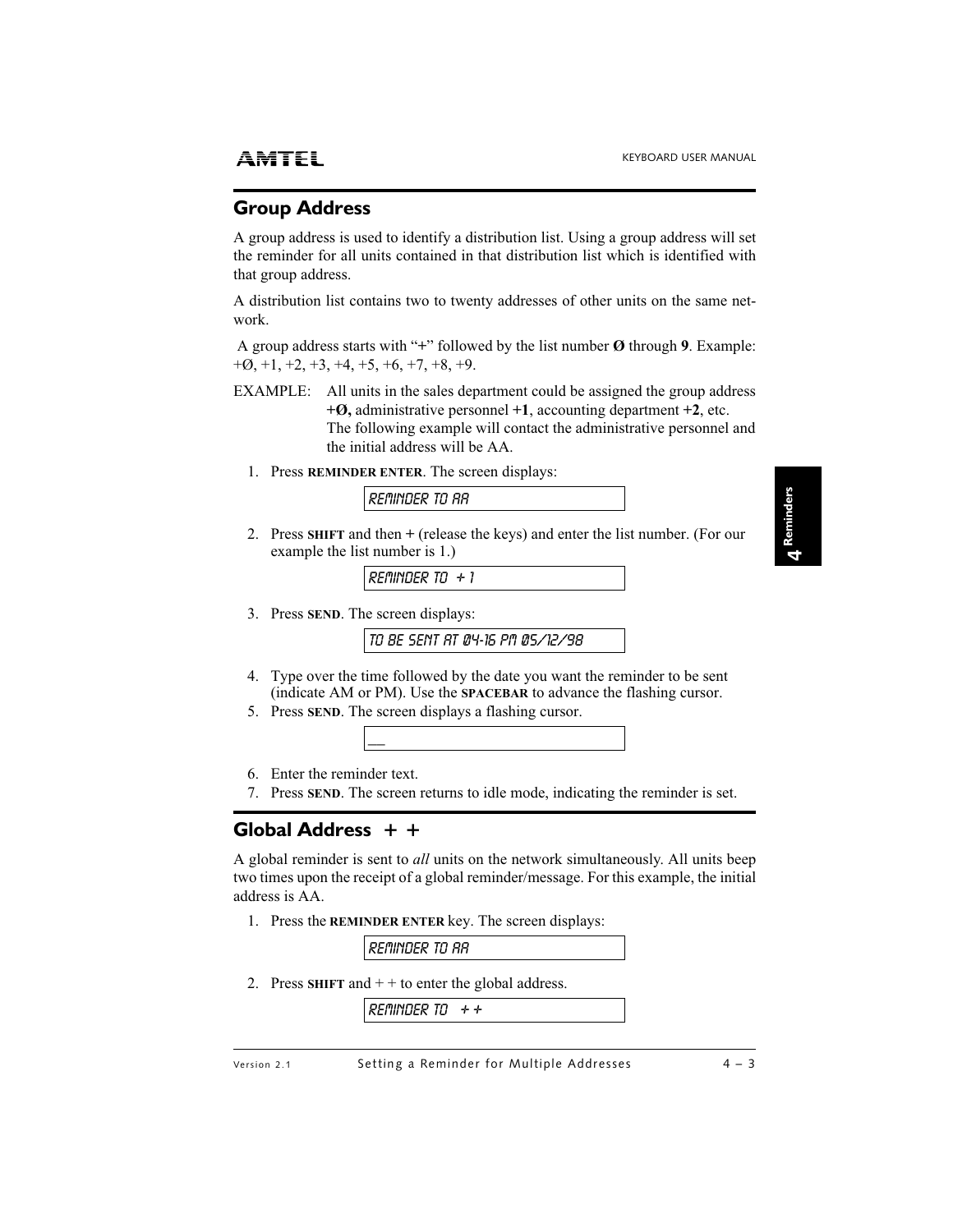<span id="page-41-0"></span>3. Press **SEND**. The screen displays:

 $\overline{a}$ 

TO BE SENT AT Ø4-16 PM Ø5/12/98

- 4. Type over the time followed by the date you want the reminder to be sent (indicate AM or PM). Use the **SPACEBAR** to advance the flashing cursor.
- 5. Press **SEND**. The screen displays a flashing cursor.
- 6. Enter the reminder text.
- 7. Press **SEND.** The screen returns to idle mode, indicating the reminder is set.

## *Recalling a Stored Reminder*

A stored reminder can only be recalled at the sending unit. You may want to recall a reminder to:

- change date and/or time of delivery.
- edit the information in the reminder before it is sent.
- view or delete a reminder before it is sent.

If you want to recall a reminder for review, and there are none in storage, the phrase: NO REMINDERS SET will flash on your display and the unit returns to idle mode.

### **Editing a Stored Reminder**

A reminder can be recalled and modified by the sender *before* the reminder is delivered at the designated time and date. Once delivered, the reminder is deleted from the sending unit and stored as a message in receiving units.

1. Press the **REMINDER RECALL** key. The screen displays:

displaying the address(es) of the receiving unit(s).

2. Press the **REMINDER RECALL** key again. The screen displays:

| TO BE SENT AT 04-16 PM 05/12/98 |  |
|---------------------------------|--|
|---------------------------------|--|

With the time and day/date the reminder is programmed to be delivered, including AM or PM.

- 3. Repeatedly press the **REMINDER RECALL** key until the desired reminder text is displayed.
- 4. Press the **SPACEBAR** and revise the time and date if necessary.
- 5. Press **SEND**. The screen will display the end of the reminder. You may now use full editing capabilities of the unit to modify the reminder as desired. (Refer to Editing section.)
- 6. Press **SEND** to store the modified reminder. The screen returns to idle mode.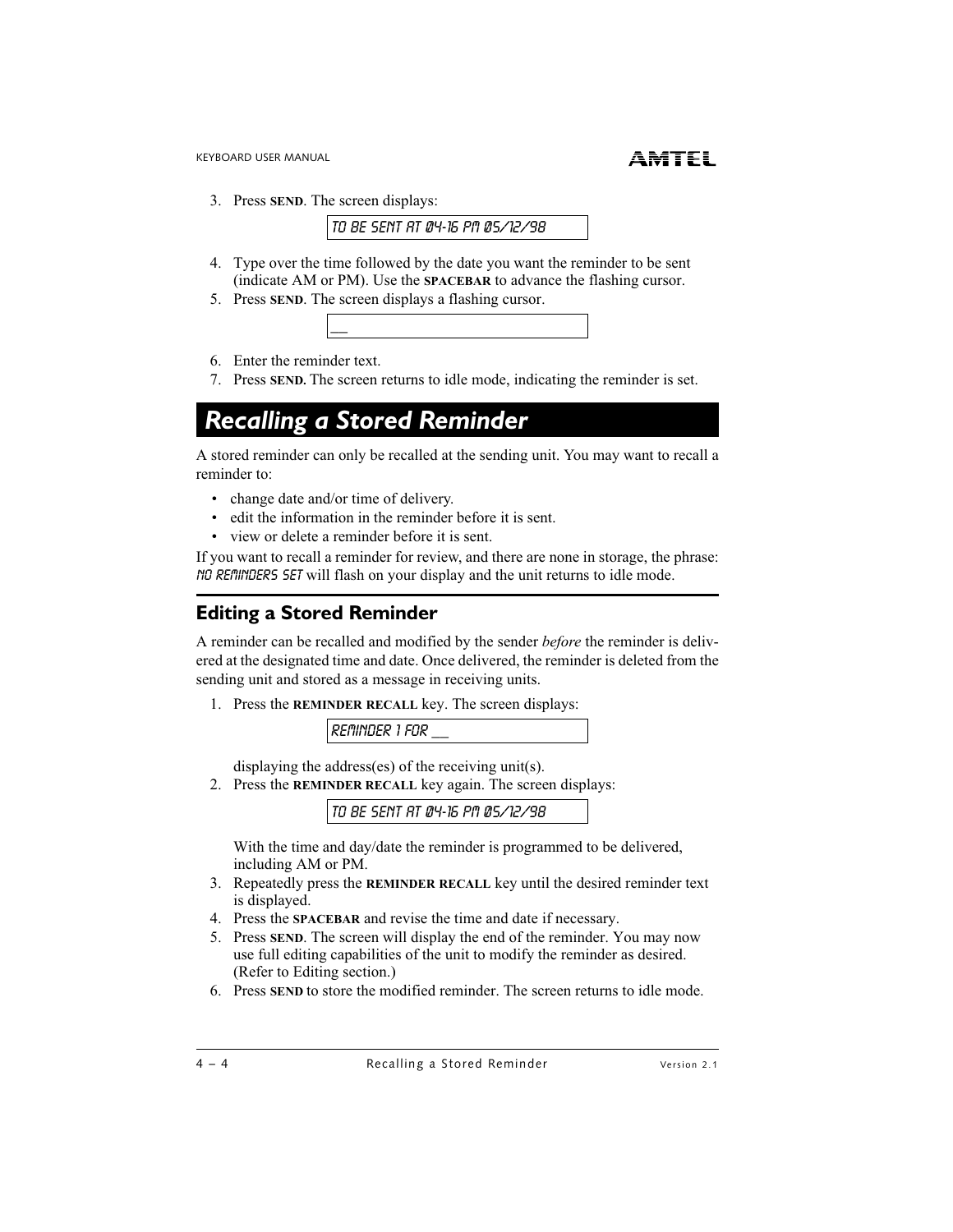### <span id="page-42-0"></span>**View or Delete**

You may want to view a set reminder to check the information or delete the reminder totally.

- *To view* After recalling and viewing a reminder, it can be stored at any point by pressing **CLEAR**.
- *To delete* After recalling a reminder, it can be deleted by pressing the **DELETE** key twice.

Reminders must be deleted individually to protect you from deleting the wrong reminder.

*Note: Once a reminder is deleted or sent, it can no longer be recalled at the sending unit.*

1. Press the **REMINDER RECALL** key. The screen displays:

| 'EMINDER 1 |
|------------|
|------------|

(with the address of the receiving unit(s) displayed).

- 2. Continue pressing the **REMINDER RECALL** key until the desired reminder text is displayed.
- 3. After viewing the reminder text, press **REMINDER RECALL** and the screen displays:

**4 Reminders**

END OF REMINDER 1 DELETE ?

To view:

- a. Press **CLEAR** to keep the reminder and return to idle mode, or
- b. To continue, repeatedly press **REMINDER RECALL** to view additional stored reminders.

a. Press **DELETE** twice. If additional reminders are stored, the next reminder will be displayed.

*Note: Pressing* **CLEAR** *at any point during recall returns the unit to idle mode.*

To delete: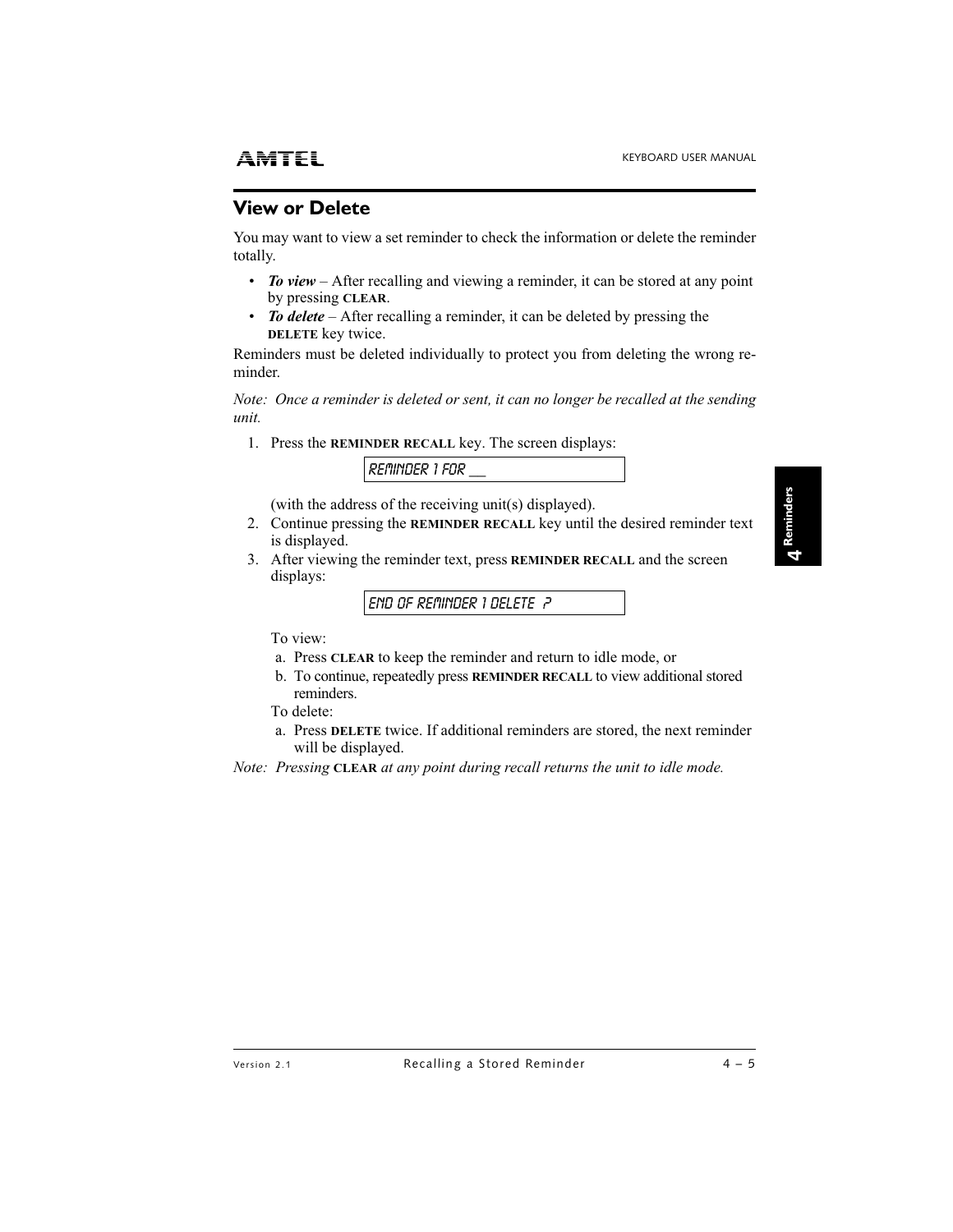This page intentionally left blank.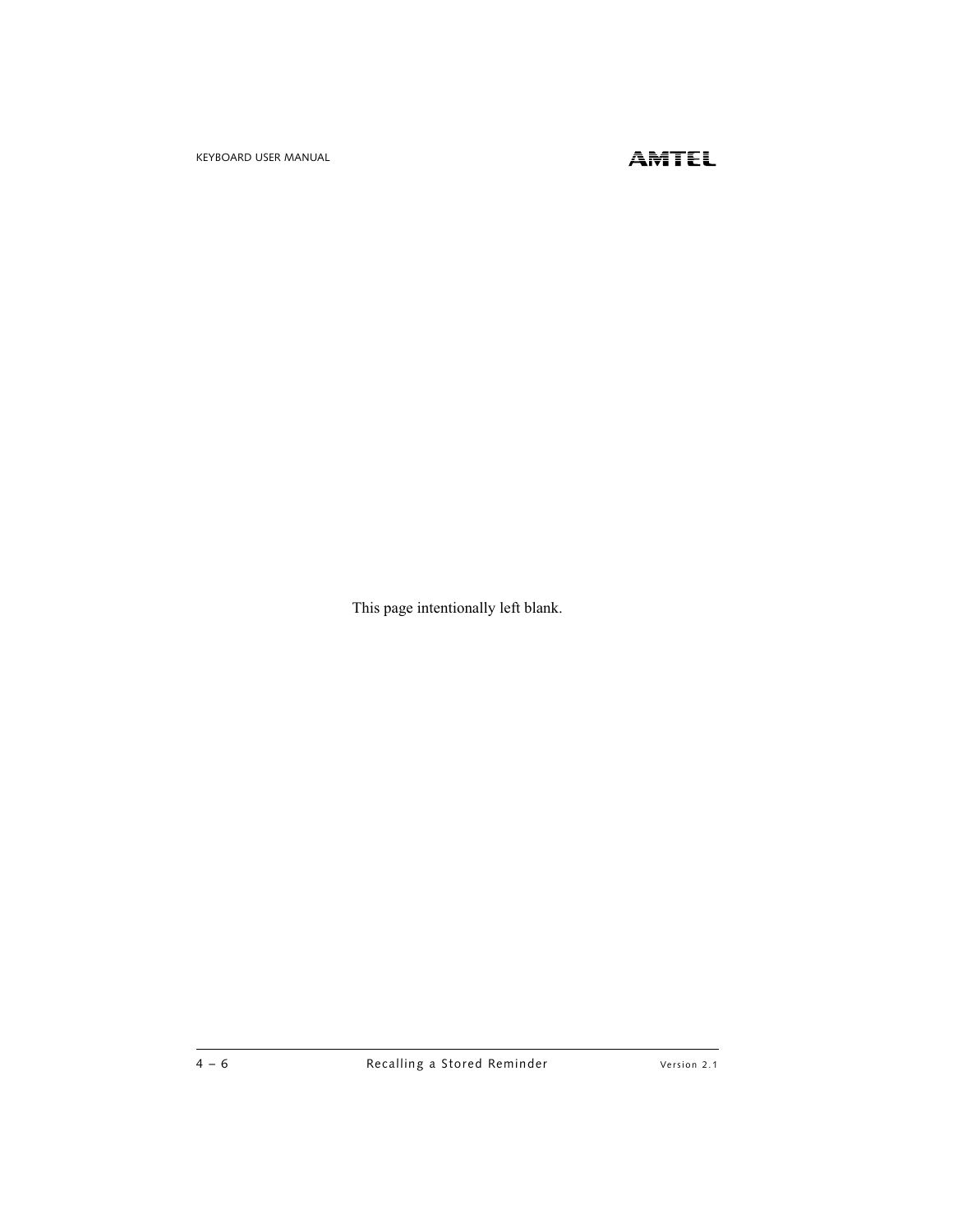# <span id="page-44-0"></span>**Timer Functions**

Two timers are available on a keyboard unit.

- *Elapsed Timer* This timer counts from zero (Ø) up.
- *Event Timer* This timer counts from a pre-set time down to (Ø).

## *Elapsed Timer*

There may be times when you need to time a phone call or consultation, how long a certain task takes to complete, or how long you have been away from your desk. Activate the elapsed timer for this purpose.

While the timer is activated your Amtel functions normally. The unit can receive and send alerts and messages. If, while your timer is activated, an alert, message, or reminder should come to your unit, the text will displace the time on your screen. Following the text display, the timer will again occupy the screen. Of course, there will be no time interruption.

1. Press the **DELETE/TIMER** key to activate the timer. The screen displays: ELAPSED TIMER STARTED and then the day of the week, the timer in parentheses with the seconds increasing, the current time, and the message counter on the right:



(The timer above was started on Monday it has timed 4 minutes 35 seconds as of 2:38 PM and 5 messages are stored.)

2. Press the **DELETE/TIMER** key to stop the timer. The screen displays: ELAPSED TIME\_\_ with the time in hours, minutes and seconds. The screen continues to display the elapsed time until **CLEAR** is pressed.

Again, if an alert, message or reminder is received it will be displayed and stored and the timer will return to the screen.

3. Press **CLEAR**. The screen returns to return to idle mode.

## *Event Timer*

The event timer counts down from a pre-set time to  $\emptyset$ . When the timer reaches  $\emptyset$ , the unit beeps five times.

There may be events or procedures that occur in your office that need to be timed. The timer default set at Amtel for your unit is ØØ-3Ø (ØØ minutes and 3Ø seconds). Perhaps your System Administrator will choose to change this default time. The maximum capacity of this timer is 99 minutes and 59 seconds (99-59).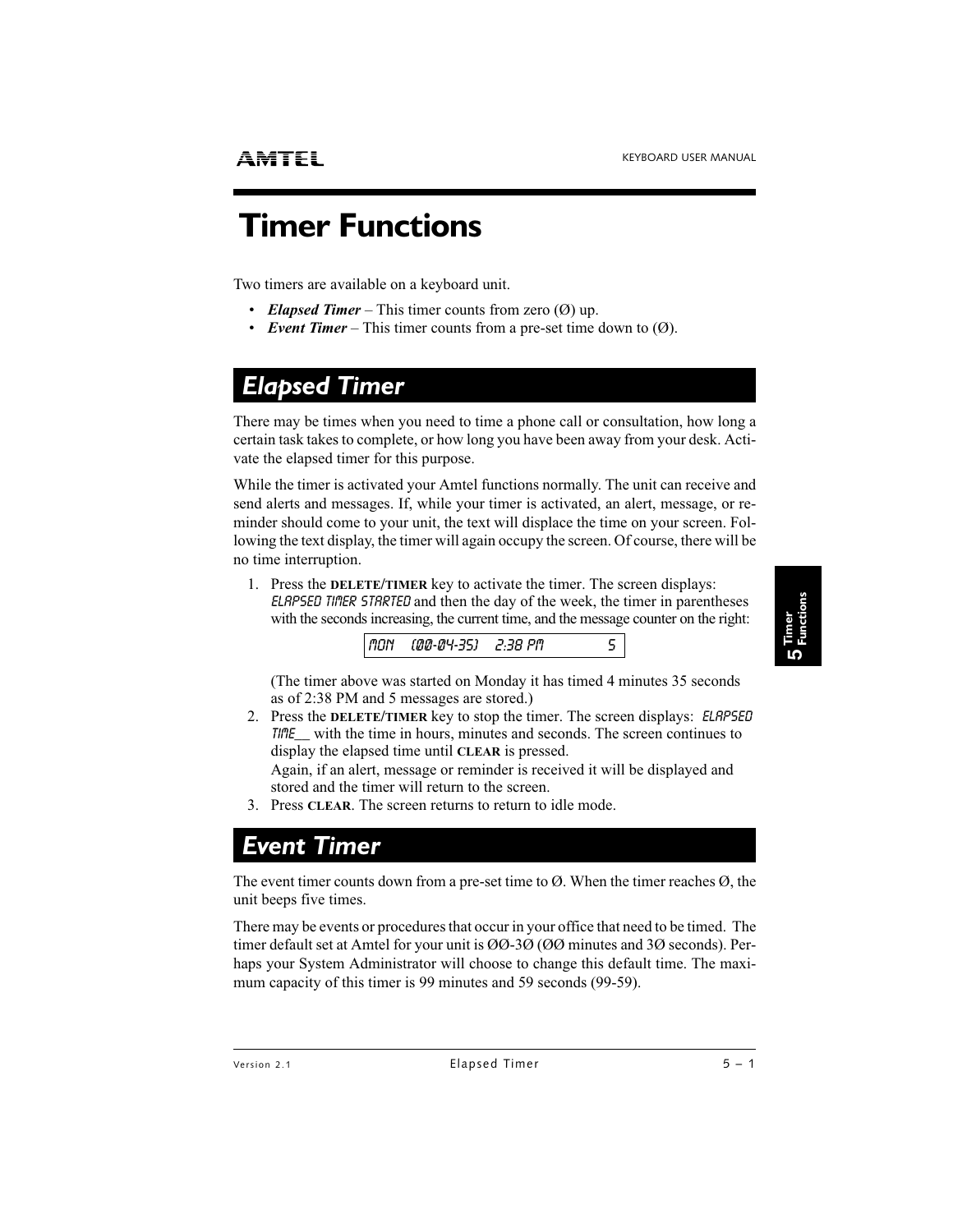### **AMTEL**

The System Administrator can program your unit with the most frequently used time for your unit, or the user is able to change the default on a time to time basis.

In our example the pre-set default time is 3Ø seconds.

1. Press and hold **SHIFT** and press **DELETE/TIMER** key. The screen displays:

2. Press **SEND**. The timer is activated and begins counting down. At Ø seconds the unit beeps five times. The screen returns to idle mode.

### **Modifying the Event Time**

There may be times when you want to time an event or a procedure but the default time is not appropriate. You can set the time values on a time-to-time basis.

*Note: This procedure modifies the time value for this time only.*

- 1. Press and hold **SHIFT** and press **DELETE/TIMER**.
- 2. Enter the modified time in minutes and seconds.
- 3. Press **SEND**. The timer is activated and begins counting down. At Ø seconds the unit beeps five times. The screen returns to idle mode.

## *Time Keeping*

All Amtel units, while in the idle mode, will display the date as month, day, and year. Time is displayed in hours and minutes.

This display, common to all units on the network, is generated by our software in one of three different ways:

*Central* – The central timekeeper sends time updates every minute to units set to auto. Only one keyboard unit on the network may be designated as the central timekeeper. If there is more than one central timekeeper, the time will flash erratically on the screen. If one unit is programmed as the central timekeeper, all other units should be programmed to auto.

*Auto* – All keyboard units on the network set to auto receive time updates from the central timekeeper. Panel and wallmount units keep time only on auto.

*Local* – A keyboard unit set to local can keep track of its own time independent of the network.

- The System Administrator sets time keeping mode for the network.
- A keyboard unit can keep time in one of three ways. Panel and wallmount units keep time only on auto.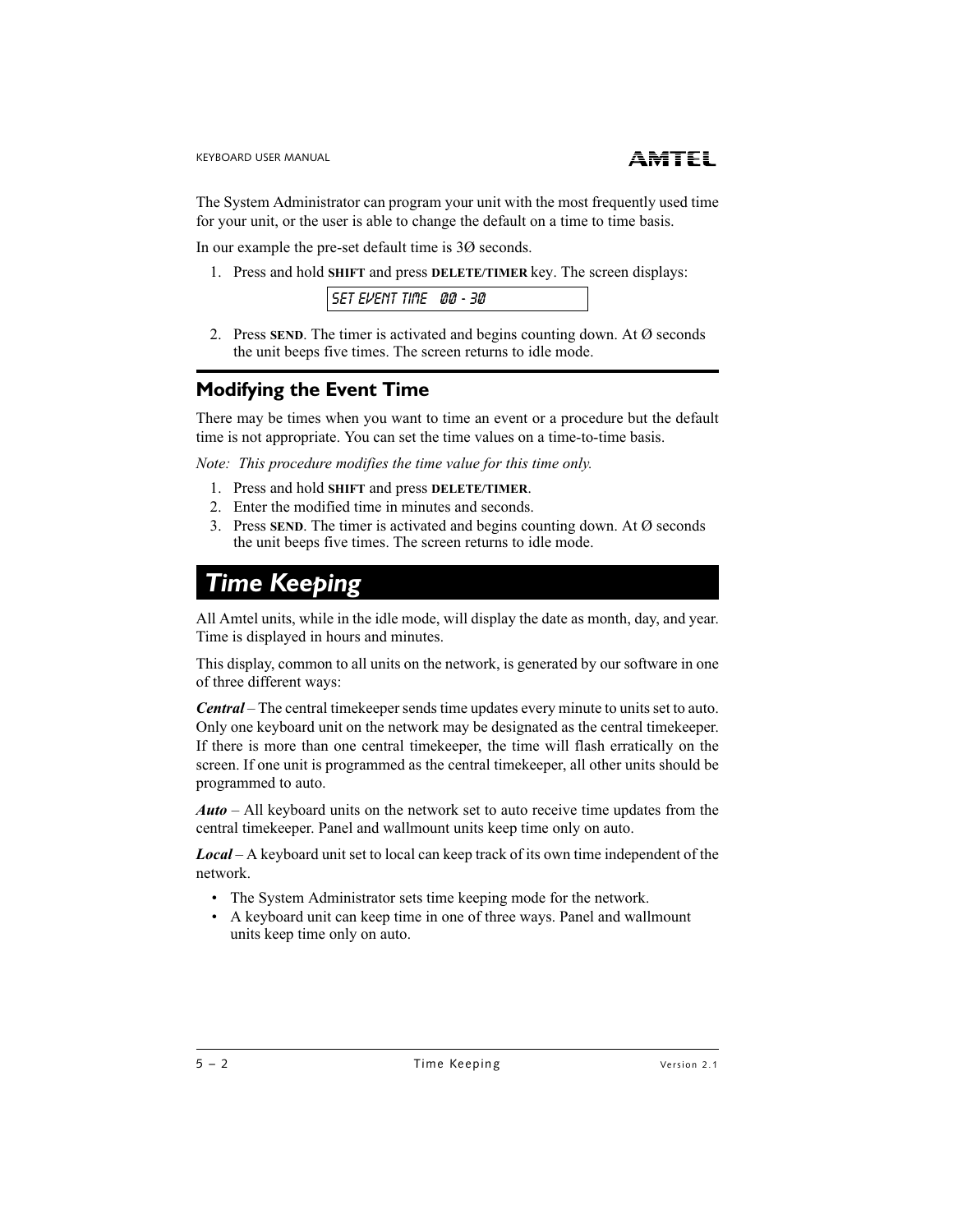## <span id="page-46-0"></span>*Setting the Time and Date*

The time can only be set on keyboard units that have the time keeping mode set to central or local.

You are unable to set the time for a unit set to auto. If you attempt to do so, the screen displays:

AUTO TIME KEEPING MODE

and you are unable to enter any information. See the System Administrator for additional information.

- A unit set to local keeps track of the time for that unit only.
- A unit set to central keeps track of the time for all units on the network.
- A unit set to auto receives time updates from the central timekeeper.

### **Central and Local Time Keeping**

To set the time and date follow these steps.

1. Press **SET UP**. The screen displays:

SELECT SET UP ?

2. Press the **Ø** key. The screen displays the current setting:

SET TIME/DATE 12:ØØ AM Ø1/Ø1/99



- 3. Type the correct time and date (entering AM or PM). Use the **SPACEBAR** to move the cursor forward.
- 4. Press **SEND** to accept the time.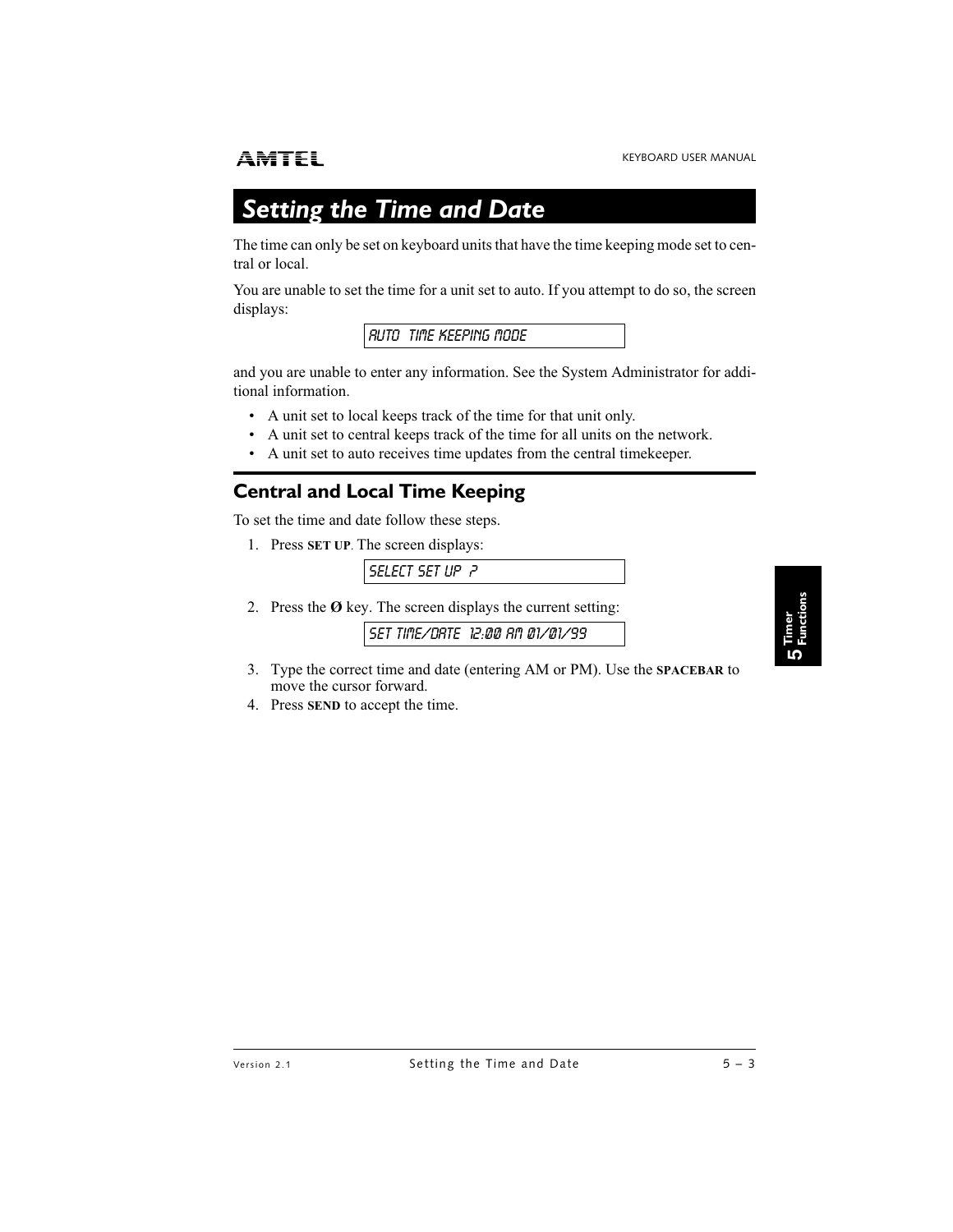This page intentionally left blank.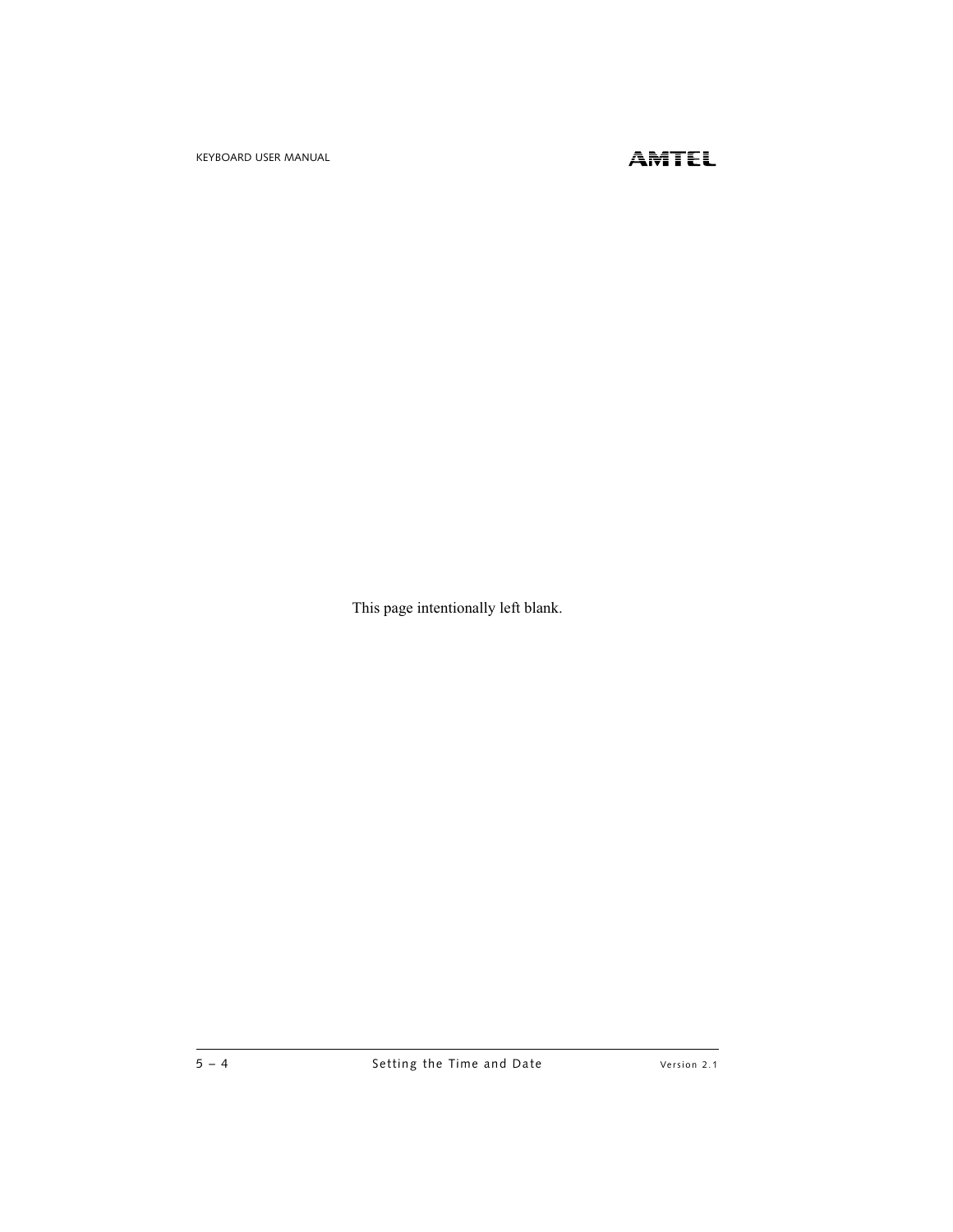# <span id="page-48-0"></span>**Personal Preferences**

Your unit has been programmed at the factory with default settings. You may want to adjust these settings to meet individual preferences.

## *Individual Password*

To protect the confidentiality of the messages being stored in your unit and prevent them from being reviewed or recalled by others, you may want to set your individual password.

- The individual password is 4 characters alpha and/or numeric.
- Each unit may have its own unique individual password which must be set at each unit.
- The factory default setting is 9999, and disables the password function.

```
--------------------------------------
CAUTION: Record the password — it cannot be recalled.
```
#### **Setting an Individual Password**

If your unit has as a password the factory default 9999, this then is most likely the first time that this unit is to be assigned an individual password.

- 1. Press **SET UP**. The screen displays SELECT SET UP ?.
- 2. Press **8**, the screen displays:

SET REMOTE ACCESS RECALL

3. Press the **SPACEBAR**. The screen displays:

SET RECALL PASSWORD 9 9 9 9

- 4. Enter the desired 4-character individual password.
- 5. Press **SEND** to save the setting. The screen returns to idle mode.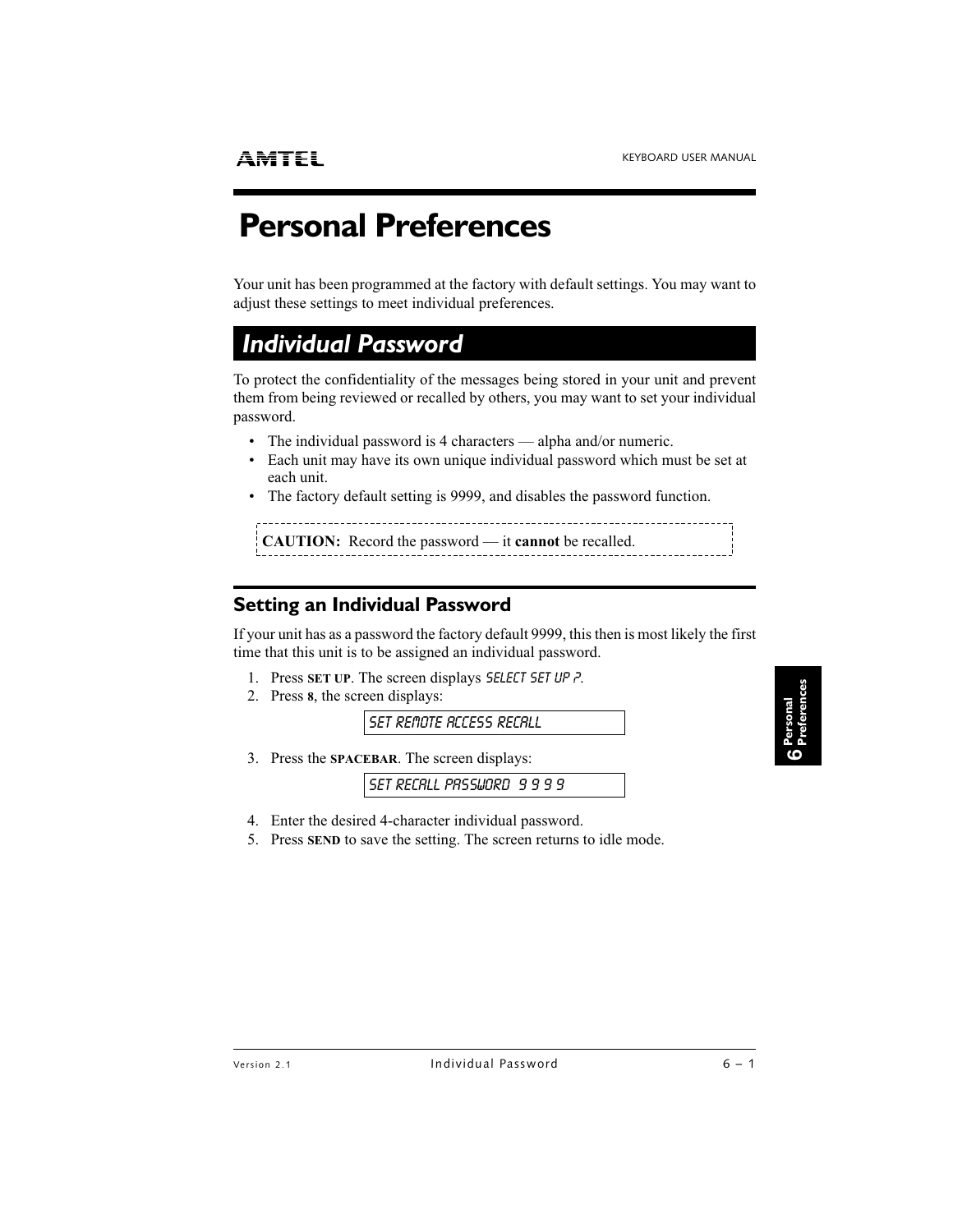#### <span id="page-49-0"></span>**Changing an Individual Password**

At this point, your unit has a password other than the original factory default (9999). When we enter a password over the default, we say that we "set" a password. Under any other circumstance, we say that we "change" a password.

- 1. Press **SET UP**. The screen displays SELECT SET UP ?.
- 2. Press **8**, the screen displays:

SET REMOTE ACCESS RECALL

3. Press **SPACEBAR**. The screen displays:

| <b>FIFIE E</b> |          |
|----------------|----------|
| cilitk rnor    | קקקק מאנ |
|                |          |

- 4. Enter the current individual password.
- 5. Press **SEND**. Screen displays:

SET recall PASSWORD ? ? ? ?

- 6. Enter the new individual password.
- 7. Press **SEND** to save the setting. The screen returns to idle mode.

## *Remote Access*

Remote access is a network and/or personal preference setting regarding access to your unit as well as to other units. Only a keyboard can remotely recall messages from other keyboard, panel, or wallmount units.

OPTIONS: NONE – PROGRAM – RECALL. *Factory default is PROGRAM*

- *None* Secures a unit from remote access. This restricts any other unit from recalling messages or remotely programming a unit.
- *Program* Allows an Amtel to be programmed from a remote keyboard unit.
- *Recall* Allows your messages to be recalled from a remote keyboard unit.

*Note: Set an individual password to protect messages when remote recall is set.*

EXAMPLE: If you are away from your desk or "on the road" and call in for your messages, the person recalling your messages does not need to go to your unit. Your messages can be recalled remotely from another keyboard unit, if the remote access setting on your unit is set to "Recall." OR

> You may want a unit on another floor to be able to review messages specifically addressed to you and, at the same time, you may wish to review messages addressed to a unit on the 9<sup>th</sup> floor. In order to make this possible, all of the units involved must be set to "Recall."

- While reviewing messages remotely:
	- a. pressing **CLEAR** at any point will save the message.
	- b. pressing **DELETE** twice will delete the message.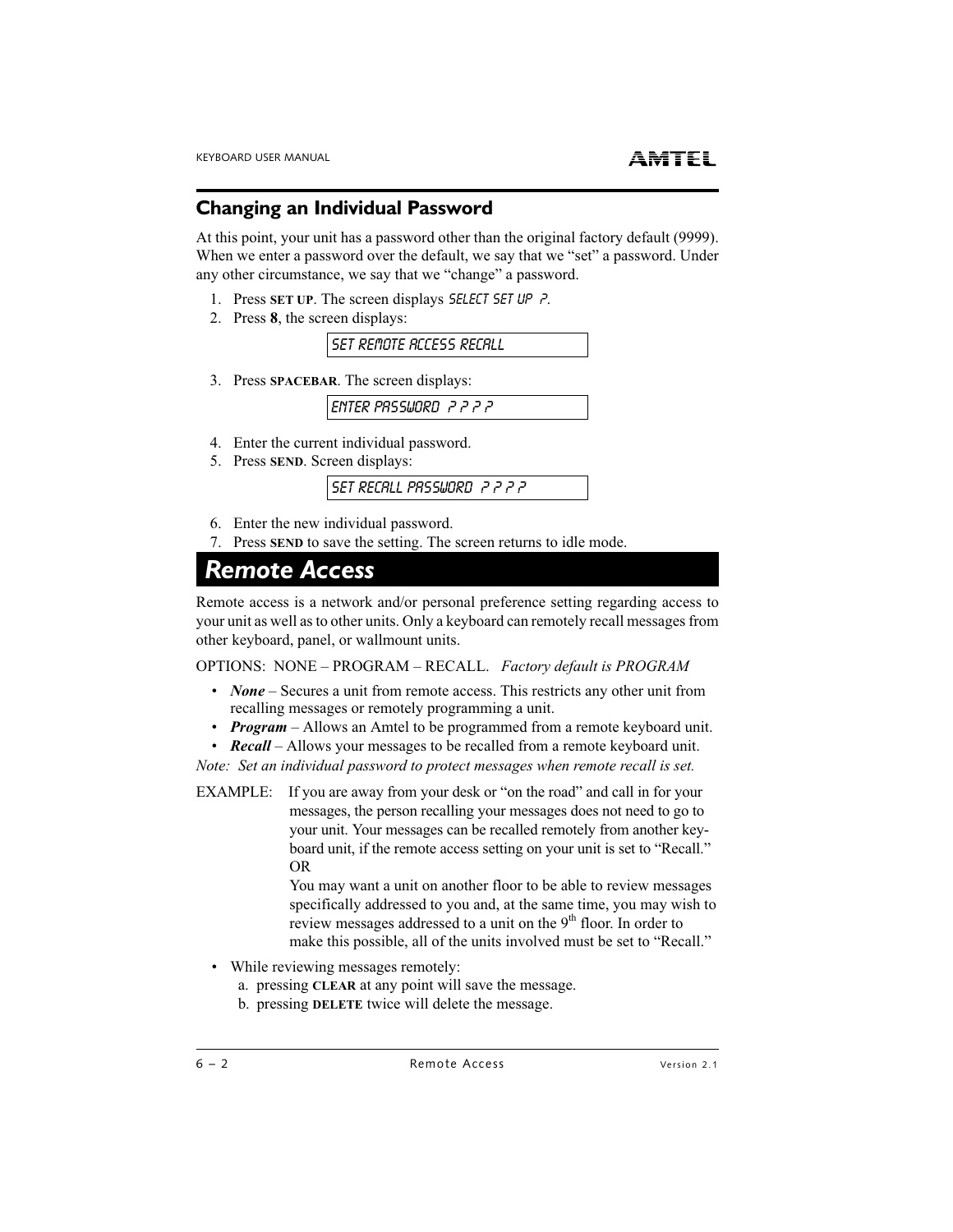<span id="page-50-0"></span>*Note: Once a message is deleted, it cannot be recalled.*

Error messages that may be displayed while using remote recall:

- *Remote Recall Disabled* the unit's recall function is not set to recall.
- *Invalid Password* the wrong password was entered.
- *No Messages Received* there are no messages being stored.

#### **Setting Remote Access for a Unit**

- 1. Press **SET UP**. The screen displays SELECT SET UP ?.
- 2. Press the **8** key. The screen displays:



(with the current setting flashing). At this point, you are at the unit which will have received the messages that you wish to view while at another unit.

- 3. Press the **8** key repeatedly to the desired setting.
- 4. Press **SEND** to save the setting.

#### **Remote Recall of Messages**

The unit you wish to access must be set to " Recall," and you must know the password (if one is set) of the unit from which you wish to recall messages.

1. At a keyboard, press and hold **SHIFT** and press the **MESSAGE RECALL** key. The screen displays:



2. Enter the address of the unit you wish to access and press **SEND**. Screen displays:

ENTER PASSWORD ????

- 3. a. If a password is not set, press **SEND**.
	- b. If a password is set, enter the password and press **SEND**.

*Note: If a password is incorrectly entered the screen flashes* INVALID PASSWORD *and returns screen to idle mode.*

4. The screen displays:

\* MESSAGE 1 FROM BB

- 5. Repeatedly press **MESSAGE RECALL** to scroll through all messages.
- 6. At the end of each message the screen displays:

END OF MESSAGE 1 DELETE ?

To view:

- a. Press **CLEAR** to keep the message and return to idle mode, or
- b. To continue, repeatedly press **MESSAGE RECALL** to view additional stored messages.

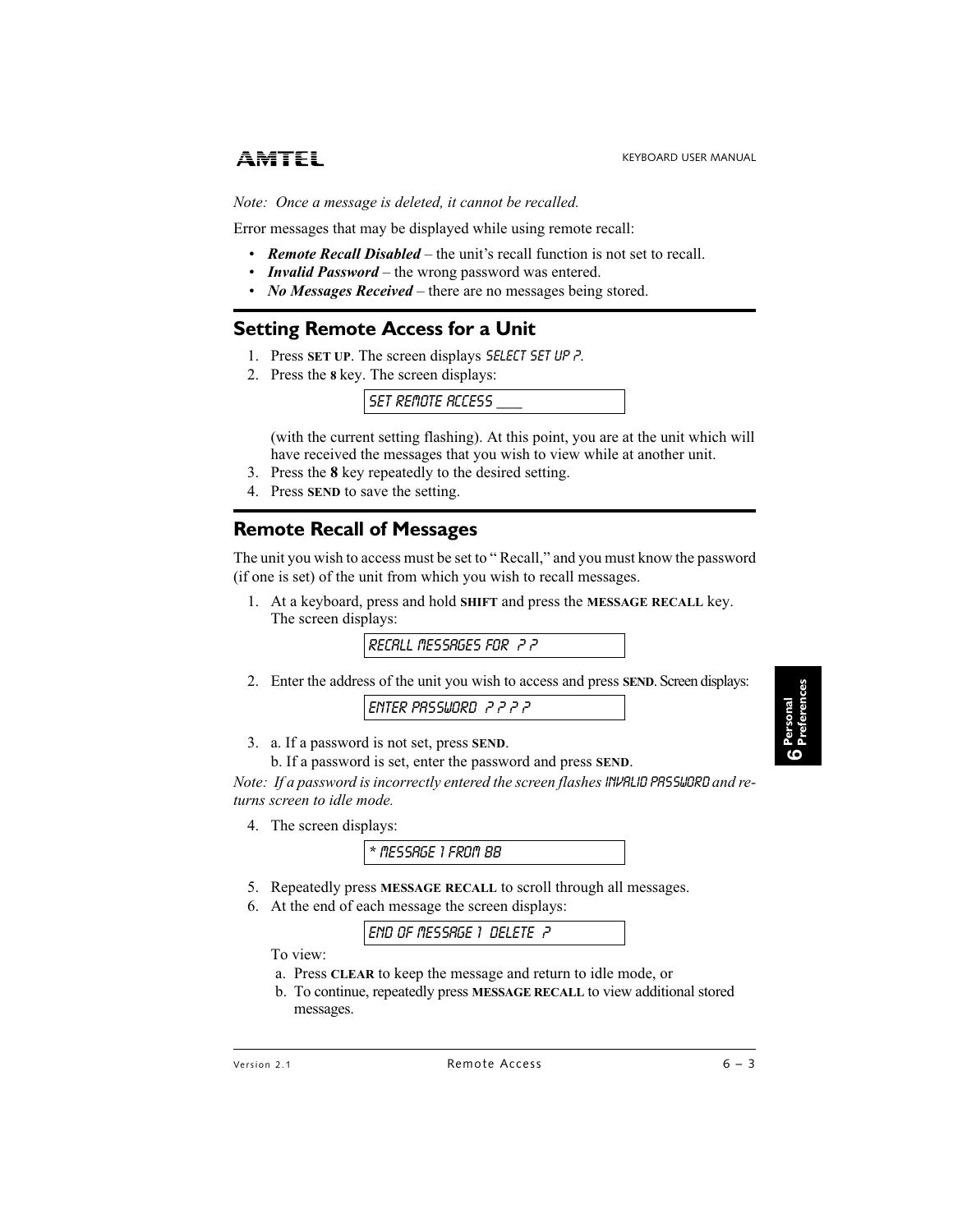#### <span id="page-51-0"></span>**AMTEL**

To delete:

a. Press **DELETE** twice. If additional messages are stored, the next message will be displayed.

*Note: Pressing* **CLEAR** *at any point during recall returns the unit to idle mode.*

### **Redirecting/Editing Remotely Recalled Messages**

There may be times when a message sent to another Amtel user needs to be changed or redirected to another user. Instead of deleting the message and entering a new one, you can remotely recall the message, edit, and send it back to the original recipient or to another Amtel user.

The unit you wish to access must be set to remote recall.

1. At a keyboard, press and hold **SHIFT** and press the **MESSAGE RECALL** key. The screen displays:

2. Enter the address of the unit you wish to access and press **SEND**. The screen displays:

| - ייחץ אזווי<br>JUKU E 1<br>L |  |
|-------------------------------|--|
|                               |  |

3. a. If a password is not set, press **SEND**.

b. If a password is set, enter the password and press **SEND**.

*Note: If a password is incorrectly entered the screen flashes* INVALID PASSWORD *and returns screen to idle mode.*

4. The screen displays:

(with the address of the person who sent the first message).

- 5. Repeatedly press the **MESSAGE RECALL** key to scroll through all messages until the desired message text is displayed.
- 6. Press the **MESSAGE ENTER** key. The screen displays:

| the control of the control of |  |
|-------------------------------|--|
|-------------------------------|--|

Enter the original recipient's address and/or another address and press **SEND**.

- 7. The screen displays the last line of the message, with the cursor flashing at the end. Edit the message as needed. (Refer to Editing section.)
- 8. After the message has been modified, press **SEND**. The screen will return to the beginning of the message you just modified.
- 9. To view:
	- a. Press **CLEAR** to keep the message and return to idle mode, or
	- b. To continue, repeatedly press **MESSAGE RECALL** to view additional stored messages.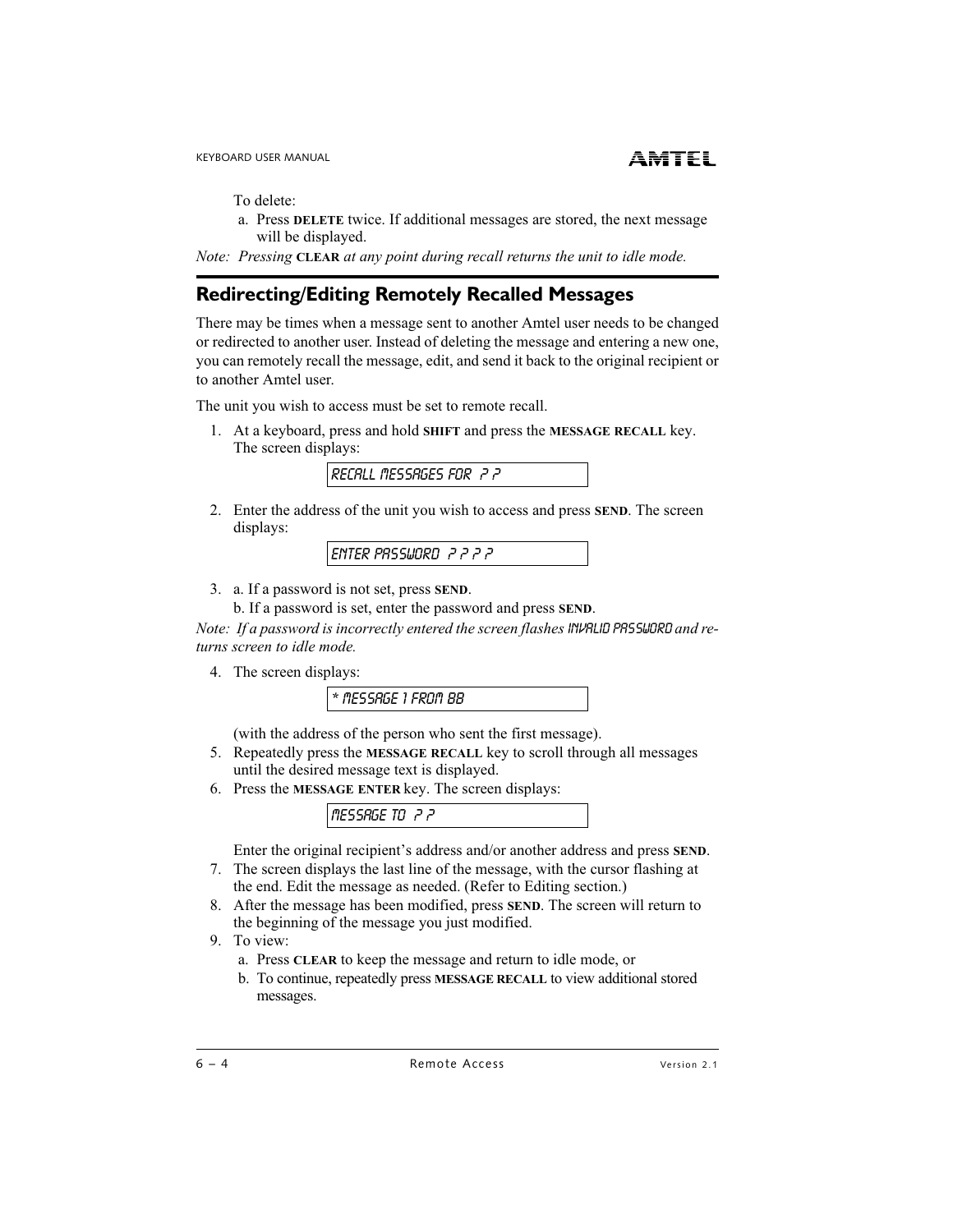- <span id="page-52-0"></span>To delete:
- a. Press **DELETE** twice. If additional messages are stored, the next message will be displayed.

*Note: Pressing* **CLEAR** *at any point during recall returns the unit to idle mode.*

## *Beeper Volume*

The beeper volume is set to meet personal preference.

OPTIONS: Levels OFF through 4. *Factory default is Level 3.*

- 1. Press **SET UP**. The screen displays SELECT SET UP ?.
- 2. Press **5** key. The screen displays:

SET BEEPER VOLUME LEVEL 3

- 3. Press the **5** key repeatedly to the desired setting.
- 4. Press **SEND** to save the setting. The screen returns to idle mode.

## *Beeper Tone*

The beeper tone is set to meet personal preference.

OPTIONS: LOW – MEDIUM – HIGH. *Factory default is MEDIUM*.

- 1. Press **SET UP**. The screen displays SELECT SET UP ?.
- 2. Press **5** key. Press the **SPACEBAR**. The screen displays:

#### SET BEEPER TONE MEDIUM

- 3. Press **5** repeatedly to the desired setting.
- 4. Press **SEND** to save the setting. The screen returns to idle mode.

## *Display Brightness*

OPTIONS: Levels 1 through 4. *Factory default is level 3*.

You may want to adjust the display brightness depending on the location of the Amtel unit.

- 1. Press **SET UP**. The screen displays SELECT SET UP ?.
- 2. Press **BACKSPACE**  $(\Leftarrow)$ . The screen displays:

SELECT DISPLAY BRIGHTNESS LEVEL 3

- 3. Press **BACKSPACE**  $(\leftarrow)$  to the desired brightness level.
- 4. Press **SEND** to save the setting. The screen returns to idle mode.

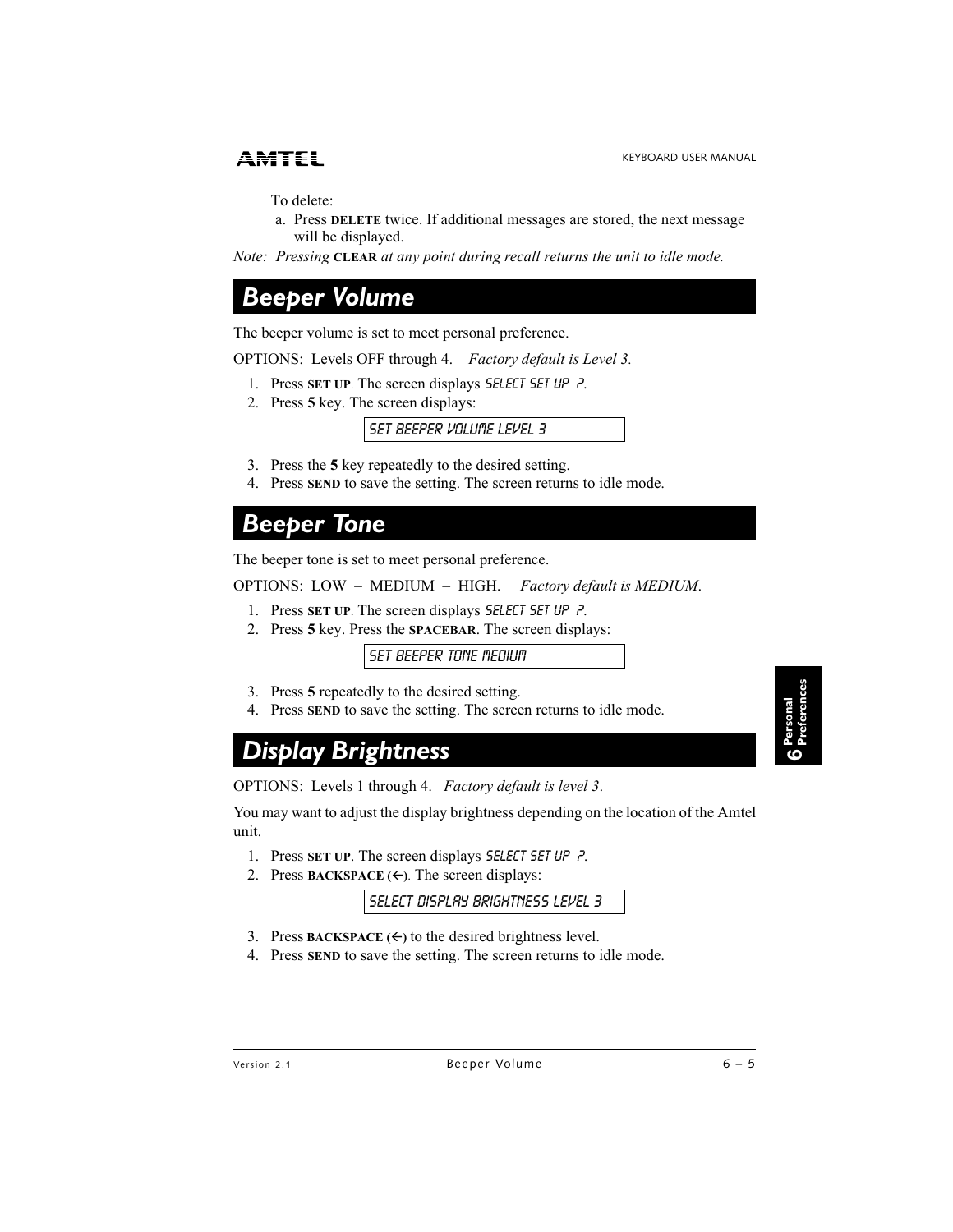This page intentionally left blank.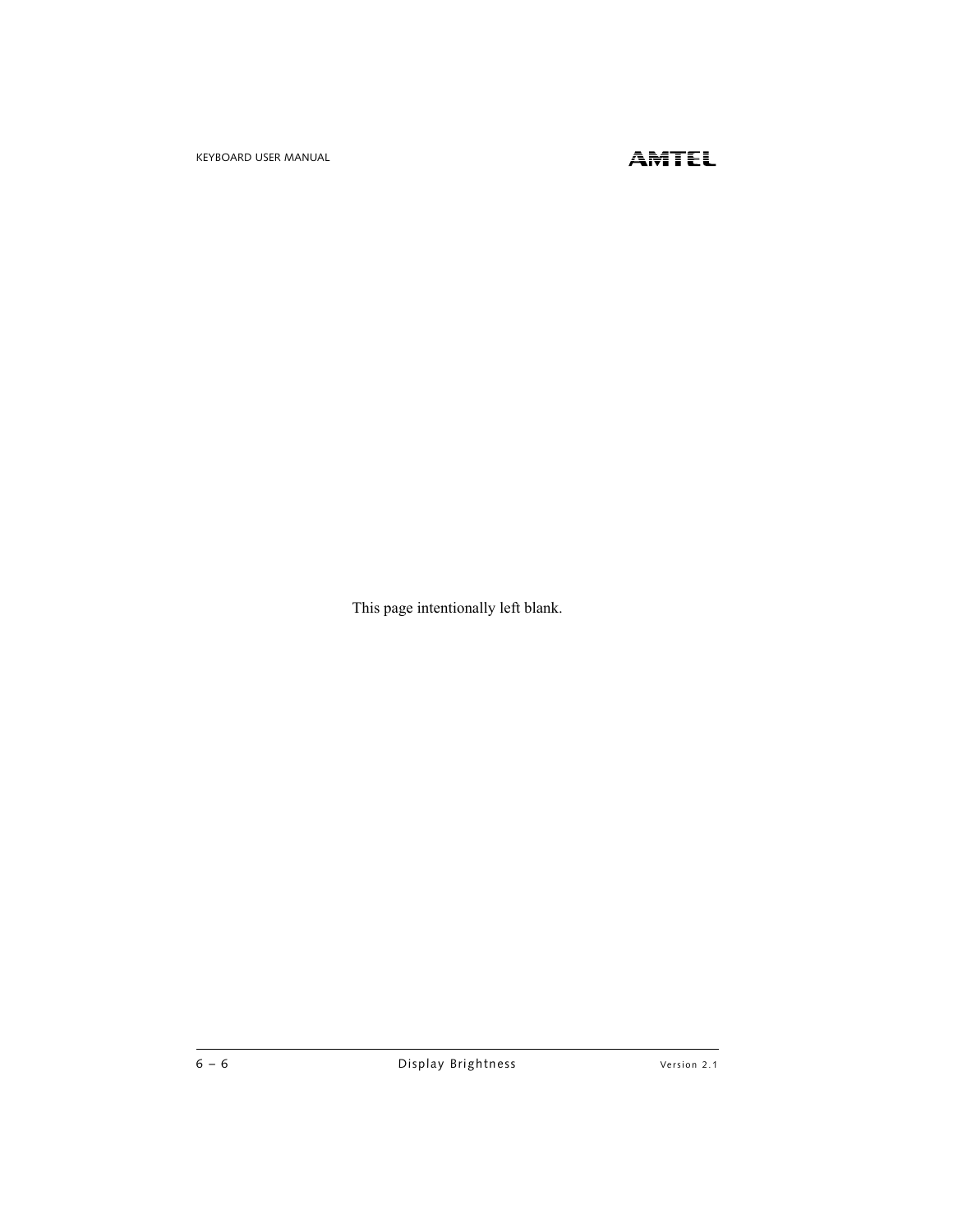# <span id="page-54-0"></span>**Optional Features**

There are four optional functions available for the Amtel user. Your unit may be programmed to accommodate:

- **Emergency Alerts**
- a Status
- a Printer
- a CDD

## *Emergency Alerts*

An emergency alert is a communication sent system wide to all units in the network (in the same zone), alerting all units of an emergency. Although *all* units on the network receive an emergency alert, not all units may be programmed to send the alert. Units programmed with the emergency alert send function, should have the key labeled accordingly.

When an emergency alert is sent:

- it overrides all other network functions.
- it turns the network to maximum beep volume and display brightness.
- *every* unit on the network will continuously beep in a distinctive two-tone alarm until the emergency alert is canceled.
- the sending unit is silent but will display a flashing notification ensuring the emergency alert is being sent. This phrase is customized by the System Administrator and can be different than the phrase seen at the receiving units.
- an elapsed timer is activated at the sending unit, but is not be displayed until the emergency alert is canceled.
- it can only be canceled at the sending unit.

*Note: Only one phrase key per unit can be programmed to send an emergency alert.*

*Note: Only one emergency alert response time can to be stored per unit.*

EXAMPLE: Your keyboard unit address is AA and is one of six units on a network, the other addresses: BB, CC, DD, EE, FF. Your network has been programmed for units AA through EE to send an emergency alert. FF cannot send an emergency alert. However, if an emergency alert is initiated, all units on this network including FF will receive the transmission.

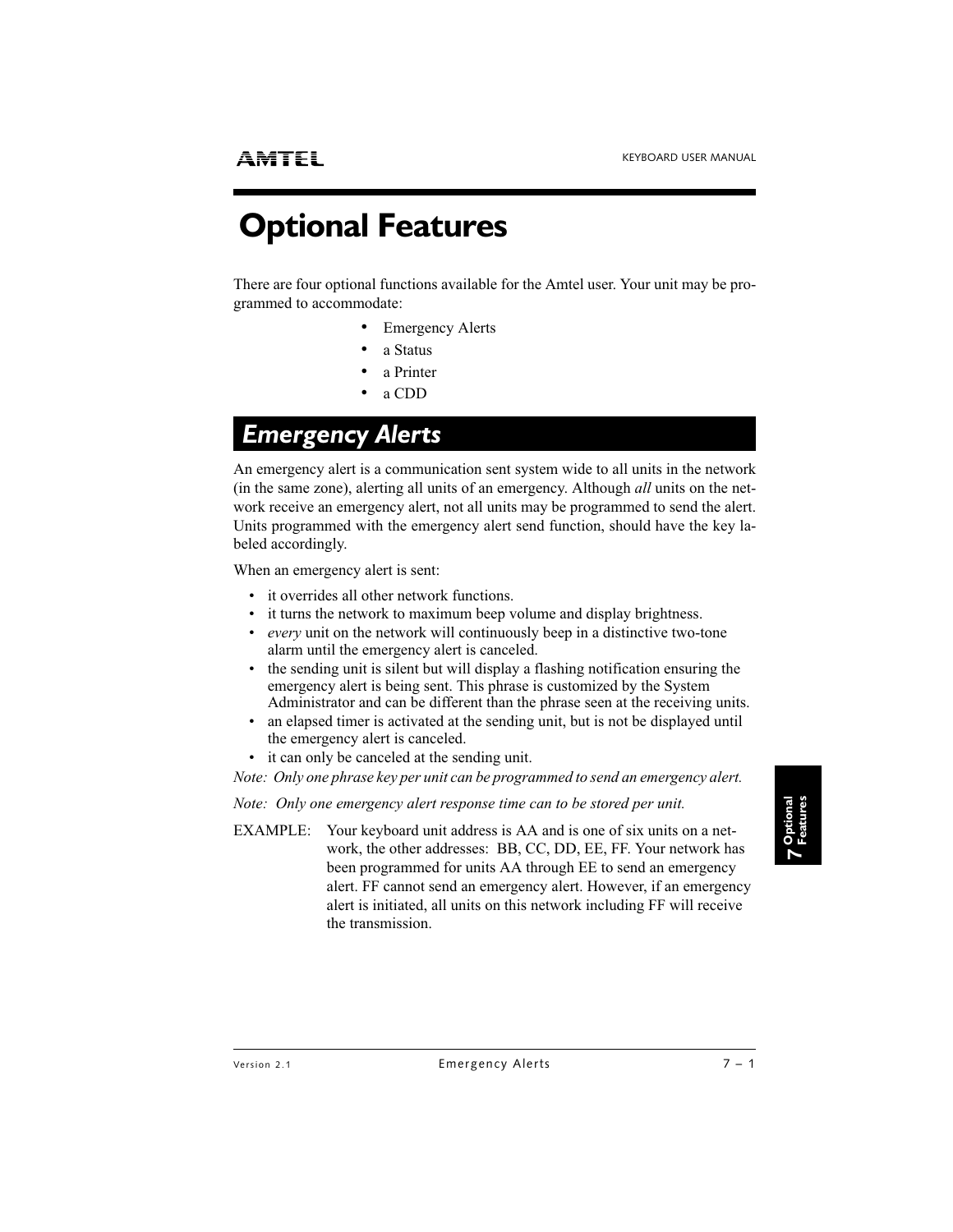### <span id="page-55-0"></span>**Initiating an Emergency Alert**

1. Press the key designated as the emergency alert. Immediately displayed flashing on the sending unit's screen is a programmed phrase showing the emergency alert is being sent. All receiving units are turned up to maximum brightness and volume and display the emergency alert phrase (which may be different than on the sending unit). The emergency alert continues to be sent until it is canceled.

### **Canceling an Emergency Alert**

An emergency alert can only be canceled at the sending unit.

After the emergency alert is canceled all units return to normal functions.

1. Press the **CLEAR** key. All receiving units return to normal functions. At the sending unit, the screen displays the day of the week, the elapsed timer counting up, the current time of day, and the number of messages being stored.

| NON (00-01-30) 12:00 PM |  |
|-------------------------|--|
|-------------------------|--|

(The above time is 1 minute, 30 seconds and counting.)

### **Stopping the Elapsed Timer**

1. To stop the timer at the sending unit, press the **DELETE/TIMER** key. The screen displays the response time in minutes and seconds.

(The total response time is 2 minutes, 42 seconds.)

2. Press **CLEAR** to store the response time. The response time is date and time stamped, and stored in the sending unit's electronic storage bin. The screen returns to idle mode.

### **Recalling the Response Time of the Most Recent Emergency Alert**

1. Press and hold the **CLEAR** and **DELETE/TIMER** keys. The screen will display the date, the time initiated, and the duration of the most recent emergency alert.

*Note: The emergency response timer will count to a maximum time of 59:59. If the timer goes beyond 59:59, the response time will be displayed with a series of asterisks indicating the response time was more than one hour.*

2. Press **CLEAR** to return to idle mode.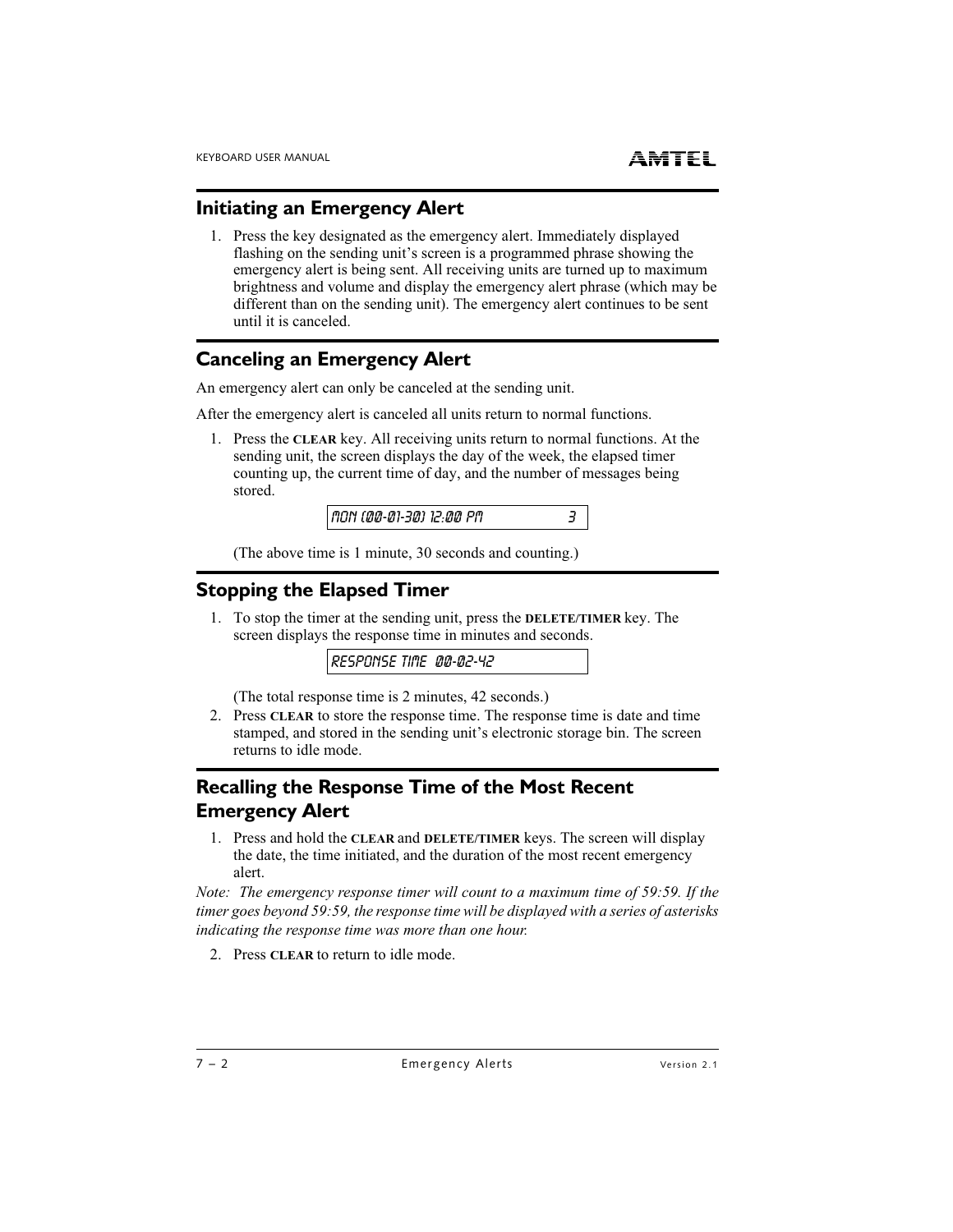## <span id="page-56-0"></span>*Status*

Activating the status is a way of giving other Amtel users information when you are away from your desk, if you are in a meeting, or it can also act as an electronic DO NOT DISTURB sign. When activated, your status will flash on your unit's display. When an alert is received, your unit will automatically respond with the status phrase. For example: IN A MEETING/UNTIL 1 PM.

If an alert is sent to your unit while in the status mode, it will not be displayed. Instead, it will be automatically directed to your unit's electronic storage bin for later recall and review.

Messages sent to your unit while in the status mode will be briefly displayed in a scrolling fashion, and will automatically be stored in your unit's electronic storage bin.

*Note: The keyboard and panel unit have factory default status phrase keys and buttons. Some wallmount models may not have a default status phrase, however, one can be programmed by the System Administrator.*

#### **Setting Your Status**

The status set for this example is: IN A MEETING.

1. Press the appropriate status key. The screen displays:



- 2. Press **SEND**. The phrase will continuously flash on screen until the status is cleared.
- 3. Press **CLEAR** to discontinue the status mode. The screen returns to idle mode indicating the status is canceled.

#### **Setting a Temporary Status at a Keyboard Unit**

The status set for this example is: IN A MEETING and you would like to add the additional information UNTIL 2:ØØ.

1. Press the appropriate status key. The screen displays:





2. Press the **SPACEBAR**. A flashing cursor is displayed. Edit the text of the status. For this example, additional information is entered.

IN A MEETING / UNTIL 2:ØØ

3. Press **SEND**. The temporary status phrase will continuously flash on your unit's screen until the status is cleared.

4. Press **CLEAR** to discontinue the status mode. The screen returns to idle mode. *Note: When the same status key is selected again, the original programmed status phrase will appear.*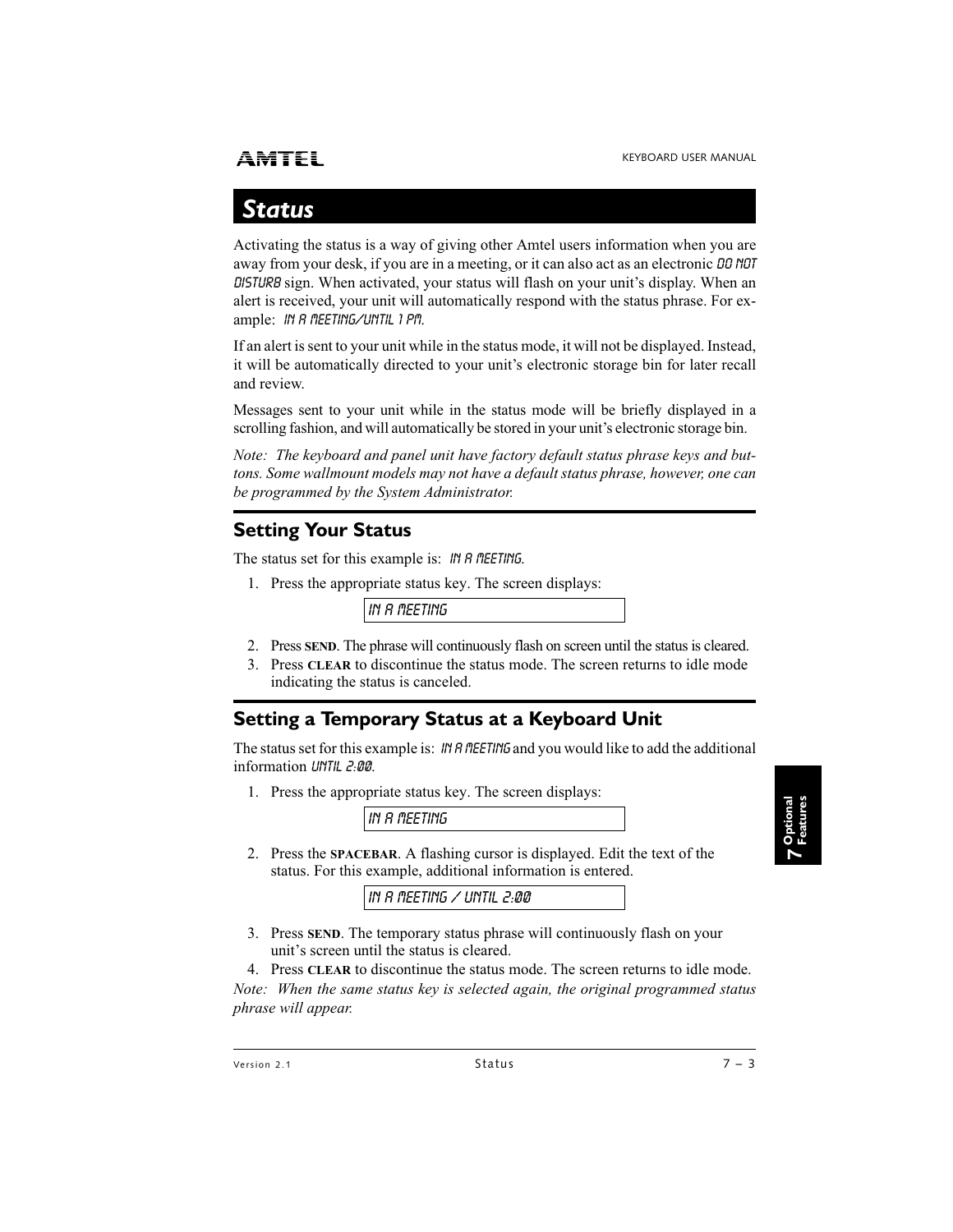## <span id="page-57-0"></span>*Option Printer*

It may be useful at times to have a hard copy of the messages from your Amtel unit.

You can take these messages with you when you leave the office to return calls from another location, or you may want a hard copy of verification of messages sent to keep a phone log of your calls.

A keyboard unit can be programmed to print incoming and/or outgoing messages.

- Print all incoming messages automatically.
- Print all outgoing messages automatically.
- Print all incoming and outgoing messages automatically.
- Print on demand.
- Print when the unit's electronic storage bin is full.

Automatic printing of outgoing and incoming messages is a programmable feature which is set by the System Administrator. For more information refer to the instruction sheet supplied with the printer.

A companion optional printer:

- prints a displayed alert or message.
- is dedicated to one unit.
- has the option of printing individual or all messages sent to it.

When you want a hard copy of an alert, message, or reminder, press the **PRINT** key while the information is displayed. Use this to "capture" an item that you want to delete from memory.

## *CDD*

Amtel Direct-Line units have the capability of being fully utilized in a noise intensive environment, or environments in which silence is appropriate. When an alert or message is received at a unit which has a CDD connected, the CDD will cause an electric device, such as a lamp to flash alternately between on and off.

**CAUTION:** Any device used must be less than 200 watts.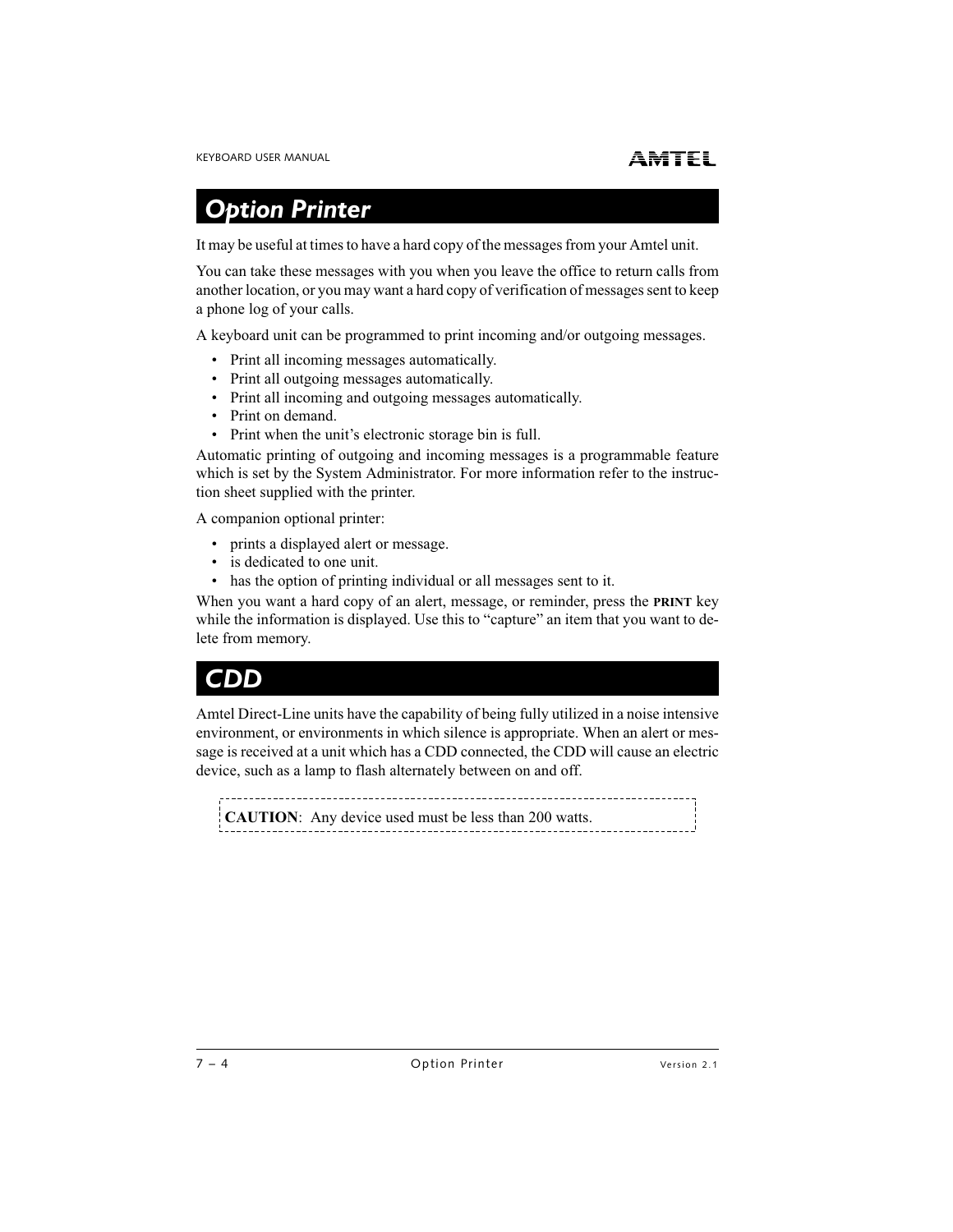# <span id="page-58-0"></span>**Editing**

## *Text Editing*

The Amtel Direct-Line 700 series provides full editing capabilities for messages, alerts, and reminders. These text editing features are operated as follows.

- *Home Position* Press and hold **SHIFT** and press **H** to move to beginning of text.
- *End Position* Press and hold **SHIFT** and press **E** to move cursor to last character position plus one.
- Left Position Press and hold SHIFT and press BACKSPACE  $(\Leftarrow)$  to move cursor one character position to the left. If cursor is at first character position, the entry is ignored. This allows non-destructive cursor movement.
- *Right Position* Press and hold **SHIFT** and repeatedly press **SPACEBAR** to move cursor to the right. If a cursor is at last character or next to last character position, the entry is ignored. This allows non-destructive cursor movement.
- *Backspace* Press BACKSPACE( $\leftarrow$ ) to move cursor, cursor characters, and all characters to the right, one character position to the left. The character to the left of original cursor position is deleted. If cursor is at first character position, entry is ignored. This is a destructive backspace.
- *Delete* Press and hold **SHIFT** and press **Z** to delete the character at the current cursor position and move all characters to the right of the cursor position, one character position to the left. If cursor is at next to last character position, one entry is ignored.
- *Insert* Pressing any key having a character graphic, inserts that character at current cursor position and moves cursor, cursor character and all characters to the right, one character position to the right. If the text is maximum length, last character is deleted. Otherwise, text length is incremented by one.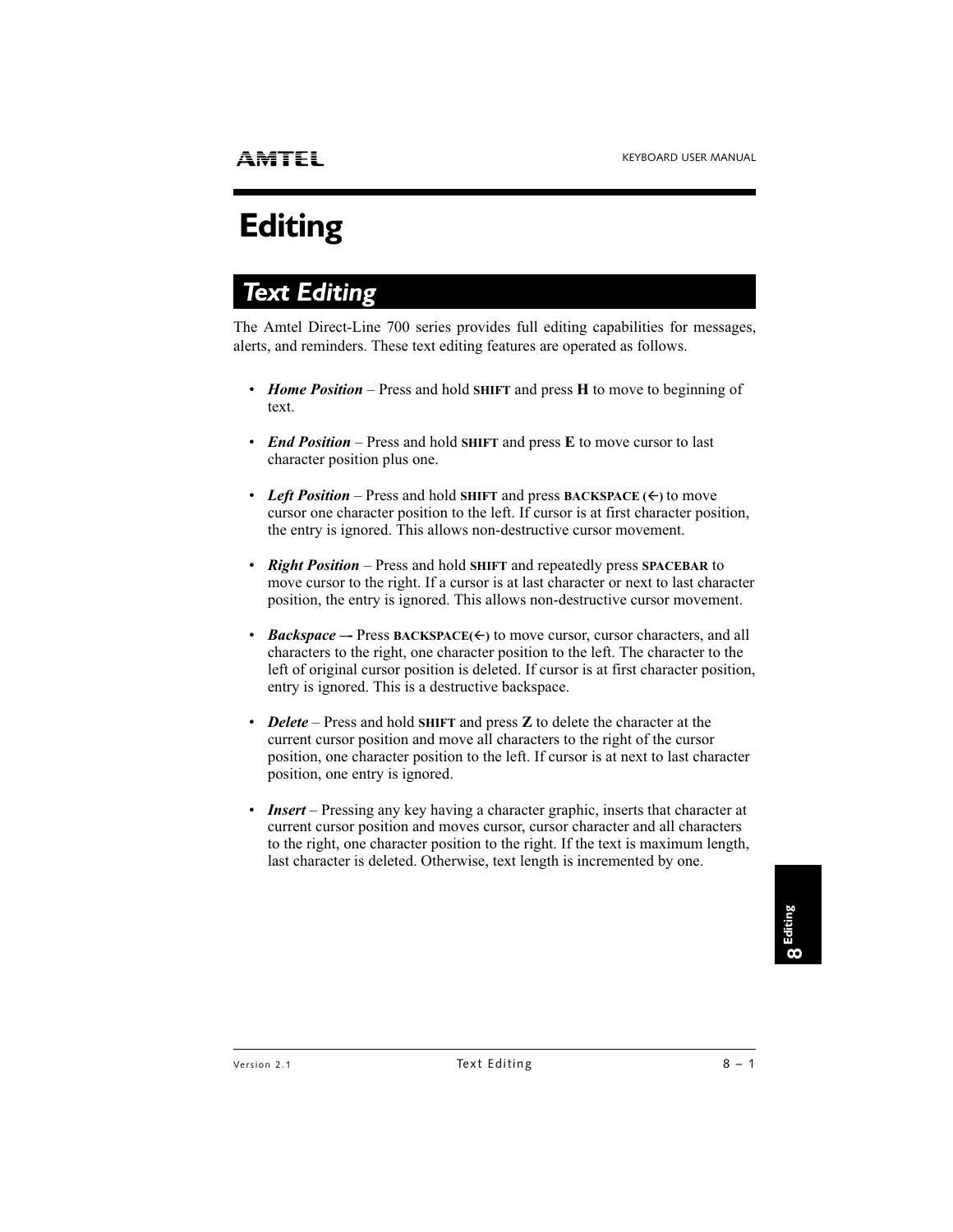This page intentionally left blank.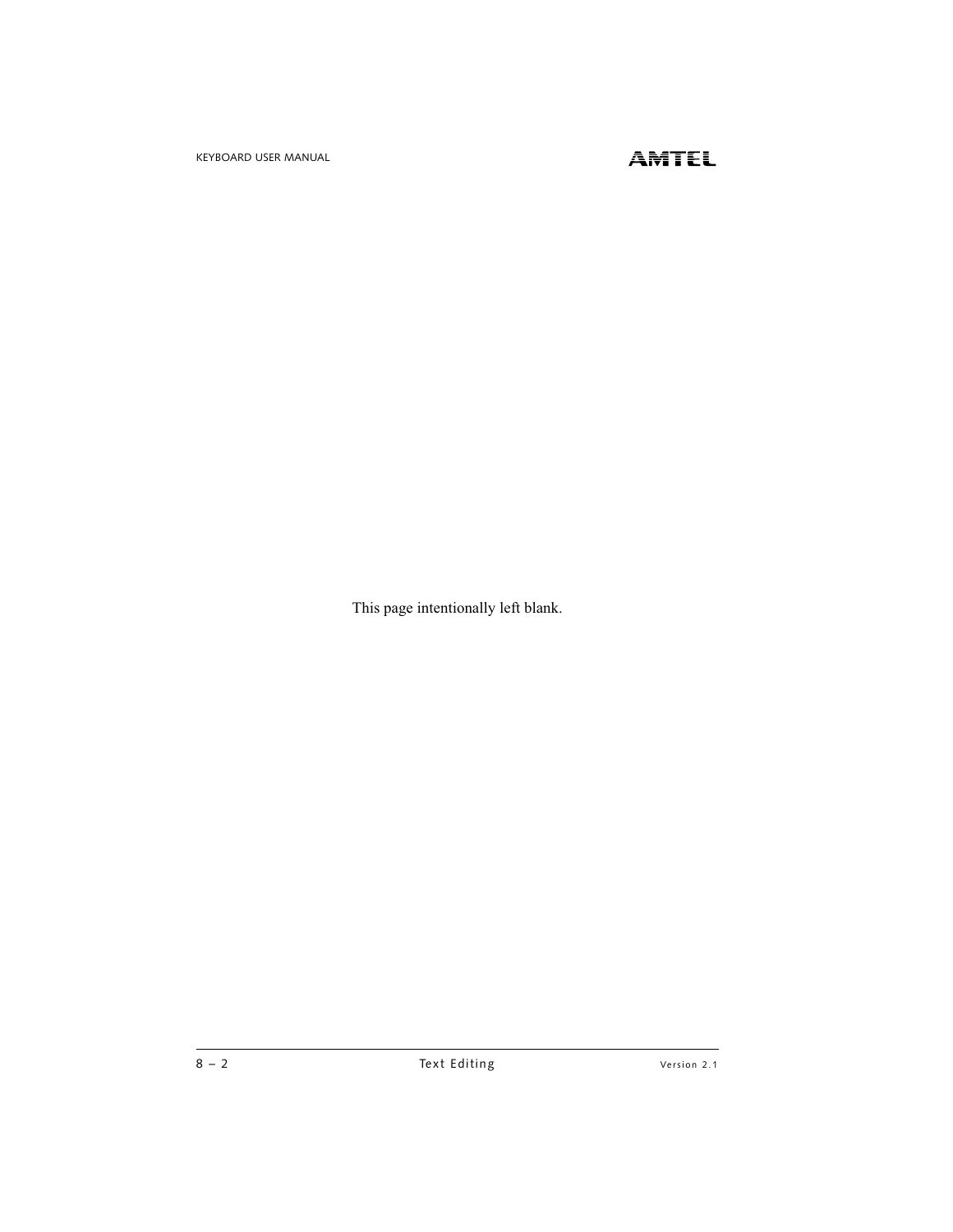# <span id="page-60-0"></span>**Problem Solving and Error Messages**

If an Amtel unit stops communicating with other units, there are some basic problem-solving steps you can do with your System Administrator to correct the problem, or help determine if the unit needs to be sent to the manufacturer for repairs.

## *Problem Solving*

| <b>Situation</b>                                             | <b>Solution</b>                                                                                                                                                                                                                                                                                                                                                                            |
|--------------------------------------------------------------|--------------------------------------------------------------------------------------------------------------------------------------------------------------------------------------------------------------------------------------------------------------------------------------------------------------------------------------------------------------------------------------------|
| No power<br>No display on<br>keyboard /<br>panel / wallmount | • Check that the individual power supply is plugged into an<br>electrical outlet.<br>0R<br>• Check the Group Power Supply is plugged into the<br>electrical outlet, and check if that outlet has power.<br>• Check that power cord or power/data cord is properly<br>connected to the back of the unit and the four pins are<br>straight.<br>• Check that the electrical outlet has power. |
|                                                              | • Check the screen brightness setting.                                                                                                                                                                                                                                                                                                                                                     |
| <b>Display has asterisks</b><br>and Ø's flashing             | The Screen Exerciser is activated. Re-program setting to<br>activate after office hours. Refer to System Administrator's<br>Manual.                                                                                                                                                                                                                                                        |
| Display shows day with                                       | • The elapsed timer is running.                                                                                                                                                                                                                                                                                                                                                            |
| a timer running in                                           | • For a keyboard, press the TIMER key, then CLEAR.                                                                                                                                                                                                                                                                                                                                         |
| parentheses followed<br>by the time                          | For a panel/wallmount unit, press the <b>TIMER</b> button, then<br>$\bullet$<br>CLEAR.                                                                                                                                                                                                                                                                                                     |
| <b>Time/date incorrect</b>                                   | At keyboard units, set to local or central, re-enter correct<br>time/date. Refer to the Time Keeping section in the System<br>Administrator's Manual.                                                                                                                                                                                                                                      |
| Time/date erratic                                            | More than one keyboard is set to be the central time keeper.<br>Identify which unit is to be the one central, find the other<br>unit(s) set to central, and set their time keeper status on auto<br>or local. Refer to the Time Keeping section in the System<br>Administrator's Manual.                                                                                                   |
| Beeper volume is too<br>low / No beeper noise                | • Check beeper volume setting.                                                                                                                                                                                                                                                                                                                                                             |

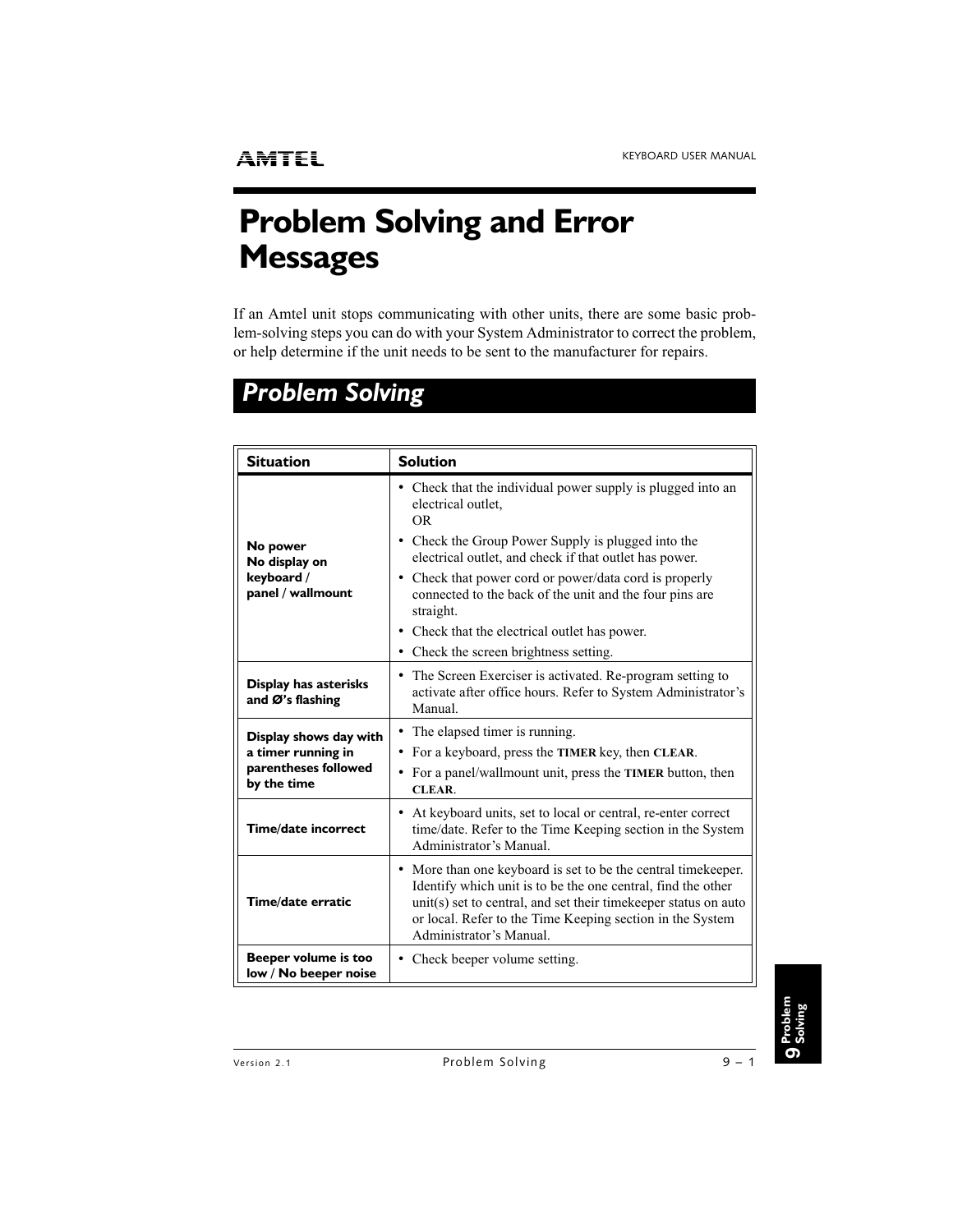| <b>Situation</b>                                                                      | <b>Solution</b>                                                                                                                                                                                                                                                                                                                                                                                                                                                                                                                                                                                                                                                                                                                                                                                                                                                                                                                                                                                                                                                                                                                                                                                                                                                                                                                                                                                                                                                                                                                                                                                              |
|---------------------------------------------------------------------------------------|--------------------------------------------------------------------------------------------------------------------------------------------------------------------------------------------------------------------------------------------------------------------------------------------------------------------------------------------------------------------------------------------------------------------------------------------------------------------------------------------------------------------------------------------------------------------------------------------------------------------------------------------------------------------------------------------------------------------------------------------------------------------------------------------------------------------------------------------------------------------------------------------------------------------------------------------------------------------------------------------------------------------------------------------------------------------------------------------------------------------------------------------------------------------------------------------------------------------------------------------------------------------------------------------------------------------------------------------------------------------------------------------------------------------------------------------------------------------------------------------------------------------------------------------------------------------------------------------------------------|
| <b>Incorrect initial</b><br>address displayed<br>when phrase<br>button/key is pressed | • Program the initial address. Refer to the System<br>Administrator's Manual.                                                                                                                                                                                                                                                                                                                                                                                                                                                                                                                                                                                                                                                                                                                                                                                                                                                                                                                                                                                                                                                                                                                                                                                                                                                                                                                                                                                                                                                                                                                                |
| Messages/alerts not<br>being received                                                 | • Check the address of the receiving unit.<br>• Check that 2 units do not have the same address.<br>Refer to the System Administrator's Manual.<br>Check the communication mode and zone settings.<br>• Check the connection of data cord to the back of unit and<br>wall jack.<br>• Check that power cord or power/data cord is properly<br>connected to the back of the unit and the four pins are<br>straight.                                                                                                                                                                                                                                                                                                                                                                                                                                                                                                                                                                                                                                                                                                                                                                                                                                                                                                                                                                                                                                                                                                                                                                                            |
| <b>Flashing number on</b><br>the right side of display                                | A flashing number indicates at least one new message has<br>been received and not reviewed. The number indicates how<br>many messages are stored.                                                                                                                                                                                                                                                                                                                                                                                                                                                                                                                                                                                                                                                                                                                                                                                                                                                                                                                                                                                                                                                                                                                                                                                                                                                                                                                                                                                                                                                            |
| Unit has stopped<br>communicating                                                     | • Refer to the System Administrator's Manual.<br>• Sometimes a unit will stop communicating after being<br>moved from one location to another. If the unit is not<br>working at the new location:<br>1. Check the mode of communication - fastwire/hardwire.<br>2. Same zone as other units on the network.<br>3. Are hardwire cords plugged in properly? Make sure<br>the hardwire cable is plugged securely into the I/O<br>port, and in turn, plugged into the proper Amtel<br>dedicated RJ-11 jack.<br>4. Check that power cord or power/data cord is properly<br>connected to the back of the unit and the four pins are<br>straight.<br>5. Try swapping this unit with another working unit. If<br>another unit still is not able to establish communication<br>at your location, you will need to have the vendor that<br>did your hardwiring check the network wiring.<br>6. If all units stop communicating, check to see if any<br>electrical or telephone work has been done in your<br>building. You may need to have the vendor that did the<br>hardwiring check the network wiring. Electrical or<br>telephone workers can interrupt the Amtel network.<br>7. Sometimes you can re-establish communication by<br>simply unplugging and re-plugging the unit (similar to<br>rebooting a computer).<br>a) Check the data jack in the back of the Amtel.<br>b) Check the power cord. (Caution: unplugging may cause<br>loss of memory if the battery is dead or not functioning.)<br>8. If something is plugged into an Amtel jack that is not an<br>Amtel, one or all units may not communicate. |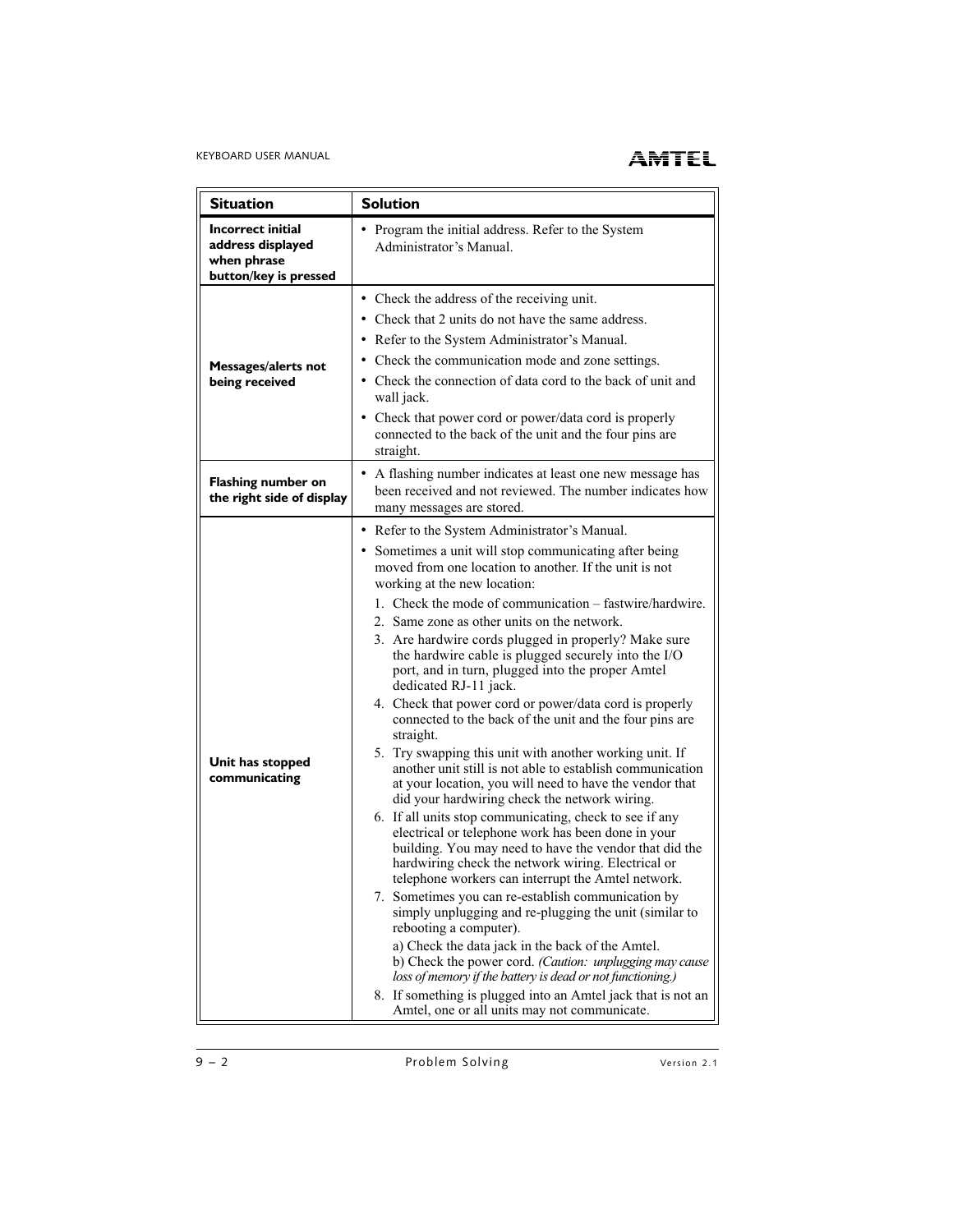## <span id="page-62-0"></span>*Error Messages*

The Amtel unit is capable of distinguishing between several types of errors. The unit will try to perform the function requested; however, if the function requested is not valid, a flashing error message will be displayed. The following is a list of error messages, the types of situations that invoke them, and suggestions to correct them. (See the System Administrator for additional information.)

| <b>Error Message</b><br><b>Displayed</b><br>Flashing   | Cause                                                                                                                                                                                                                                                                                                                                         | Remedy                                                                                                                                                                                                                                                                                                                                                                                                                                                                                                                                                                                                                                                                                                                                                                                                                                                                                                |
|--------------------------------------------------------|-----------------------------------------------------------------------------------------------------------------------------------------------------------------------------------------------------------------------------------------------------------------------------------------------------------------------------------------------|-------------------------------------------------------------------------------------------------------------------------------------------------------------------------------------------------------------------------------------------------------------------------------------------------------------------------------------------------------------------------------------------------------------------------------------------------------------------------------------------------------------------------------------------------------------------------------------------------------------------------------------------------------------------------------------------------------------------------------------------------------------------------------------------------------------------------------------------------------------------------------------------------------|
| <b>AUTO</b><br><b>TIME KEEPING</b><br><b>MODE</b>      | A user is attempting to<br>change the date/time on<br>a keyboard unit set to<br>auto time keeping.<br>When set to auto time<br>keeping, time is kept<br>for all units by the<br>central timekeeper.                                                                                                                                           | • Check with the System<br>Administrator how time is kept for<br>your network, then refer to the Time<br>Keeping section.                                                                                                                                                                                                                                                                                                                                                                                                                                                                                                                                                                                                                                                                                                                                                                             |
| <b>COMM ERROR</b><br><b>(SEE USER</b><br><b>GUIDE)</b> | • The address entered is<br>not the address of any<br>unit on the network.<br>• Receiving unit's<br>address changed.<br>• Communication path<br>between the sending<br>and receiving unit has<br>been interrupted. The<br>display will flash the<br>error message, and will<br>time out, and the<br>display will show the<br>address entered. | • Check address entered.<br>1. If the address is incorrect, wait<br>until the check address error code<br>stops flashing.<br>2. The alert/message address will<br>appear.<br>3. Press the SPACEBAR to get the<br>cursor.<br>4. Type in the correct address and<br>press SEND. The communication<br>was delivered if the display<br>returns to the idle mode.<br>• Refer to the System Administrator's<br>Manual.<br>• Check the communication path of<br>both units.<br>1. Same mode of communication<br>(fastwire/hardwire).<br>2. Same zone.<br>3. Check data cord connections —<br>is the hardwire cord (looks like a<br>phone cord) plugged into the I/O<br>port in the back/bottom of unit<br>and securely plugged into the<br>Amtel dedicated RJ-11 jack.<br>4. Check that power cord or<br>power/data cord is properly<br>connected to the back of the unit<br>and the four pins are straight. |

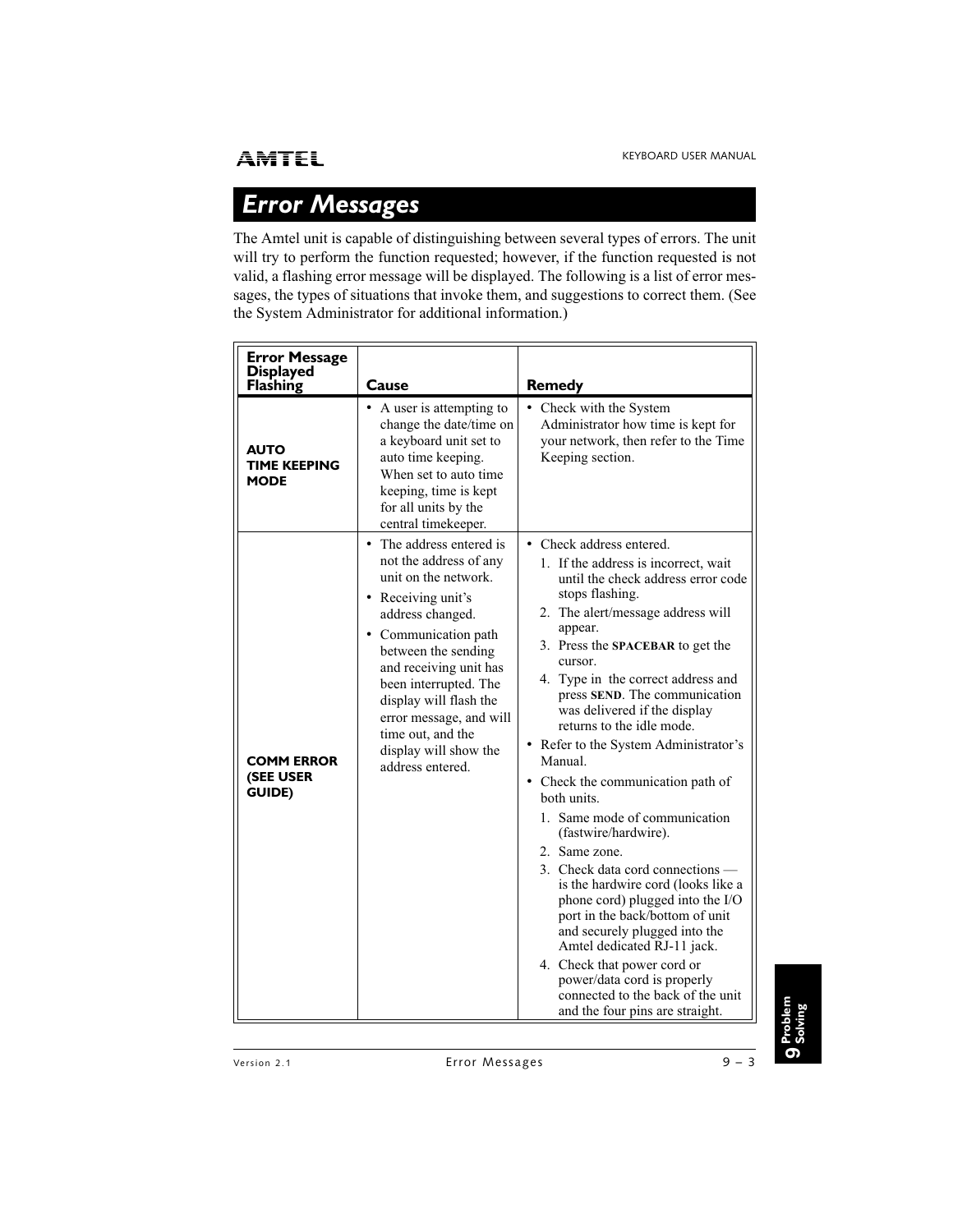| <b>Error Message</b><br><b>Displayed</b><br>Flashing   | Cause                                                                                                                                     | <b>Remedy</b>                                                                                                                                                                                      |
|--------------------------------------------------------|-------------------------------------------------------------------------------------------------------------------------------------------|----------------------------------------------------------------------------------------------------------------------------------------------------------------------------------------------------|
| <b>INPUT FORMAT</b><br><b>ERROR</b>                    | • Data entered<br>incorrectly, or<br>invalid/improper data<br>has been entered while<br>programming in the<br>"Special Function"<br>mode. | • Re-enter data.<br>• Refer to Programming section in the<br>System Administrator's Manual.                                                                                                        |
| <b>INVALID</b><br><b>PASSWORD</b>                      | • Wrong password<br>entered.                                                                                                              | • Re-enter the password.<br>• See System Administrator.                                                                                                                                            |
| <b>MESSAGE</b><br><b>STORAGE FULL</b>                  | • Unit's memory is at<br>capacity.                                                                                                        | • Delete unnecessary messages to<br>provide additional memory in the<br>electronic storage bin.                                                                                                    |
| <b>NO ALERTS</b><br><b>RECEIVED</b>                    | $\bullet$<br>Alert storage bin is<br>empty. No one is<br>looking for you.                                                                 | • No Action.                                                                                                                                                                                       |
| <b>NO MESSAGES</b><br><b>RECEIVED</b>                  | • Message storage bin is<br>empty.                                                                                                        | No Action.<br>$\bullet$                                                                                                                                                                            |
| <b>NO REMINDERS</b><br><b>SET</b>                      | • At a keyboard, no<br>reminders have been<br>entered.                                                                                    | • No Action.                                                                                                                                                                                       |
| <b>NO TEXT</b><br><b>ASSIGNED</b>                      | • An attempt has been<br>made to customize a<br>key/button, but no text<br>is entered.                                                    | • Re-program the key/button with an<br>appropriate phrase. (Refer to<br>Customizing section in the System<br>Administrator's Manual.)                                                              |
| <b>NON-PRO-</b><br><b>GRAMMABLE</b><br><b>KEY</b>      | • An invalid key/button<br>is being assigned a<br>phrase or status.                                                                       | • Check the template for the unit<br>being programmed to determine<br>keys/buttons capable of accepting<br>programming. (Refer to<br>Customizing section in the System<br>Administrator's Manual.) |
| <b>RECEIVING</b><br><b>UNIT MEMORY</b><br><b>FULL</b>  | The message storage<br>$\bullet$<br>capacity in a unit is full<br>and not able to accept<br>another message.                              | • The unit with the full message<br>capacity must delete some of the<br>stored messages before any new<br>messages can be accepted.                                                                |
| <b>REJECTED</b><br><b>REMINDER TO</b>                  | • A reminder has been<br>programmed to an<br>invalid address.                                                                             | • Redirect reminder to proper address.                                                                                                                                                             |
| <b>REMOTE</b><br><b>ACCESS</b><br><b>DISABLED</b>      | • Receiving unit remote<br>access function is set to<br>program or none.                                                                  | • Reset remote access function to<br>recall. (Refer to Remote Access<br>section.)                                                                                                                  |
| <b>REMOTE</b><br><b>PROGRAMMING</b><br><b>DISABLED</b> | • Receiving unit remote<br>access function is set to<br>recall or none.                                                                   | • Reset remote access function to<br>program. (Refer to Remote Access<br>section.)                                                                                                                 |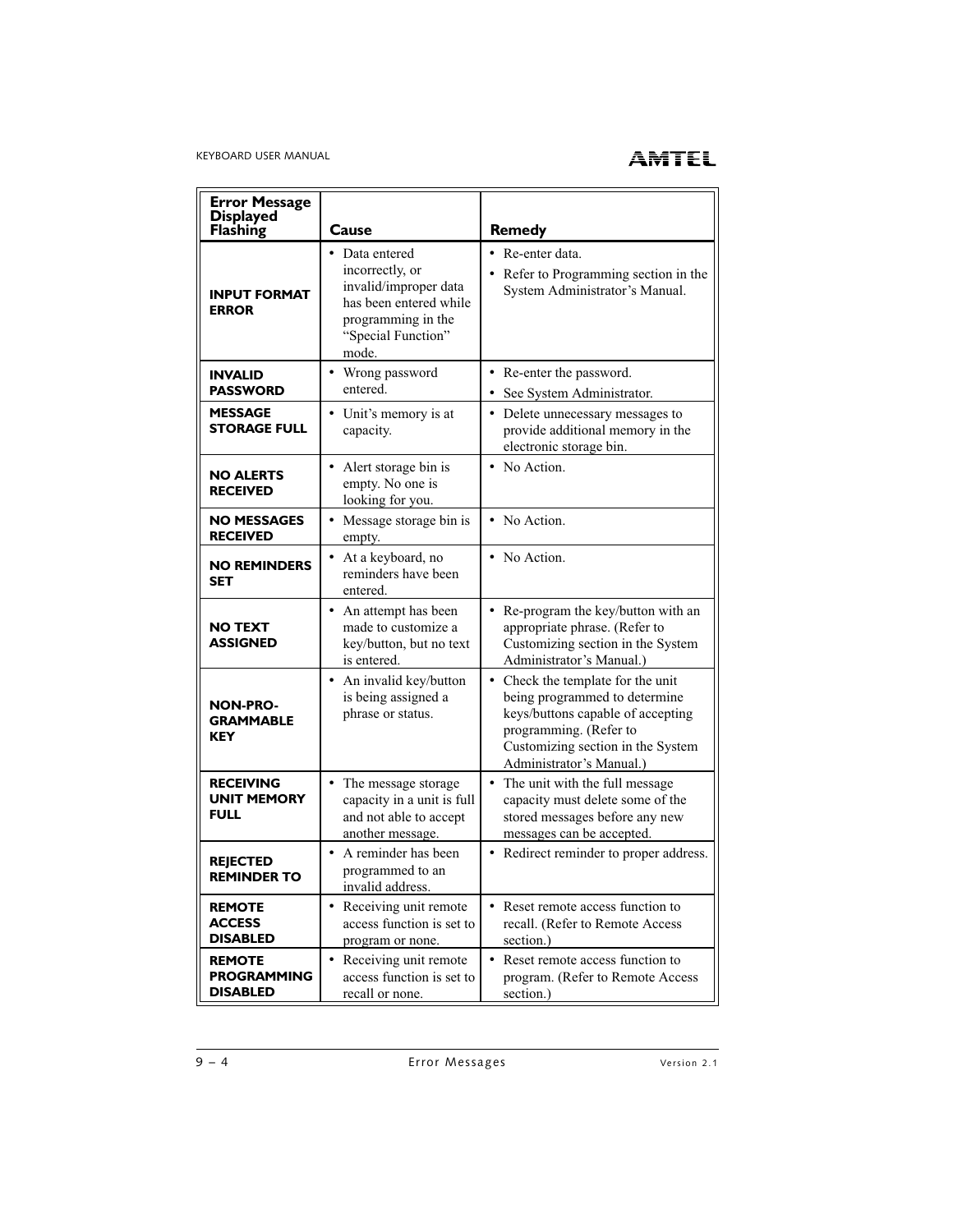| <b>Error Message</b><br><b>Displayed</b><br>Flashing   | Cause                                                                                                                                                                                                                                                                                                                                                                                                                                                                                                                                                                               | <b>Remedy</b>                                                                           |
|--------------------------------------------------------|-------------------------------------------------------------------------------------------------------------------------------------------------------------------------------------------------------------------------------------------------------------------------------------------------------------------------------------------------------------------------------------------------------------------------------------------------------------------------------------------------------------------------------------------------------------------------------------|-----------------------------------------------------------------------------------------|
| <b>REPLY REJECTED</b>                                  | The 700 series has a<br>larger storage capacity<br>for alerts than older<br>units. The 700 series<br>stores 50 alerts, older<br>units store 6. When a<br>700 series tries to recall<br>an alert that may have<br>already been deleted<br>from the older unit's<br>memory, the alert is<br>gone and cannot be<br>recalled, and this<br>"Reply Rejected"<br>message will appear.<br>If two units on a<br>$\bullet$<br>network have the same<br>address as the sending<br>unit, the reply may be<br>rejected.<br>Note: Each unit on a<br>network must have a<br><i>unique address.</i> | • Resend the alert.<br>Check unit addresses.                                            |
| <b>UNIT ERROR</b><br><b>(SEE USER</b><br><b>GUIDE)</b> | • The unit's memory data<br>file has been corrupted.                                                                                                                                                                                                                                                                                                                                                                                                                                                                                                                                | Call customer service to arrange for<br>$\bullet$<br>the unit to be sent in for repairs |

*Note: For further assistance or to arrange for the unit to be returned for repairs, please contact your local authorized Amtel dealer or Amtel Systems Corporation.*

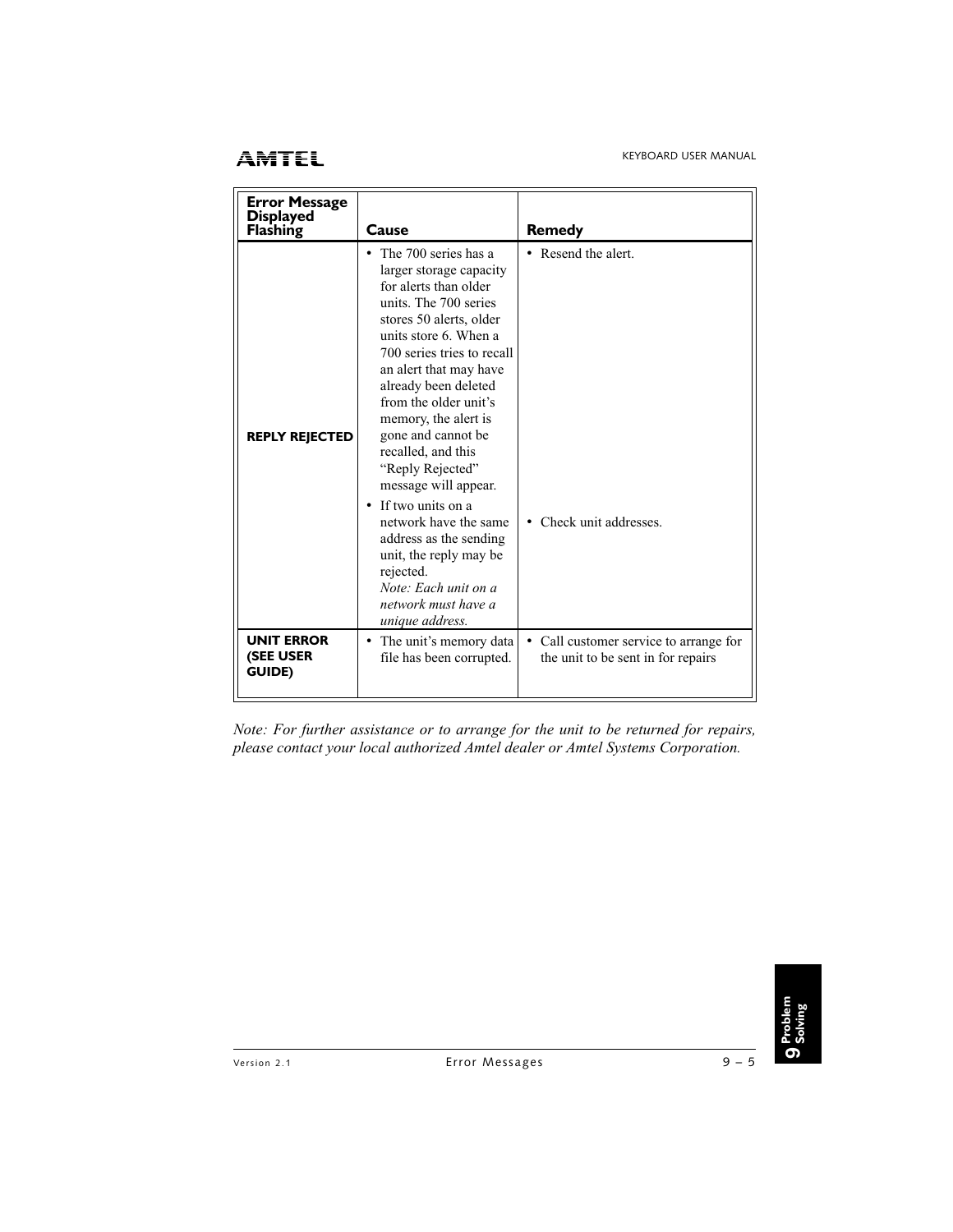This page intentionally left blank.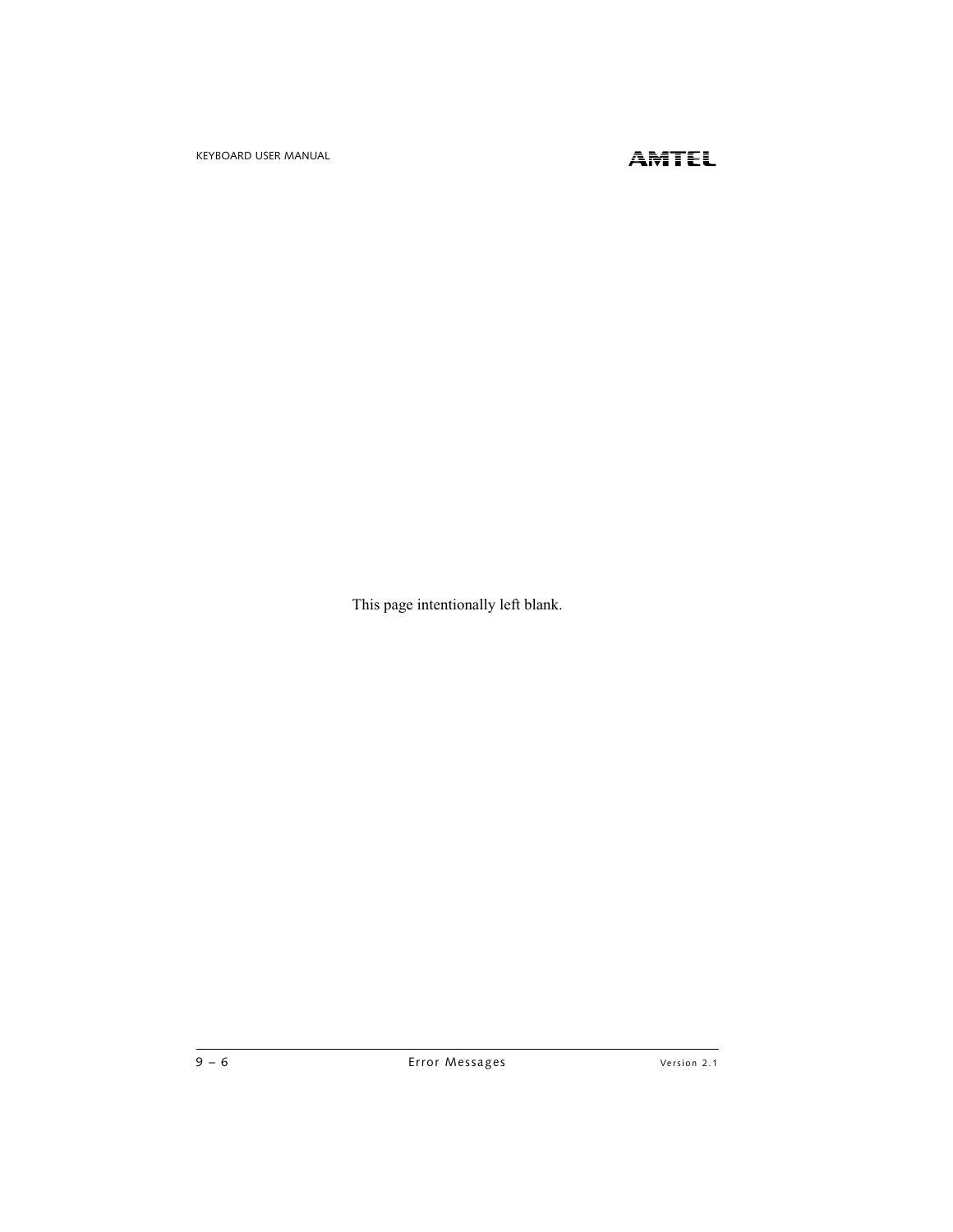# **Index**

### A

| address                                                                |
|------------------------------------------------------------------------|
| address - group address/distribution list<br>definition 1 - 10, 1 - 11 |
| address - initial alert                                                |
|                                                                        |
| address - user directory                                               |
|                                                                        |
| alert                                                                  |
|                                                                        |
| recalling a stored alert                                               |
| resending as a message $\dots \dots \dots 2$ - 12                      |
| resending or redirecting 2 - 11                                        |
| responding to a stored alert 2 - 9                                     |
| receiving multiple alerts. 2 - 6                                       |
|                                                                        |
|                                                                        |
|                                                                        |
|                                                                        |
| address and/or phrase modification 2 - 3                               |
|                                                                        |
| multiple addresses 2 - 4                                               |
|                                                                        |

#### B

| beeper tone $\ldots \ldots \ldots \ldots \ldots \ldots \ldots 6 - 5$ |  |  |  |  |  |  |  |  |  |  |  |  |
|----------------------------------------------------------------------|--|--|--|--|--|--|--|--|--|--|--|--|
|                                                                      |  |  |  |  |  |  |  |  |  |  |  |  |

### C

### D

| distribution list, definition 1 - 10 |  |
|--------------------------------------|--|

#### E

| editing of remotely recalled messages 6 - 4                    |  |
|----------------------------------------------------------------|--|
| editing text at a keyboard 8-1                                 |  |
|                                                                |  |
| emergency alert7 - 1, 7 - 2<br>definition 1 - 10, 7 - 1, 7 - 2 |  |
|                                                                |  |
|                                                                |  |
|                                                                |  |

| fastwire       |  |  |  |  |  |  |  |  |  |  |
|----------------|--|--|--|--|--|--|--|--|--|--|
| G              |  |  |  |  |  |  |  |  |  |  |
| global         |  |  |  |  |  |  |  |  |  |  |
|                |  |  |  |  |  |  |  |  |  |  |
|                |  |  |  |  |  |  |  |  |  |  |
| reminder4 - 3  |  |  |  |  |  |  |  |  |  |  |
| global address |  |  |  |  |  |  |  |  |  |  |
|                |  |  |  |  |  |  |  |  |  |  |
| group address  |  |  |  |  |  |  |  |  |  |  |
|                |  |  |  |  |  |  |  |  |  |  |
|                |  |  |  |  |  |  |  |  |  |  |
|                |  |  |  |  |  |  |  |  |  |  |
| reminder 4 - 3 |  |  |  |  |  |  |  |  |  |  |

#### H

F

| hardwire                  |  |
|---------------------------|--|
| П                         |  |
| individual password 6 - 1 |  |

#### K

| keyboard |  |  |  |  |  |  |  |  |  |  |  |  |  |
|----------|--|--|--|--|--|--|--|--|--|--|--|--|--|
|          |  |  |  |  |  |  |  |  |  |  |  |  |  |
|          |  |  |  |  |  |  |  |  |  |  |  |  |  |

### M

| messages                                                      |
|---------------------------------------------------------------|
| definition  1 - 11, 3 - 1                                     |
| recalling a stored message3 - 6                               |
| resending/redirecting a stored message 3 - 8                  |
| responding to a stored message 3 - 7                          |
| sending stored message as a reminder . 3 - 9                  |
| view or delete 3 - 7                                          |
|                                                               |
| address and/or phrase modification 3 - 4                      |
|                                                               |
| multiple addresses $\ldots \ldots \ldots \ldots \ldots 3 - 4$ |
|                                                               |
|                                                               |
| multiple addressing, definition 1 - 11                        |
|                                                               |

Version 2.1 Index – 1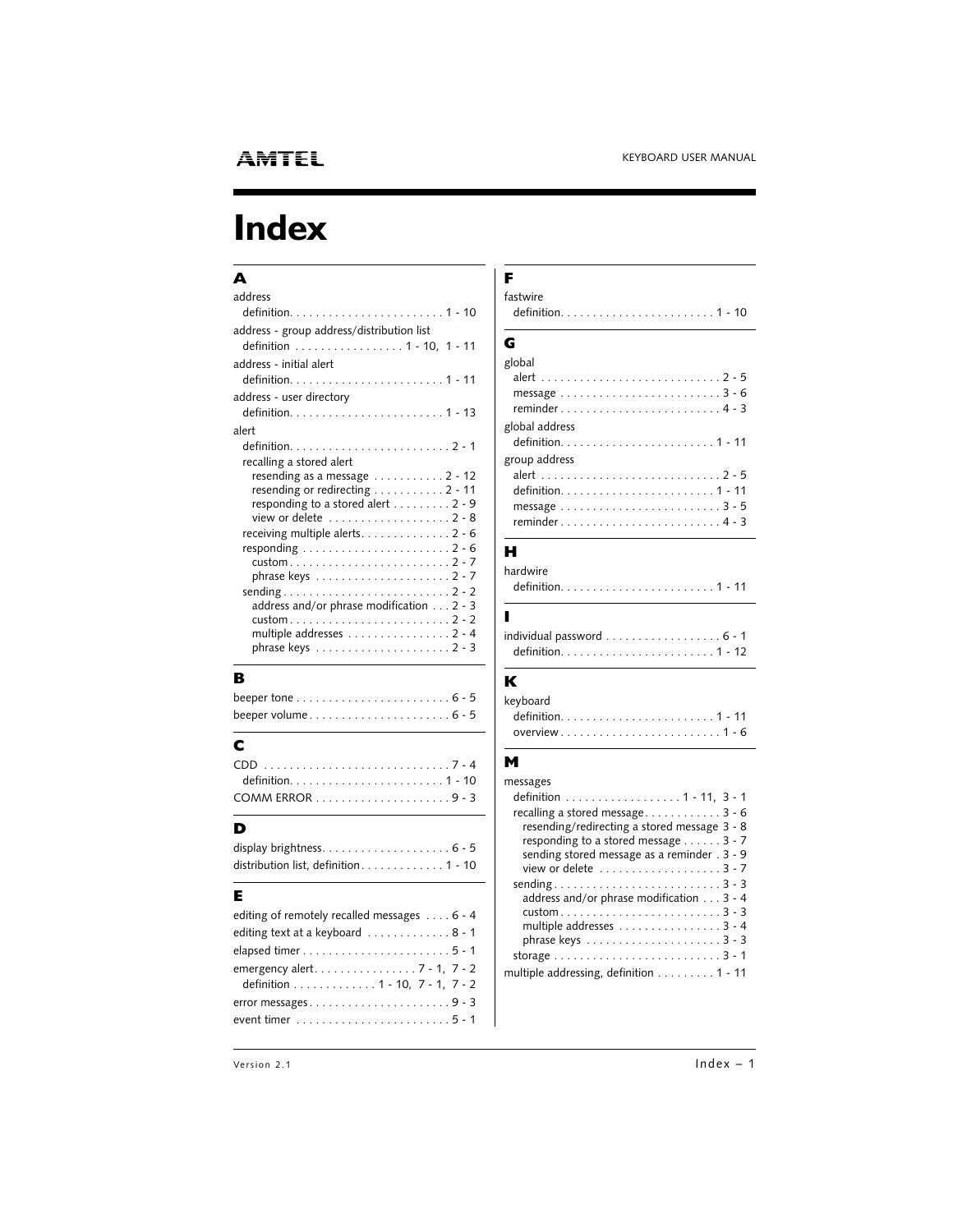## **AMTEL**

## N

next person [definition. . . . . . . . . . . . . . . . . . . . . . . . 1 - 11](#page-12-0)

#### P

| panel / wallmount                                  |
|----------------------------------------------------|
|                                                    |
| password, individual. 6 - 1                        |
|                                                    |
| phrase templates                                   |
| keyboard, panel, and wallmount $\dots \dots 1 - 9$ |
|                                                    |
|                                                    |
|                                                    |
|                                                    |

## $\overline{u}$

| unit overview1 - 5                                             |  |  |  |  |  |  |  |
|----------------------------------------------------------------|--|--|--|--|--|--|--|
|                                                                |  |  |  |  |  |  |  |
| panel & wallmount 1 - 7                                        |  |  |  |  |  |  |  |
| wiring connections $\dots \dots \dots \dots \dots \dots 1 - 8$ |  |  |  |  |  |  |  |

#### W

#### R

| redirecting<br>stored message $\dots\dots\dots\dots\dots\dots\dots$ 3 - 8                                                                                                          |
|------------------------------------------------------------------------------------------------------------------------------------------------------------------------------------|
| reminder<br>recalling a stored reminder $\dots\dots\dots$ 4 - 4<br>editing a stored reminder 4 - 4<br>view or delete 4-5<br>setting for multiple addresses  4 - 2<br>remote access |
| remote recall of messages $\dots\dots\dots\dots\dots$ 6 - 3                                                                                                                        |
| S<br>status<br>system administrator                                                                                                                                                |
| т<br>timekeeper                                                                                                                                                                    |
| event timer5 - 1                                                                                                                                                                   |